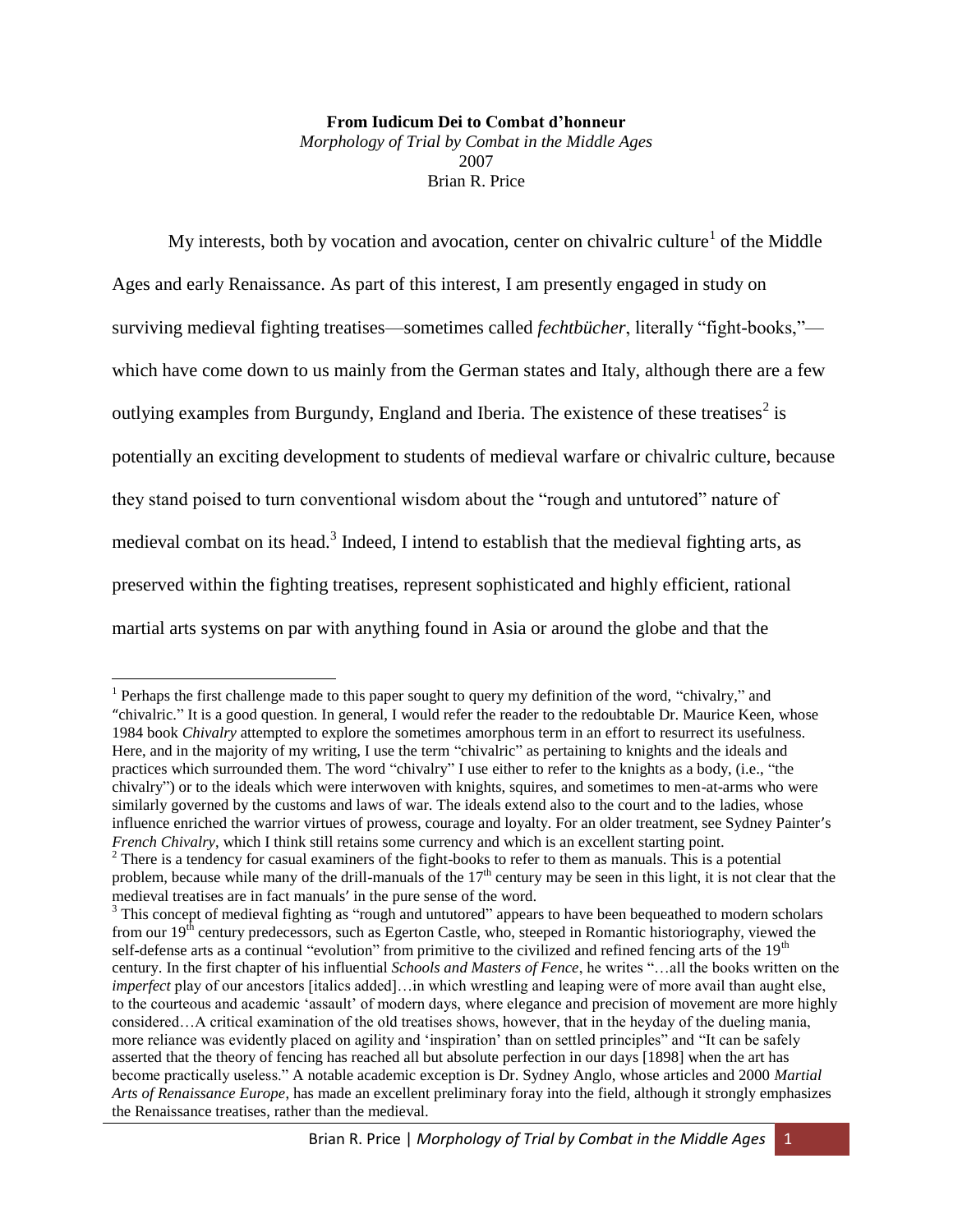existence of these arts suggests much greater sophistication amongst the chivalric classes than has generally been accorded.

Co-central to my study of these fight-books are the vast number of German treatises following the teachings of the 14<sup>th</sup> century German *fechtmeister*, Johannes Liechtenauer.<sup>4</sup> Active from the middle of the 14<sup>th</sup> century, the old master recorded his teachings in mnemonic verse known as *zettel*, or *merkeverse*. This verse was to be taught in secret, but of course it was not long before his students—having established themselves later as *fechtmeisters* in their own right—recorded the *zettel* and accompanied the verses with explanatory commentary, known as *glosa*. More than twenty known manuscripts from this tradition are known, in addition to those we know about from Italy, Burgundy, and Iberia.<sup>5</sup>

One of the most colorful and beautiful of these treatises dates from the third quarter of the fifteenth century, by Paulus Kal. Meister Kal was *fechtmeister* to Ludwig IX, Duke of Bavaria, a point established from payment and receipt books as well as from the dedication of his beautiful book, recently published in a facsimile translation as "In Service of the Duke."<sup>6</sup>

Below are the first two leaves of Kal's book, Master Kal himself offering his service to the Duke: "Gentle lord I pledge my service to you, Pray [to] God and his loving mother shall

 $4$  I am more interested in the works of the late  $14<sup>th</sup>$  and early  $15<sup>th</sup>$  century fighting master, Fiore dei Liberi, whose surviving treatises I have been engaged in translating and reconstructing since 1999. Fiore, like his German counterparts and according to his Prologues, sought to provide a system of combat which could be used *a oltranza*, (*à outrance*), which can best be defined, perhaps, by contrasting it with feats of arms conducted *à plaisance*, where injury was not a primary objective of the combat—rather, the goal was to demonstrate prowess and martial virtue with what Fiore would have referred to has something like harmony, *concordia*, similar to the "good sportsmanship" of our own day, contrasted with the "win at all costs" attitude which sometimes prevails. I usually translate *a oltranza* and its French variant as "without limits."

 $<sup>5</sup>$  Among those known to have survived to the present day are the works of the priest Hanko Döbringer (1389),</sup> Sigmund Ringeck (1440s), Peter von Danzig (1452), Hans Talhoffer (1447, 1459, 1467, plus two others), Johannes Lecküchner (1482), Peter Falkner (~1475), Hans Folz (~1480), Hans Wurm (~1490), Jörg Willhelm, (1522-3, ), Paulus Hector Maier (1542), Joachim Meyer (1570), Jakob Sutor (1612). Although some biographical material is available in modern translations, the best treatment must be regarded as Peter Hans-Hils, *Meister Johann Liechtenaeur's Kunst des Langen Schwerts*, Lane, 1985.

<sup>6</sup> Kal, Paulus., *In Service of the Duke: The 15th Century Fighting Treatise of Master Paulus Kal*, Trans. and Commentary by Christian H. Tobler. Chivalry Bookshelf, 2007.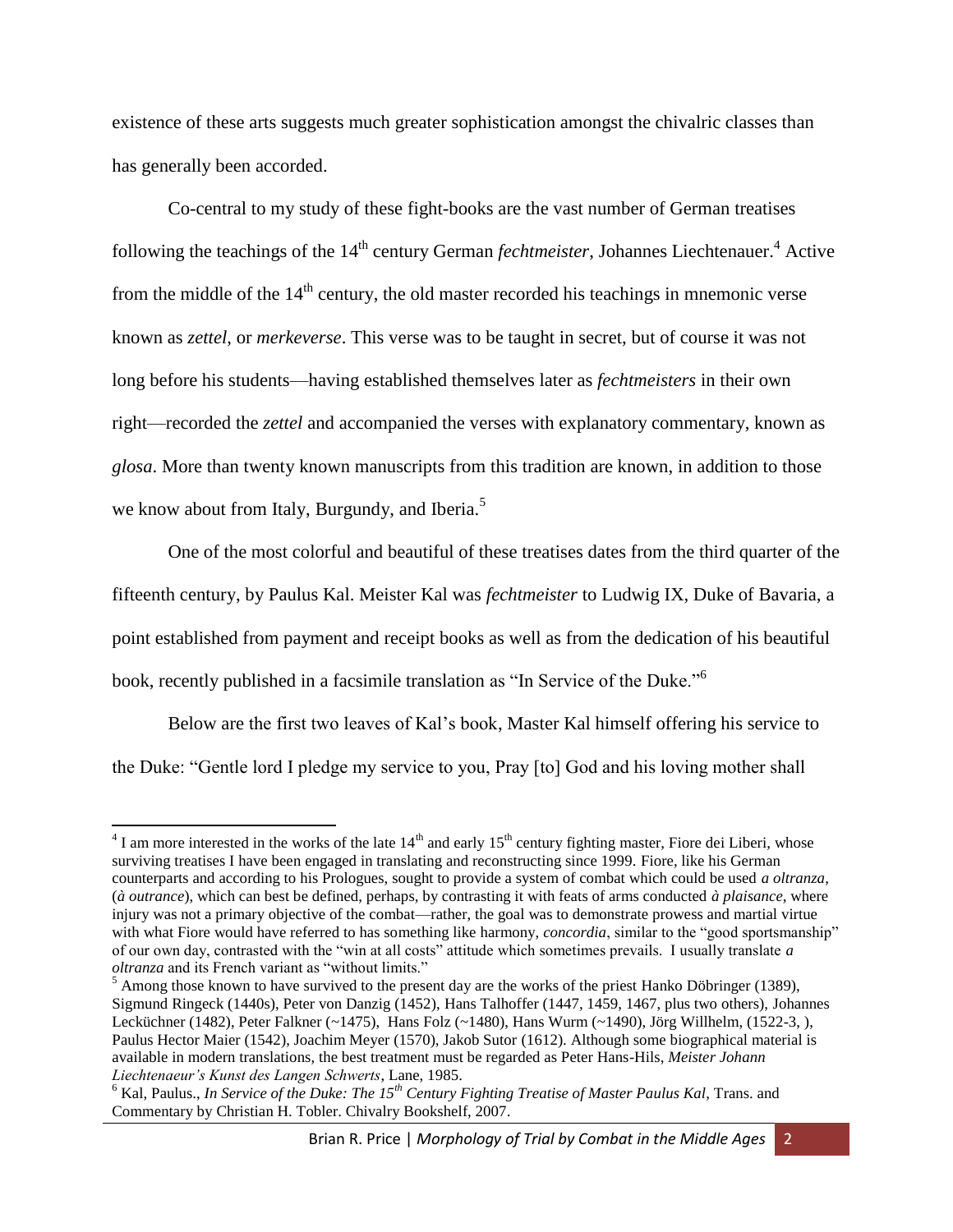help us."<sup>7</sup> This may well be an act of homage—a personal pledge of bond between a feudal lord and his subject, a two-way contract symbolized by the placing of hands one within the other.

On the second plate, Master Kal presents his armoured lord with a sword, symbolic of the Art of Arms he intends to present in the book. Notably, he does not present the book itself, but the *Art*, an art through which knighthood is revealed and revered. Along the banner, he makes his declaration, "Take this sword, gentle lord, and you will be granted all knighthood by the mother of God and the knightly Saint George." The Art is a gift from heaven, not a creation of man.

The book shows the usual progression of weapon techniques which teach "principles by example." Both the German and Italian sword-masters seem to present their systems through specific techniques, encoding them according to memory techniques common throughout the Middle Ages and into the Renaissance.<sup>8</sup>

As with similar books, Kal's *glosa* on Liechtenauer's verse shows how the system manifests with a variety of different weapons. On these plates we again find the *langenschwert*, this time unarmoured, and the armoured *streitaxst*, or poleaxe, perhaps the favorite weapon of knights for deeds of arms during the  $15<sup>th</sup>$  century,<sup>9</sup> what I call the "assault weapon" of the day.

As a complete martial system, the book also includes extensive treatments on unarmed combat—*ringen*—and defense against a dagger, both with and without a weapon in the defender's hand. All in all, these books seem to represent efficient, efficient and highly lethal martial systems.

 $<sup>7</sup>$  This and all subsequent translations of Kal's manuscript are from the Tobler edition.</sup>

<sup>8</sup> See especially Frances A. Yates, *The Art of Memory*, University of Chicago Press, 1996, and Mary J. Carruthers, *The Book of Memory*, Cambridge University Press, 1992. There is certainly a whole region of study relating to these books and to the medieval use of mnemonics, organization, symbolism, and potentially of memory palaces which I intend to tackle as a component of the dissertation.

<sup>&</sup>lt;sup>9</sup> See in particular the deeds of Jacques de Laihlain, the  $15<sup>th</sup>$  century Burgundian champion who travelled around Europe accomplishing feats of arms—emprises à outrance—against knights in Burgundy, Scotland, Spain, and elsewhere. In addition, the sole French source surviving from the period is concerned exclusively with the poleaxe, an anonymous treatise now in the Bibliotheque Nationale de Paris, entitled *Jeu de la Hache*.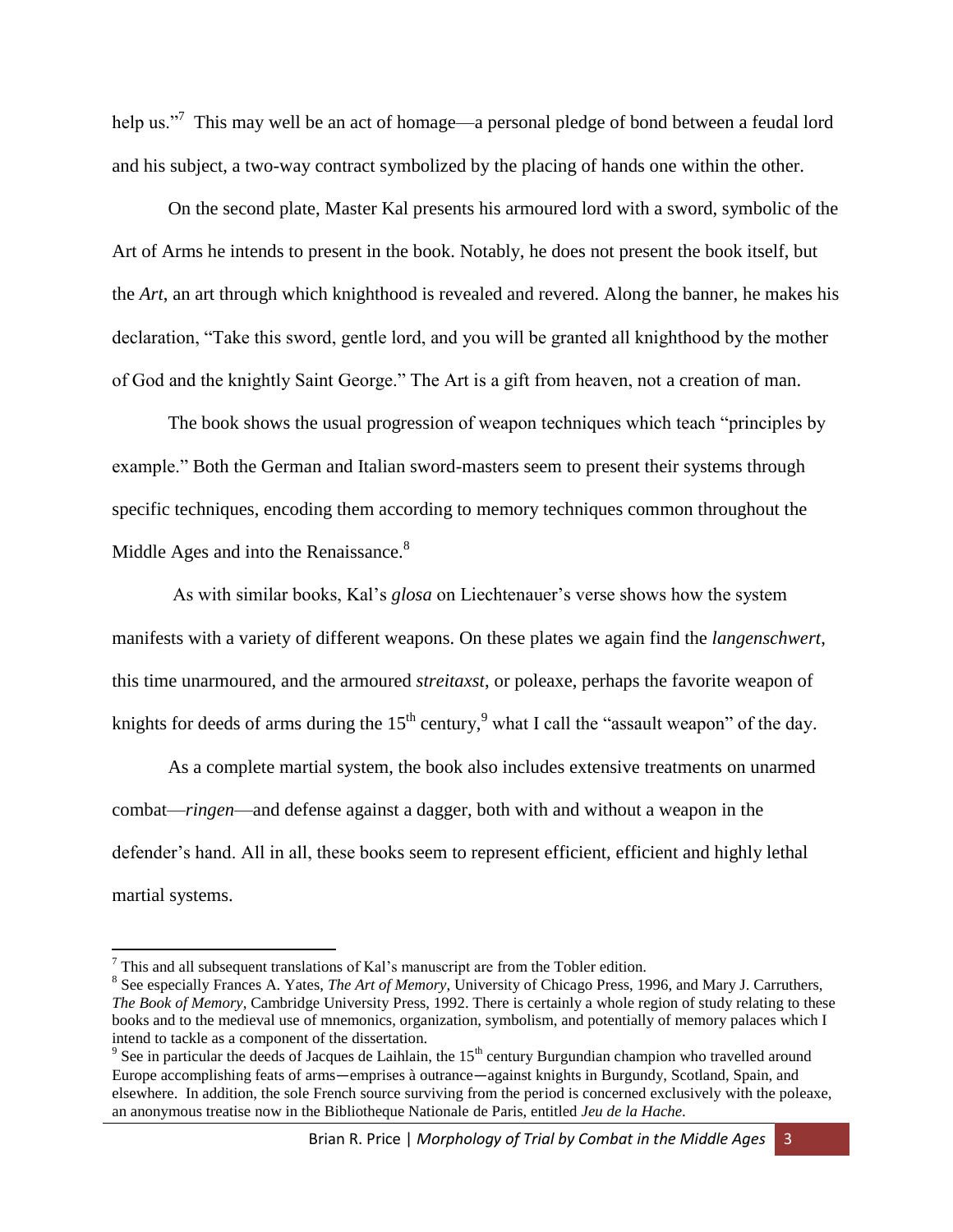But alongside these "usual" elements, common to most fighting treatises of the period, there is something more. In the *fechtbücher* or fight-book of Paulus Kal,<sup>10</sup> there appear several curious plates depicting a man who, situated in a hole in the ground up to his waist, carries in his hand a wooden baton. In front of him is a woman whose long sleeve contains a hard object—a rock, as it turns out—and it is clear in the following plates that she is trying hard to strike the man in the head and potentially, to kill him. Paulus Kal writes:

Also schickt sich der man in the gruben dem wybe. Er is eingregraben bis an den gurtl und mag geringes darin umb gan und die aine hand ist Ime mit dem Elnbogen gebunden zu der syttn doch dz Er sy wol rurn mag.

Die fraw mus allso geschicht sein das Ir der Ermel an dem hembde ein dinne Elln fur due hand get alls ain segkelin dar in tut sy ainem stam der da hat iij pfund und hat nichts an wann das hemdb und das is zu wissen den bainen mit ainem nesel gebunden.

Thus does the man in the ground [go] against the woman. He is buried up to his belt and can walk around a little, and the one hand is bound with the elbow to his side, yet so that he can still move well.

The woman must thus be skillful as the sleeve of her shirt extends roughly an ell<sup>11</sup> before the hand forming a sack, which contains a three-pound stone. She has nothing but the shirt on which is bound together between the legs with a tie.<sup>12</sup>

Over the course of a few more plates, the woman first succeeds by striking the man in the

head, which bleeds profusely. Then the man succeeds in capturing the sleeve around his baton,

drags the woman down, and dispatches her. On fol. 51v, the sequence resolves with the angelic

figure of Mary and child over-watching with apparent approval over the scene: on a banner the

 $10$  This manuscript was first examined and pondered upon by R.L. Pearsall, "Some Observations on Judicial Duels as Practiced in Germany," *Archaeologia* 29, February, 1840. Mr. Pearsall's cursory examination would certainly be considered inadequate today, and it contains many factual errors (for example, he dates the mss. to c. 1400, which is wide of the currently accepted dating of 1450-1460), but it remains the first awakening of interest in this kind of manuscript and so retains some contextual interest.

<sup>&</sup>lt;sup>11</sup> An *ell* is variously recorded as 27" (Flemish) and 45" (English).

 $12$  I have changed, very slightly, the translation by Christian Henry Tobler, whose translation of the Paulus Kal treatise was published in a facsimile-translation edition in 2007 as In Service of the Duke: The  $15<sup>th</sup>$  century fighting treatise of Paulus Kal. The sequence begins on p. 108 of this edition, corresponding to f. 49v of the original mss.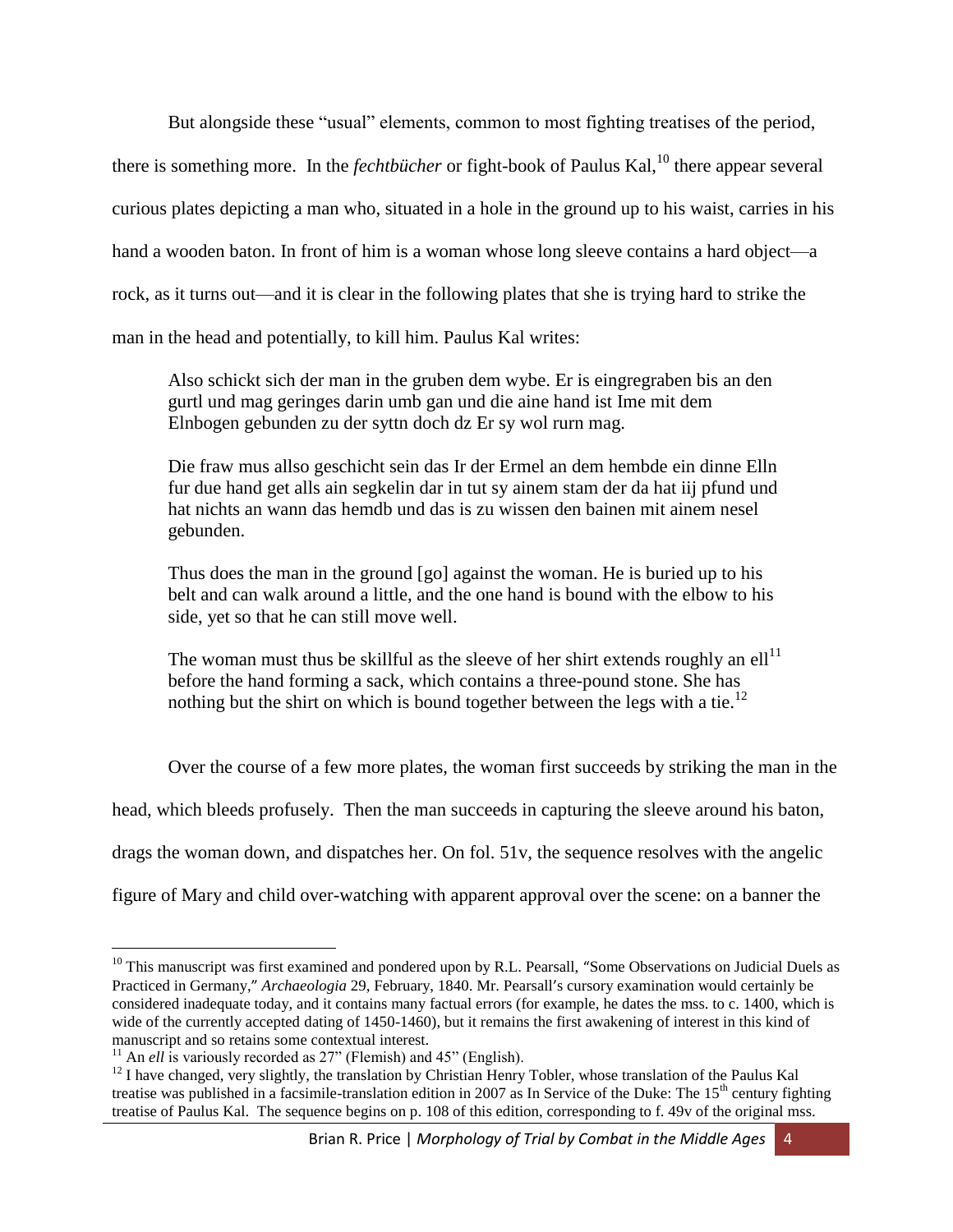man apparently gives thanks for his victory: *Gelobt sey maria und ir kint und alle die pey in wonhafft sind*, "Praise be to Mary and her child and all those with them in Paradise."

While many married couples might understand the temporary impulse for such an event, its presence in a chivalric manuscript on martial combat, in this case intended for Duke Ludwig, Count Palatine of the Rhine, seems at best unclear.

But there is more. Also included are odd combats with highly impractical oversized shields, shields enlivened with spikes on each end. These combatants are dressed in curiously styled body-suits, and there is apparently evidence (which I have not seen), that these would often have been of leather, greased with pig-fat. One must appreciate the sheer entertainment value such a spectacle would provide at the very least, assuming that combats such as these ever took place. All entertainment value aside, as historians we must ask several questions. First, did things like this actually take place?

They did, according to German civic records (which I have not yet seen in person).<sup>13</sup> If they did exist, why are they included in a book ostensibly on chivalric combat? More importantly, what role in society could such spectacles possibly serve? Did they represent irrational superstitions, entertainments, or were they in some way rational?

I will argue that not only are such violent expressions wholly rational, but that they expressed the interests of peace in the community through complex mechanisms of *fama* loosely and poorly translated as "fame," and relationships that formed the backbone of medieval society.<sup>14</sup> Pre-modern medieval society, beginning with the Germanic kingdoms, rested upon the

 $13$  Needless to say, this assertion will need to be fleshed out prior to publication. I have contacted Mr. Matt Galas, an amateur scholar and attorney working with NATO who is familiar with the German material in order to secure pointers to the records he has hinted at.

<sup>&</sup>lt;sup>14</sup> The whole mechanism of *fama*/reputation/renown is, has, I believe, barely been touched, although a useful beginning has been essayed in the collection of papers by Thelma Fenster and Daniel Lord Smail, *Fama: The Politics of Talk and Reputation in Medieval Europe*, Cornelle University Press, 2003. I have argued in early essays (chiefly in the *Book of the Tournament*) that renown is the "coin of the tourneyer" in medieval tournaments, the real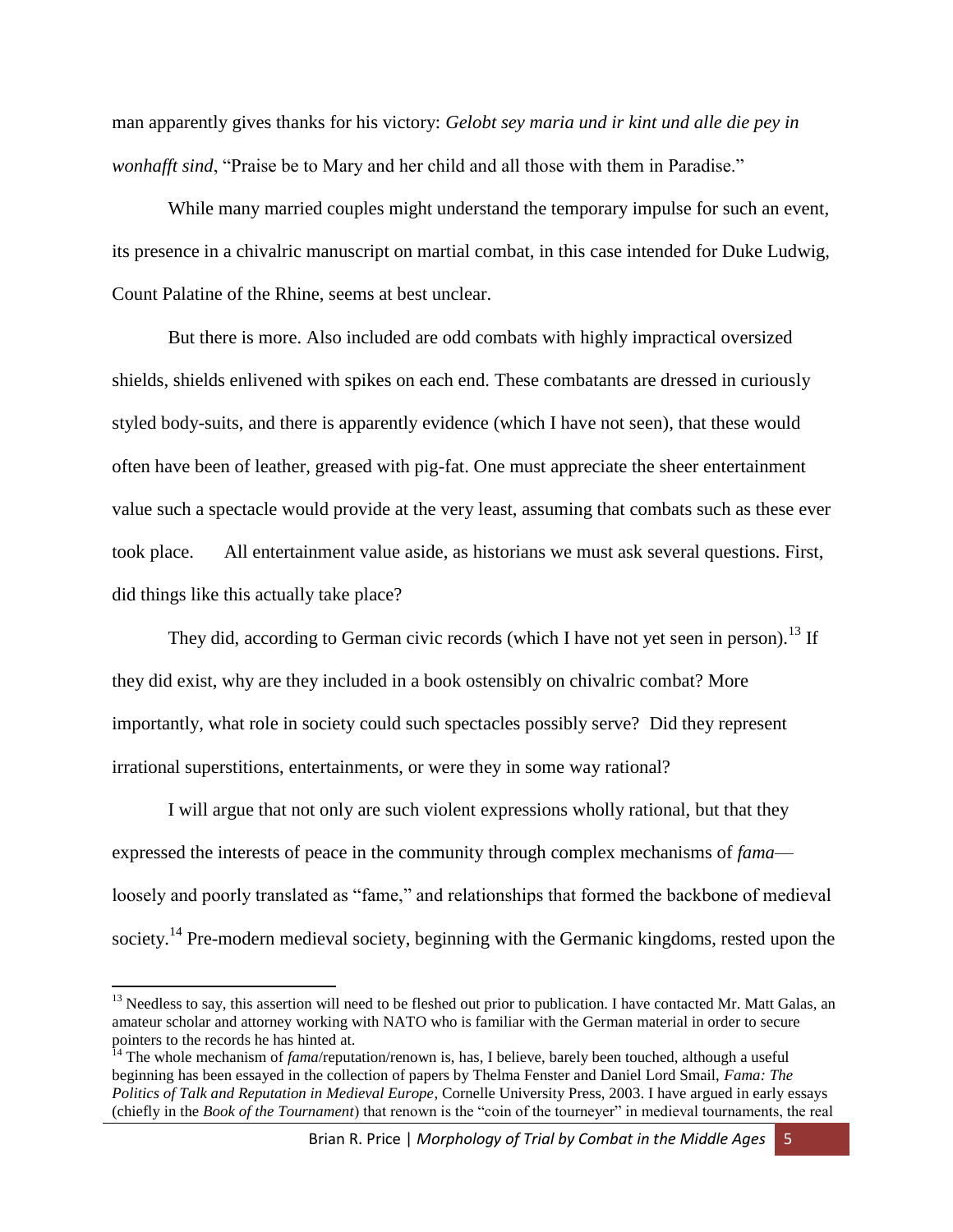bedrock of local community where each person was known to another. Kin and associative groups were the primary agents of stability, therefore peace between kin-groups becomes of paramount importance, as recent scholarship by Stephen D. White and Paul Hyams, have shown.<sup>15</sup> Without a central police force, keeping of the peace within the local community gave rise to customary legal procedure, which various princes attempted to codify and standardize, hence the early law-codes we know from the Salic Franks, Lombards, Goths, Burgundians, Visigoths, etc.

But the central European issue, throughout the Middle Ages, Renaissance, and perhaps culminating in the Enlightenment was the established of the modern, centralized state. Of course, the establishment of centralized authority came at the expense of the local estates and of local communities, which lost sovereignty through creeping encroachment of Royal, increasingly bureaucratic authority. Whether this is a good thing or not is not relevant to the current debate, however interesting, but the impact of the centralization, both ecclesiastical and secular, upon the communities was nothing less than transformative.

Building on medieval efforts of the Catholic Church to establish central authority, secular princes, quite naturally and with increasing effectiveness, strove to expand their authority both within their limited realm and amongst their noble peers. As Gerald Strauss<sup>16</sup> and others argue, the rediscovery and adoption of Roman law was either a major tool of Royal forces of secular centralization or a cause thereof; although this "chicken and egg" argument will continue into the future to provide fertile ground for lively academic debate.

 $\overline{a}$ 

objective of participation. Although I was speaking in these essays on modern tournaments, in subsequent research my belief in this has been strongly extended to various feats of arms in history. Steven Muhlberger has highlighted this in his superb *Deeds of Arms*, Chivalry Bookshelf, 2003. I hope to do more work on this concept in future years. <sup>15</sup> Stephen D. White, "Pactum Legem Vincit et Amor Justica: The Settlement of Disputes by Compromise in the Eleventh

Century." *American Journal of Legal History*, XX (1978), pp. 281ff. In addition, see Paul Hyams' *Rancor and Reconciliation in Medieval England*, Cornelle University Press, 2003.

<sup>&</sup>lt;sup>16</sup> Strauss, Gerald. *Law, Resistance, and the State: Opposition to Roman Law in Reformation Germany*, Princeton University Press, 1986.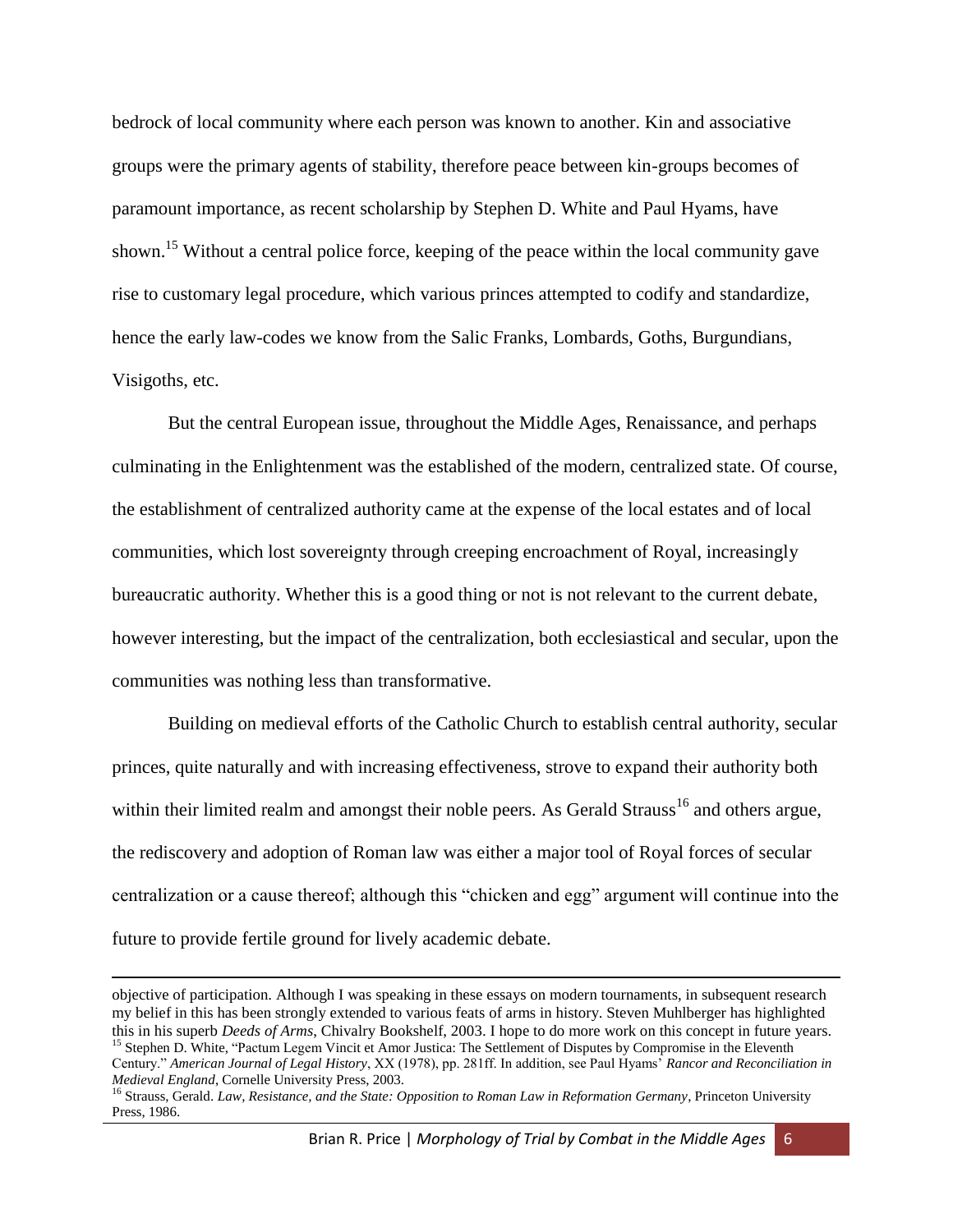What is indisputable is that the expansion of Roman law, culminating perhaps with Charles V's 1520s edicts standardizing Roman Law within the Holy Roman Empire, drove out earlier, customary procedure across Europe, which until that time had been based on customary, organic solutions by local communities. But these customary remedies—up to and including feudal rights of private war by the nobility and judicial combats—clashed with the rights of higher princes and centralizing forces led by attorneys and the nascent bureaucracies.

In the older, feudal model, the rights of war were encapsulated in the nobility's duty of community defense, compared to the duties of spiritual defense by the clergy and material defense of the community (i.e., production) by the peasantry. Of course rising commercialism which accompanied the rebirth of the Italian city-states and the Hanseatic states re-established a new commercial class which did not fit neatly into the properly medieval model of political theory, nor did minority groups outside the hierarchy, such as Jews. In addition to wars of defense, the nobles also claimed, at first by right of arms but later through reason, the right to private war.<sup>17</sup>

Private war was redress for injury, real or perceived, which served ultimately, as Susumi Yamauchi<sup>18</sup> has elegantly stated, to restore a peaceful balance in the community by achieving a kind of finality. Similarly, as Paul Hyams has recently argued in his superb *Rancor and Reconciliation in Medieval England*, feud and *vendetta* were similar mechanisms which existed throughout society as critically important safety valves in societies where no civil remedy was

 $\overline{a}$ 

<sup>&</sup>lt;sup>17</sup> This right to private war resisted determined efforts to extinguish it through both canon and civil law. Chief amongst the weapons employed to extinguish it was the canonical idea of i*us bellum*, or just war, which gradually defined a monopoly for war under divine aegis and rested this power solely within the prince. Ultimately, the papacy even sought to restrict all rights of war to itself, but stiff resistance by the princes and the Holy Roman Emperor in particular forestalled any success on this front. Evidence for the resilience of rights of recourse to private war should be sought in the early feudal codes—the *ius feudorum* perhaps in Glanvill and Obertus de Orto's *Libri Feudorum*.

<sup>&</sup>lt;sup>18</sup> Yamauchi, Susumu. "An agreement supersedes the law and amicable settlement in a court judgment: Disputes and Litigation in Medieval Europe." *Center for New European Research Discussion Paper Series #4*, 21st Century COE Programme, Hitotsubashi University, Oct. 2005.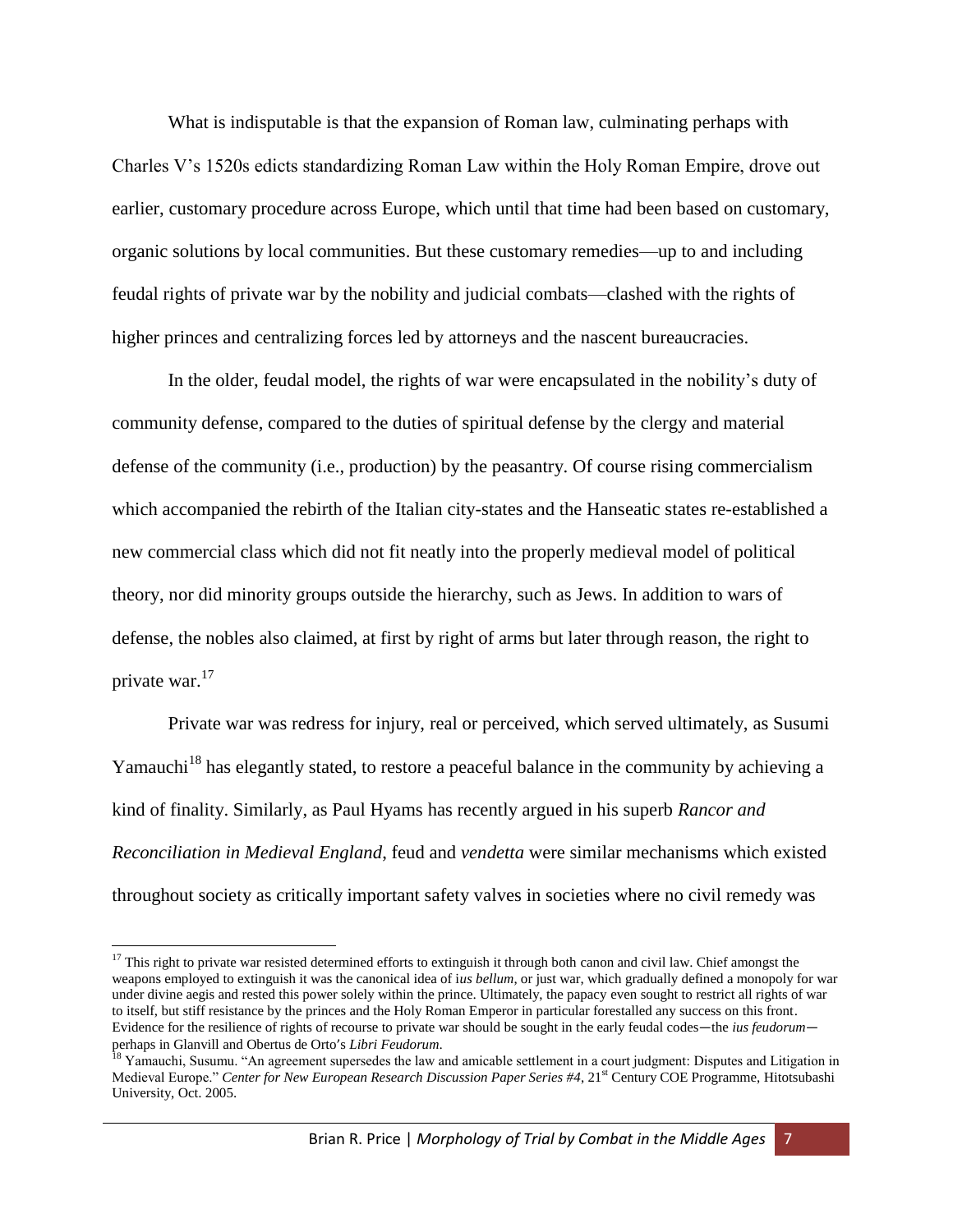available. In all cases, the mechanisms served to restore balance in the community, albeit through violent methods many today find abhorrent and irrational. But in the Middle Ages violence and death were the bedfellows of life, much as death and its accompanying violence remain an integral part of rural life, even today. In our urbanized, technology-centric society we tend to forget this, leaping to judgment about "primitive" people that came before, but as historians I believe we must resist the temptation to employ modern lenses when judging societies in the past. This makes study of the Middle Ages particularly difficult for "modern" students, but I think many of us here find the challenge both exhilarating and worthwhile.

### **Fama / Renown**

 $\overline{\phantom{a}}$ 

A critically important aspect of medieval society is the central role of the individual's "good name," *fama*, in legal terms, or, amongst members of the chivalric class, *renown*. 19

I posit that chivalric society in the Middle Ages, and as re-imagined or rekindled in the various ages which have followed, rested on the bedrock of *personal reputation*, what medieval writers of romance and chronicle, such as Wolfram von Eshenbach and Froissart, termed *renown* or *nom*, (*ere*, in the German).

Renown is the *fama*, "fame," which attached to a gentle's name according to the virtue of his action. It is the fame or value which attached to a gentle's name according to the virtue of his

<sup>19</sup> That renown and *fama* are co-equal concepts may be shown by Olivier de la Marche's late 15th century *Traicté du duel Judiciare*. I'm taking my interpretations from Bernard Prost's able 1870 edition, which compares the surviving works in the modern manner. In a footnote on p. 3, there are variant uses both of *renommé* and *femma* (According to Fenster & Smail 'a not infrequent spelling of femme (woman) was, precisely, fame' in French) which Prost believes may have been used for *fama*, and his argument is persuasive given the context. De la Marche's body of work is very interesting. He was master of ceremonies, *Maitre de la Maison*, for the Duke of Burgundy, and he wrote several important works recording deeds of arms and aspects of the chivalric culture surrounding the Burgundian court at a time when the court enjoyed it's greatest period of prominence. In the *Traicte du duel Judiciare*, he wrote for Phillip, the Archduke of Austria, son of the emperor Maximilian I, Duke of Burgundy in 1493. As a first-hand observer of chivalric combats surrounding the courts, he wrote with apparent accuracy and recorded many details of combats, particularly of perhaps the region's most famous combatant, the renowned Jacques de Laihlain.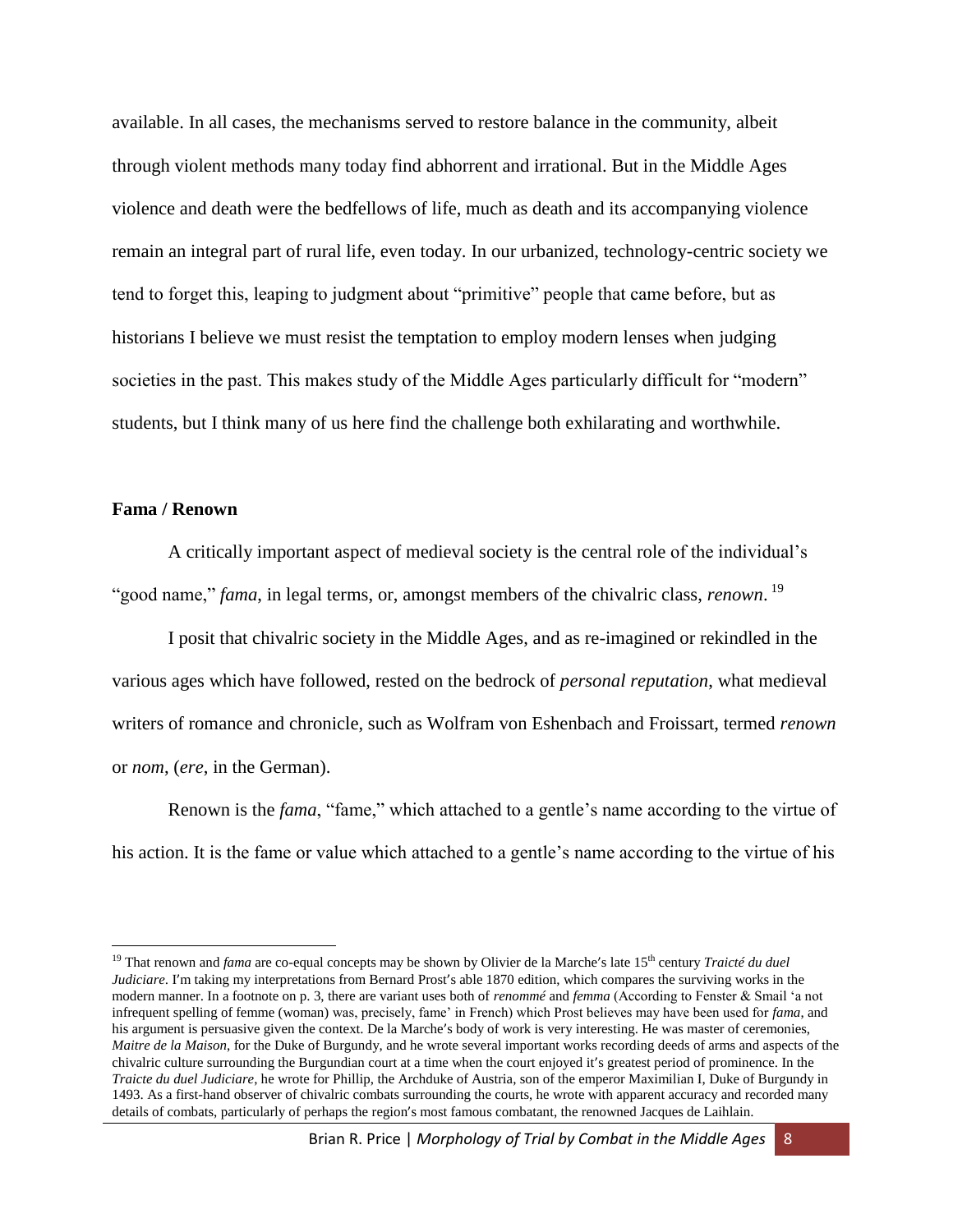action. Recently this topic has gained currency and has increasingly been seen as in important component of medieval society:<sup>20</sup>

Regarding a person, therefore, *fama* is the public talk that continually adjusts honor and assigns rank or standing as the individual grows up, engages in such publically performed acts as marriage, takes up offices or other public duties, wins or loses legal or physical contests, and begins to decline. *Fama*, in this case, can be political, for it serves to define and rank competitors for public honors and functions. $21$ 

Of course the inverse is also operational, negative renown or "shame," "infamy" can apply equally when one acts, in the community's judgment, in opposition to virtue.<sup>22</sup> Taken to an extreme, a knight can be "craven" if he reduces the value of his name to zero, losing all social status and finding himself outcast, driven from society by the loss of name. Another word for this, used with much less precision and comprehension by most scholars, is *honor*.

I find two kinds of honor operational during the Middle Ages. External honor is the aforementioned *renown*, and it is won through martial deeds, excellence, and the display of the whole spectrum of knightly virtues, loyalty, prowess, courage, courtesy, generosity (or largesse), purity (honesty), and humility (the counter of pride, or humility's inverse, *vainglory*). These virtues were endemic in chivalric society's understanding of itself, and powerful evidence survives today in the "chivalric" histories of Froissart, the long history of Arthurian and similar romance cycles (starting with the Chanson de Roland), and in knightly handbooks, several of which survive today.

The second kind of honor, less important for our discussion today, is internal, what we might today think of *integrity*. This kind of honor involves the individual's internal perception of

l

<sup>&</sup>lt;sup>20</sup> *Fama* as a legal concept has also gained parallel currency. See Laura Ilkins Stern, "Public Fame in the Fifteenth Century," *American Journal of Legal History*, Vol. XLIV, 2000, pp. 198-222.

 $21$  Fenster & Smail, p. 3-4.

<sup>&</sup>lt;sup>22</sup> This theme has resonated with many interesting works on shame and humiliation as social concepts during the period. See especially F.R.P. Akehurst, "Good name, reputation, and Notoriety in French Customary Law," in *Fama: The Politics of Talk and Reputation in Medieval Europe*, ed. Fenster & Smail.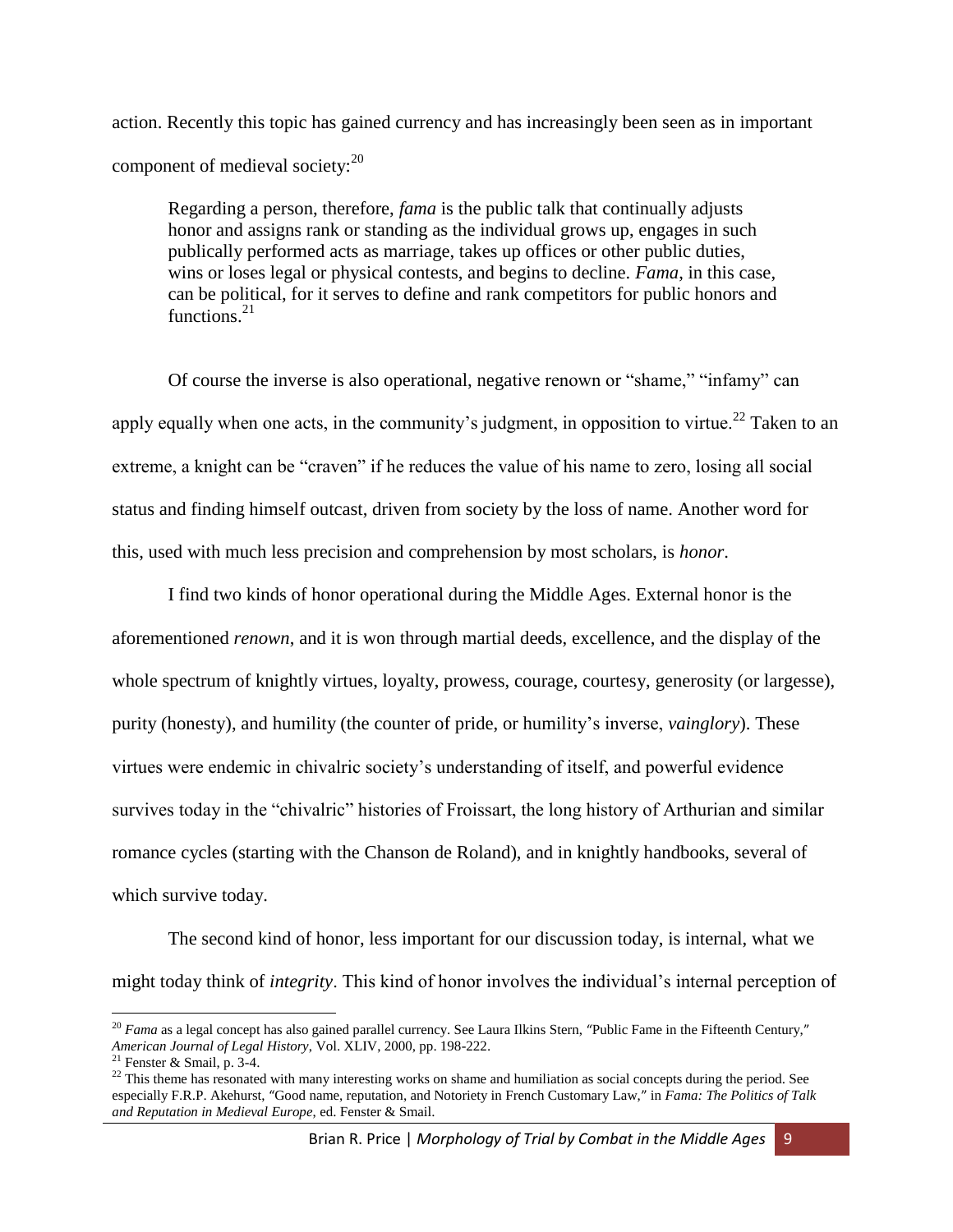virtue and due right. It is found by comparing the individual's internal compass—partially

formed by his understanding of virtue by his society—and partially by his own opinion.

Both kinds of honor derive their power from a combination of reason and emotion,

serving the critical understanding of place and one's position in society. I was surprised to find

that Thelma Fenster and Daniel Lord Smail highlight a similar distinction:

As for honor, *fama* most closely parallels the kind of honor that could be bestowed only by other people, one that had to be plainly visible…through the performance of acts agreed on as honorable. This honor therefore required witnesses, who carried reports of *fama* to others.

A second conception of honor, applicable to the classical and medieval periods and not entirely out of fashion today, construed it as an internalized system of values that a person held, sometimes in opposition to what others have asked of her. In that sense, one could be honorable without being seen by others as having honor—that is, if the private and public notions did not happen to coincide, there may have been little or no fama about such honor. $^{23}$ 

In a military context, the external version of honor is known as *renown*, whereas most

medieval writers refer to the second as *honor*. Renown is frequently cited in chivalric literature

and in chronicle such as Froissart as a positive adjective, *renommé*, *nom* and *bon nom* in French,

with *riputazione*, *notorieta*, *famigerato* in Italian, in German *ere* (honor),<sup>24</sup> as in a woman who

loses respect loses her *wipliche ere*. In Parzival, Wolfram von Eshenbach uses *nach ritters ere*,

"as befits a knight."<sup>25</sup>

Combined, these conceptions of renown and honor served to bind the knights and the

noble classes together into a cohesive international "brotherhood," where as the venerable Dr.

Maurice Keen of Oxford has shown, ties within this community often transcended local bonds.

 $\overline{\phantom{a}}$  $^{23}$  Ibid., p. 4.

<sup>&</sup>lt;sup>24</sup> According to Fenster & Smail, the German *ere* could also mean "respect" or "reputation."

<sup>25</sup> Ibid., p. 11. This page features a superb etymological exploration for the term *fama*, although it is clear that the term *fama* itself was more common in legal circles than outside, where the vernacular terms above predominated. The use of romance literature as a barometer for social trends is an important—and often overlooked—source in exploring aspects of chivalric culture. Many of the romance texts, like their counterparts in knightly handbooks, are designed to instruct the spectrum of knights and others in the chivalric classes in terms of desired behavior. In a very real sense, they are designed as educational instruments delivered through the medium of entertainment accessible to the knights and other members of chivalric society.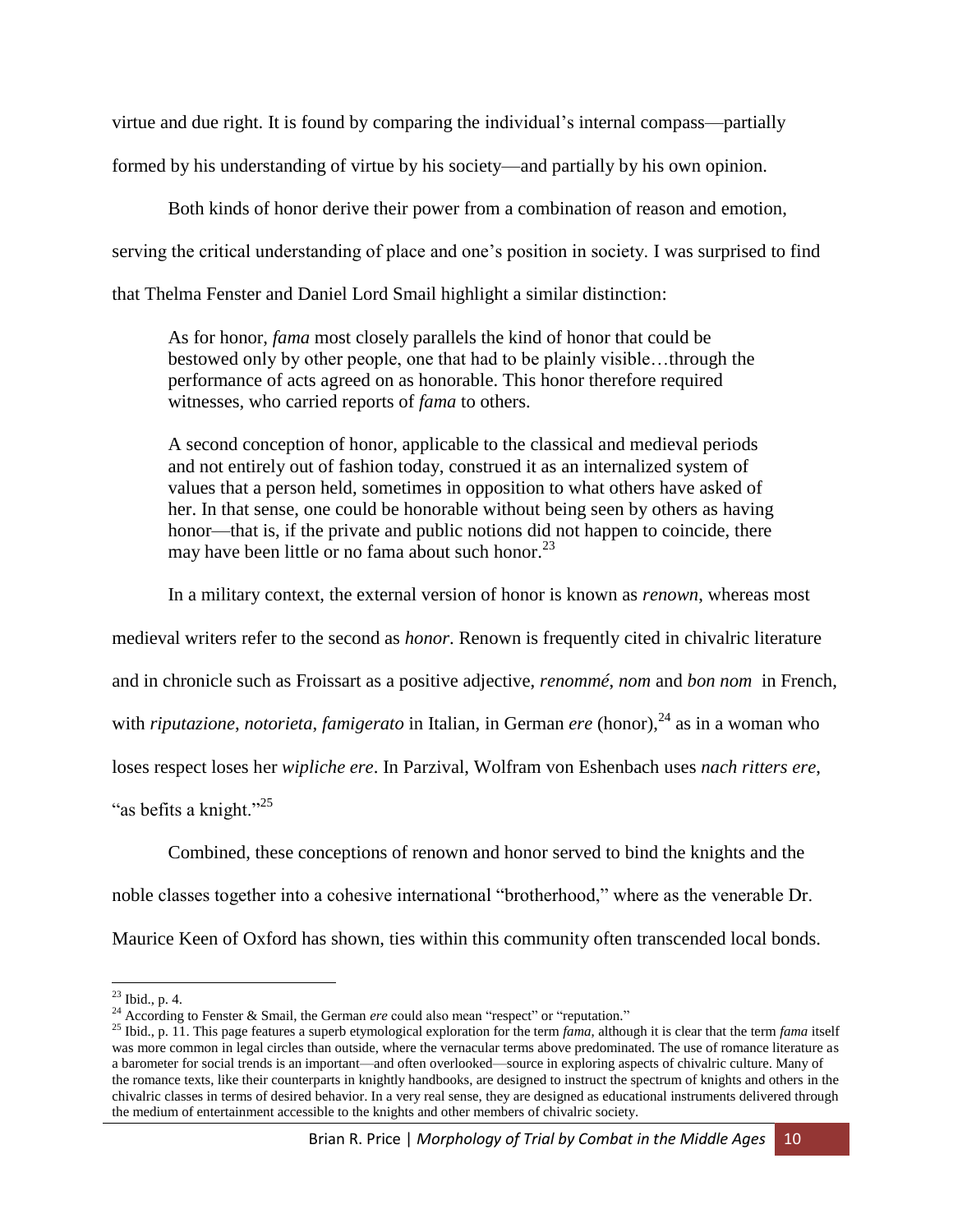We see this in the customary ransom of nobles in war<sup>26</sup>—rather than be slain, noble and members of the chivalric classes were generally ransomed, an important mechanism that served to limited the scope of violence on the battlefield (in contrast with what we commonly believe to have taken place) and to reinforce the reestablishment of peace in the gentle's "community" following a violent battle. $27$ 

<sup>26</sup> Indeed, the rules of ransom are plainly articulated in early efforts to codify the *ius militaire* or Law of Arms. See in particular Honoret Bonet's *Tree of Battles* and John of Legnano's *De Bello De represalis et de Duello*.

<sup>&</sup>lt;sup>27</sup> Of course, this mechanism also served as an important tool of recompense in the pre-state societies. Given the delicacy in raising funds for military endeavors, the granting of ransom and booty provided extremely important methods of paying troops in war.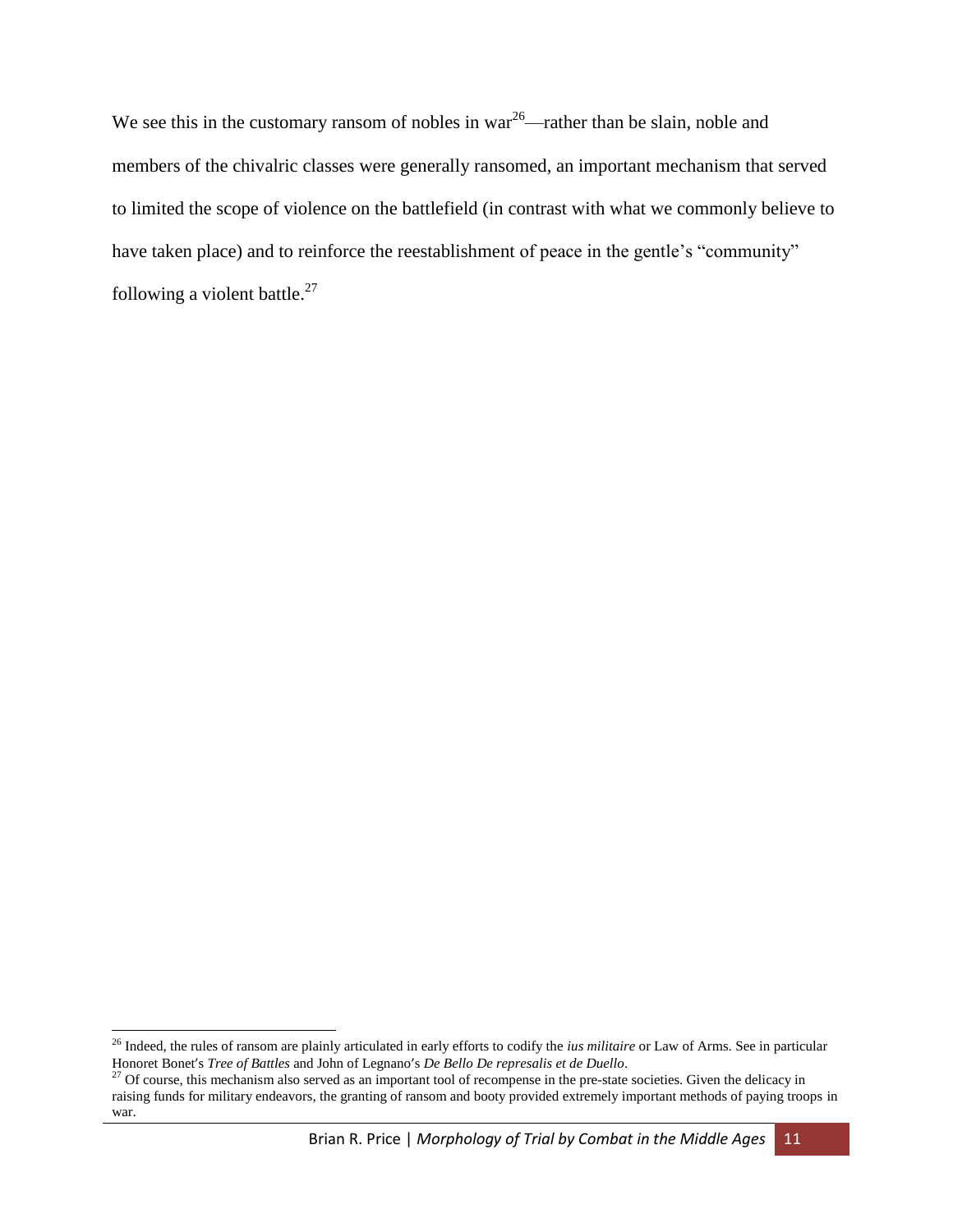### **Renown and Feats of Arms**

For a strenuous knight, renown was chiefly earned in combat. According to Geoffry de Charny, the  $14<sup>th</sup>$  century French knight and captain, who, as counselor to Jean le Bon and his Order of the Star, renown was earned in direct proportion to the risk involved in the encounter. In a tournament, for example, some renown was certainly earned. In a joust, where the risk was higher, more renown was earned, and of course the maxim amount of renown was to be had in the primary focus for the knight's vocation, in war—especially or perhaps exclusively in a *just war*.

For I maintain that there are no small feats of arms, but only good and great ones; for all deeds of arms merit praise for those who perform well in them. For I maintain that some feats of arms are of greater worth than others. Therefore, I say that he who does more is of greater worth.

We have spoken of those men, and of the men-at-arms who in their own region, perform deeds of arms in the way which seems best to them; indeed, no one should speed except in favorable and honorable terms [*certes nul ne peut parler ne doit fors qu'en bien et en toute honneur*], especially in relation to armed exploits in war, in whatever region, provided that they are performed without reproach…For this reason you should love, value, praise and honor all those who God by his grace has granted several good days on the battlefield, when they win great credit and renown for their exploits; for it is from good battles that great honors arise and are increased, for good fighting men prove themselves in good battles, where they have shown their worth.... $^{28}$ 

Critical to this idea of earning renown in a feat of arms was participation, more than who

"won" or who "lost," because much of renown was won in the very act of risk (although more was due to the victor, certainly). This can be seen clearly with the *Combat of the Thirty* a famous deed of arms of 1351 was told and retold many times in the second half of the  $14<sup>th</sup>$  century, first recorded by Jean le Bel and later in two different accounts by Jehan Froissart. In this combat, two groups of garrisoned men-at-arms agreed to fight at the "Half-Way Oak," in a combat *à* 

 $\overline{a}$ <sup>28</sup> Charny, Geoffroi de. *The Book of Chivalry of Geoffroi de Charny*, Trans. Richard Keauper and Elspeth Kennedy, University of Pennsylvania Press, 1996, pp. 89-91.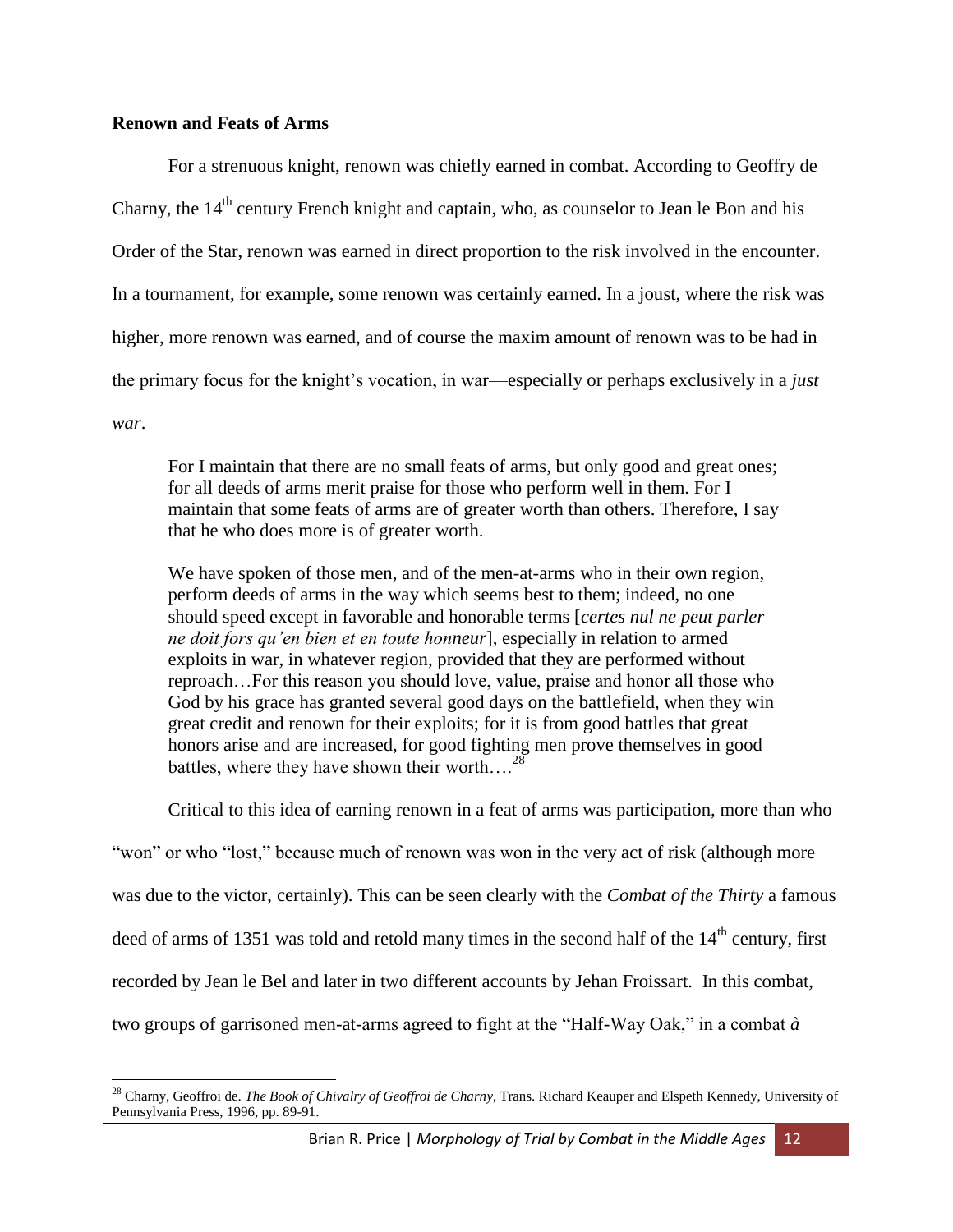*outrance*. Steven Muhlberger discusses this feat extensively in his influential 2005 book, *Deeds* 

*of Arms*:

…the evidence we have is sufficient to show us that the fame could be, and was, won in such a manner, and it was a fame that was valued by at least some contemporaries…The man-at-arms fought to survive, to gain wealth, and perhaps, if all went well, to advance in respectability and rank. If he had long-range goals of any sort, they included concern for his renown, his good name, in the eyes of the appropriate audience. That audience was not the vast public who valued peace more than anything else; it was the military class, especially his immediate comrades, jos captain, and potential employers.<sup>29</sup>

Irrespective of the individual deeds done that day, their mere participation in the "simulacra of battle<sup>"30</sup> earned each great renown which at least some were able, in turn, to convert directly into political capital, much as a gambler might cash in his chips at the end of a gaming session. As Steven Muhlberger so eloquently summarized:

But as long as any participants lived, their deeds at Halfway Oak reflected well on them personally, and even after their deaths, as long as they were remembered, their deeds added to their fame and worth…Among the attested participants are two of the most successful self-made men-at-arms of the first half of the Hundred Years War, Robert Knolles and Hugh Caverley, men of obscure extraction from the warlike English marcher country of Cheshire. Both men began their long and lucrative careers…in 1351 neither of them was anyone in particular. Reading the Battle one might believe that their defeat would be an unmitigated disaster…[and the Combat of the Thirty] might have been the beginning of their ascent, the cornerstone of their reputations....<sup>31</sup>

You can see, I hope, where the idea of professional *fama* accrued to knights when they

accomplished various deeds of arms, and this serves to explain the durable appeal of violent

engagements throughout the course of the Middle Ages, and even after.

The spectrum suggested by our  $14<sup>th</sup>$  century knight can be generalized further. On one

end of the spectrum, some feats of arms, such as the Round Table or Pas d'Armes, were

 $\overline{\phantom{a}}$ <sup>29</sup> Muhlberger, *Deeds of Arms*, p. 111.

<sup>&</sup>lt;sup>30</sup> I have borrowed this phrase from Juliet Barker.

<sup>31</sup> Muhlberger's *Deeds of Arms*, p. 111.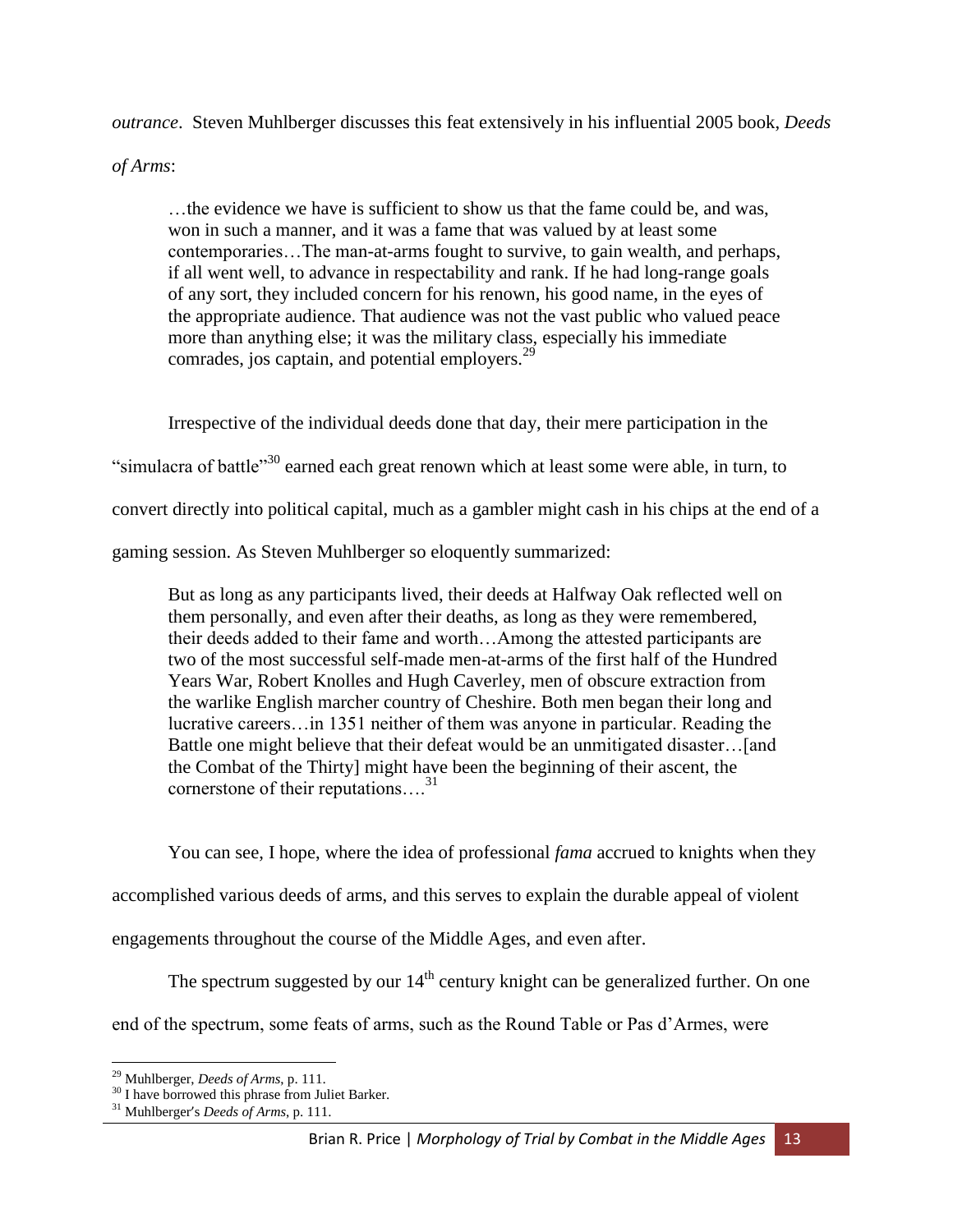conducted  $\dot{a}$  *plaisance*, that is to say, they were not intended to injure or kill.<sup>32</sup> Some of these encounters involved jousts, while others were really chivalric theater, punctuated by real or simulated combat, which served to celebrate the knightly virtues and to reinforce the social framework in which knights and their ladies participated.<sup>33</sup>

In between, tournaments between groups of knights enabled them to both practice war and to earn money.<sup>34</sup> William Marshal, the redoubtable marshal for Richard I outlived two kings an became in turn both wealthy and Regent of England, earning renown through his martial prowess, chiefly but not exclusively in the rough tournament circuits of the  $12<sup>th</sup>$  century,<sup>35</sup> very roughly similar in tone (although not in form) to what we see in the recent film, *Knight's Tale*.

At the far end of the spectrum we find war. No higher renown could be won than in doing one's duty to his lord than in defending him in war. The sources of proof are too numerous to name, but it explains the long lists of battle participants that characterize battle descriptions in Johan Froissart's chronicles.

The direct tie between participation in a feat of arms and the earning of renown or infamy seems to function also within trial by combat. Indeed, trial by combat—or *trial by battle*, as it was sometimes called—may itself seen as existing on this spectrum, close to the "war" pole, perhaps an individual iteration of private war, an institutionalization of the private duel which serves to regulate the fighting impulse and to channel it in order to reduce the level of violence, and perhaps, to reduce the chance of a conflict escalating into a cycle of *vendetta*, which damages the peace and material security of a society.

 $32$  That injuries and deaths did occur comprised the risk that made such feats of arms worthy of renown. But there is a qualitative difference in engagements "without limits"—*à outrance*—and those conducted *à plaisance*. From their first appearance on the historical stage tournaments became increasingly regulated and expensive, reducing the overall impact of their innate violence and channeling it into more acceptable modes. See especially Richard Barber & Juliet Barker, *Tournaments*. <sup>33</sup> See Juliet Barker, *The Tournament in England, 1100-1400*, Boydell & Brewer, 1984.

<sup>&</sup>lt;sup>34</sup> We see evidence of this use of practice for war in Richard I's famous edict, which required knights to participate in tournaments in order to sharpen their skills.

<sup>35</sup> See George Duby's *William Marshal: Flower of Chivalry*, 1987; Sydney Painter's 1982 *William Marshal, Knight-Errant, Baron, Regent of England*; and most recently, David Crouch, *William Marshal: Knighthood, War & Chivalry, 1147-1219*.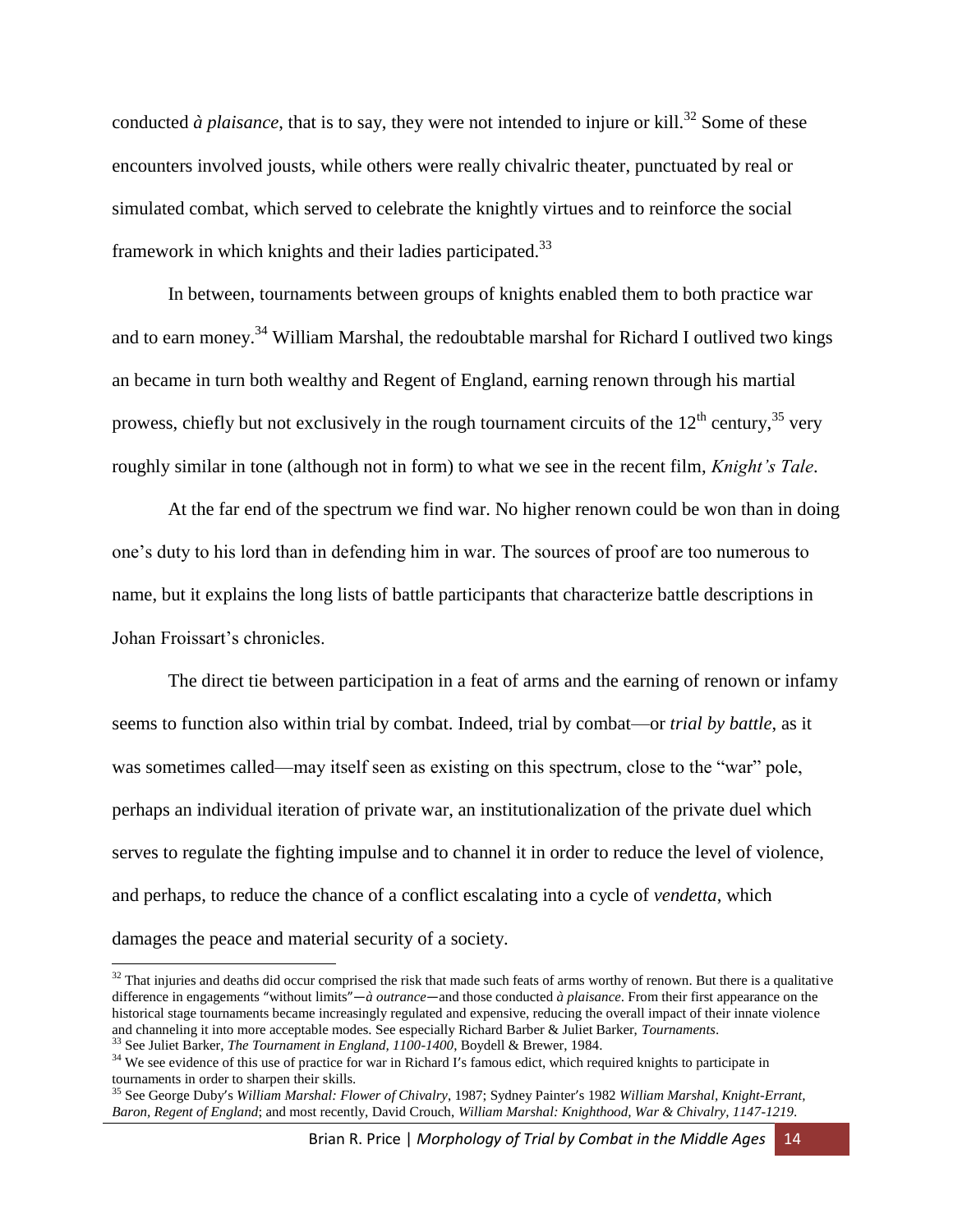Participation in a trial by combat would also have a direct impact on the defendant's *fama*. If a defendant lost the combat, the result was a "winner take all" total loss of *fama*: they would have lost their *bon nom* and would be, in the future, unable to testify in any future court proceedings in their own name. In fact, recourse to trial by combat is attached to crimes which specifically invoke a kind of bad faith. In the words of Robert Bartlett:

"Closely allied to treason were charges involving breaches of agreement, especially violation of truces…The appropriateness of the duel for such charges is clear. Charges of treason, breach of truce, or perjury involved not only the imputation of wrong, *but also the implicit accusation of bad faith*. In such circumstances an exculpatory oath was clearly not acceptable, for the charge implied that no trust could be placed in the word of the accused."<sup>36</sup> [Italics added]

Bartlett clearly identifies a key element of trials by combat: given the *infama* implied by a charge of bad faith, testimony was insufficient. The use of a combat, a feat of arms, in order to regain right of standing through the truth of the testimony is, I believe, highly telling.

An illicit and heinous crime, such as poisoning, struck directly at the fama-based bonds of local society by sowing acid distrust. It was imperative, I believe, for local society to push hard against such crimes, erecting stout barriers and stiff penalties for transgression. We see this even at the royal level, where crimes of treason and breach of truce were, in the Law of Arms and increasingly in the formalized Roman law codifications, capital offenses. Thus, we find the extreme penalties for those convicted in trials by combat, the defeated could even be outcast, or subject to severe penalties relating to perjury<sup>37</sup> and for the crime in which they were accused.

#### **The Law of Arms**

 $\overline{a}$ 

 $36$  Bartlett, p. 108.

<sup>37</sup> The penalties for perjury were steep. See the discussion in Neilson, *Trial by Combat*, pp. 14-29.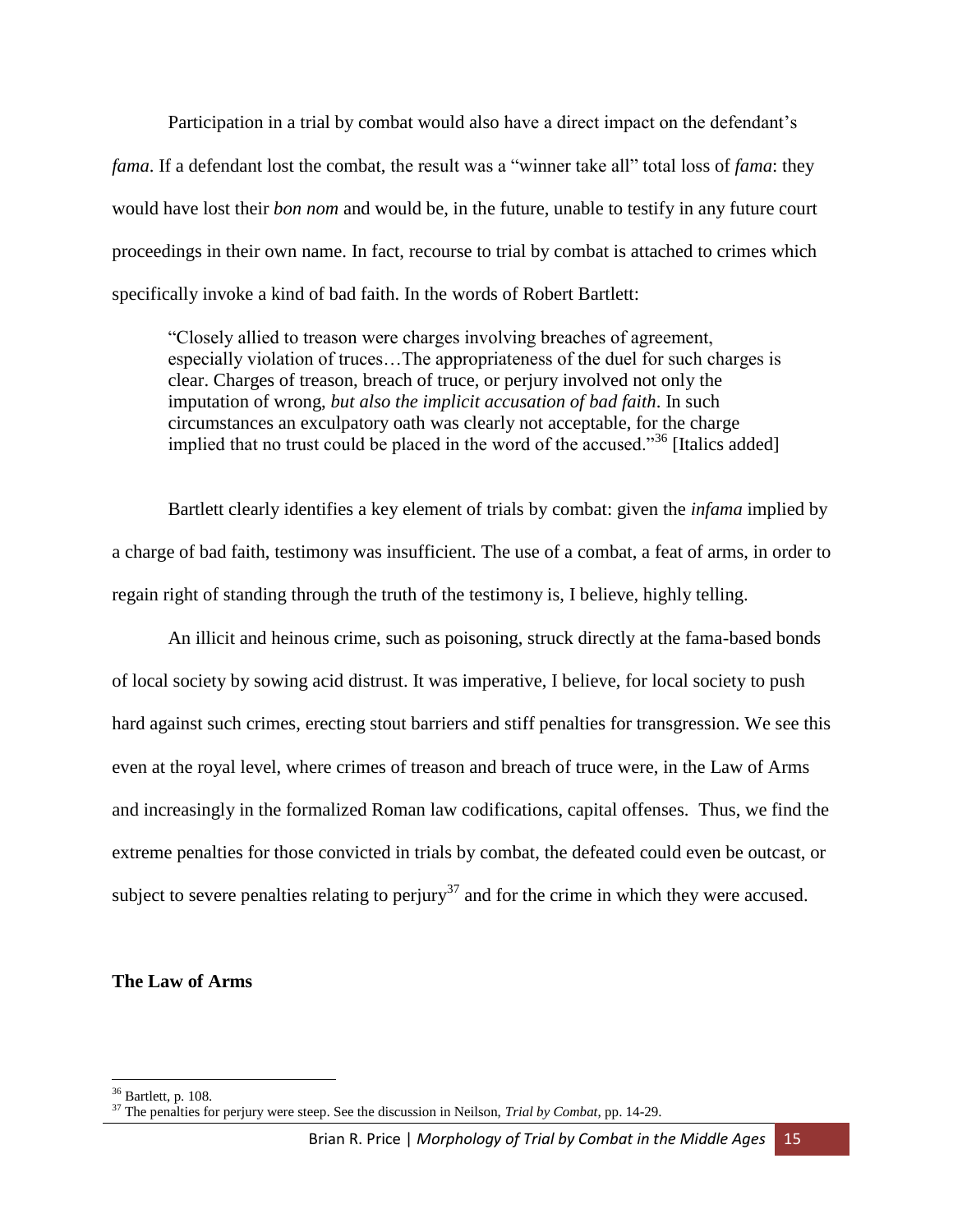Of course, trials by combat were not merely forms of a feat of arms. They were court trials that were largely rational responses to the regulation of peace within a medieval society which had no state mechanism for policing.

Chivalric and military society during the Middle Ages was governed by customary law derived from the common, accepted and suitably ancient practice of the knightly classes known as the Law of Arms. This law of arms, unlike the civil or canon law, was resident in the knights as military persons and was kept in the memories of highly renowned and esteemed knights.<sup>38</sup> It was not so much a legal code as a loose collection of "right actions" that took into account both precedent known to the "judges"—renowned knights—and to the "justice" of a question in arms, questions which like the community justice practiced by the rest of society, weighed the renown of the accused and thus the proof established by his testimony.<sup>39</sup>

The Law of Arms thus parallels other customary law, such as canon law—which applied to all clerks—and guild law—which applied to guild members. These were the self-policing mechanisms which medieval society developed in the absence of civil state authority, and they came, as we shall see, under direct assault with the development of the centralized state. <sup>40</sup>

For a long time, trial by combat survived the general decline (in the  $13<sup>th</sup>$ -  $15<sup>th</sup>$  century) in military cases. As mentioned above, in accusations of treason and breach of truce, (where the penalty was death), a defense of trial by combat persisted into the  $16<sup>th</sup>$  century. The English court of chivalry, under the purview of the Marshal and Constable, oversaw such proceedings and the

<sup>&</sup>lt;sup>38</sup> In this sense it represents a kind of personal law, where the law was resident in the person rather than in the geographical area in which they found themselves, much as canon law applied to ecclesiastics.

<sup>39</sup> See especially Maurice Keen, *The Laws of War in the Late Middle Ages*, Routledge, 1965, and my earlier paper on this subject.

<sup>40</sup> See especially the superb book considering the problem of violence and chivalry in Richard Kaeuper's *Chivalry and Violence in Medieval Europe*, Oxford, 1999, where he too argues that it was the development of the state, aided by technology, which reduced the connection between violence and nobility. It created a near-monopoly on licit violence which, I argue, drove the duel of honor into an illicit role, since the state provided no commensurate mechanism to address problems of losses to renown or honor.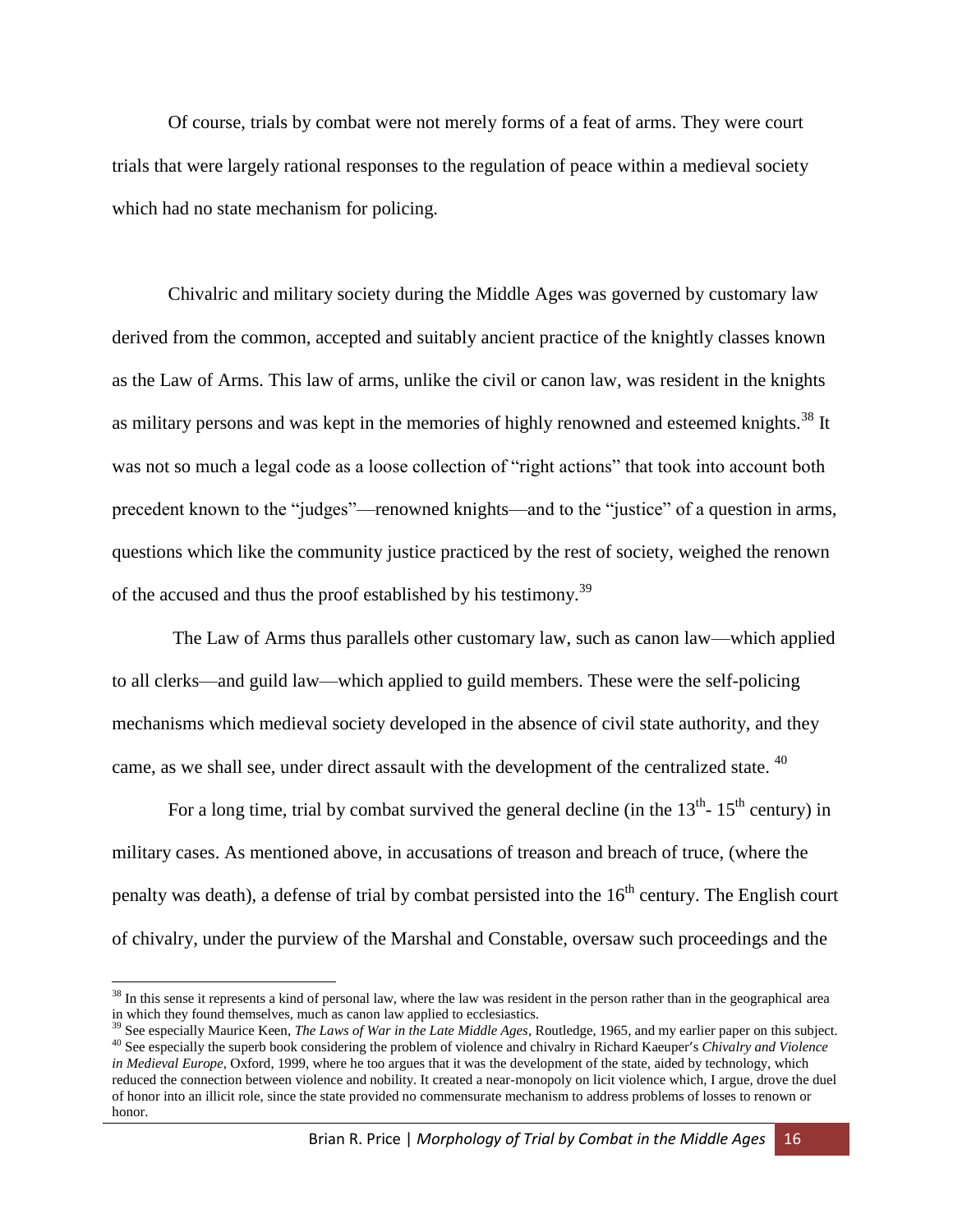right of trial by combat in such cases was not formally abolished under the English court of chivalry until the  $19<sup>th</sup>$  century.<sup>41</sup> Use of trial by combat as a defense against treason or for a charge of breach of truce is mentioned in Beaumanoir and in John de Legnano. Not only are such charges capital, illicit and heinous offenses, but they also strike directly at the renown or fama of the accused in a way that charges of simple homicide do not, because through illicit action, the individuals undermine the peace and stability of the society.

\* \* \*

Outside of the noble sphere, parallel mechanisms were at work. We find many examples of civic combats conducted by a rising burgher class in the  $14<sup>th</sup>$  and throughout the  $15<sup>th</sup>$  centuries, especially in the low countries, in many of the German states, and throughout Italy.<sup>42</sup> Indeed, such festivals survive today in many Italian towns.<sup>43</sup> Apart from this, *vendetta* and feud, which Arthur discusses in his presentation similar mechanisms practiced not only by the nobility but by men (and women) of all statures in both England and in Japan.

These forms of violence, as Paul Hyams explains, served important extra-legal functions of peace-building by channeling and containing violence in to a recognizable, and thus roughly controllable structure. In most local law codes, traditions were in place which loosely and flexibly governed community members with a kind of *personal* law.

In any legal system, one of the central issues, before justice can be served, is the ascertainment of truth. While Roman law required extensive rules for evidential procedure, encapsulated in the *cognito extraordinaria*, the burden of proof was usually borne by the accuser. Under the customary laws of the Germans, however, the burden of proof lay with the defendant.

<sup>41</sup> See Squibb, G.D., *The High Court of Chivalry: A Study in the Civil Law of England*, Oxford, 1959 reprinted 1997.

<sup>42</sup> For evidence from the low countries, see Evelyne van den Neste, *Tournois, Joutes, Pas d'Armes dans les villes des Flandre a la fin du moyen age* (1300-1486), École des Chartes, 1996. In Italy, see Duccio Balestracci, *La Festa in Armi, Giostre, tornei, e giochi del Medioevo*, Laterza, 2001.

 $43$  For an extreme version of this manifestation, see the persistent Venetian custom of conducting civic battles over bridges. Robert C. Davis, *The War of the Fists: Popular Culture and Public Violence in late Renaissance Venice*, Oxford, 1994.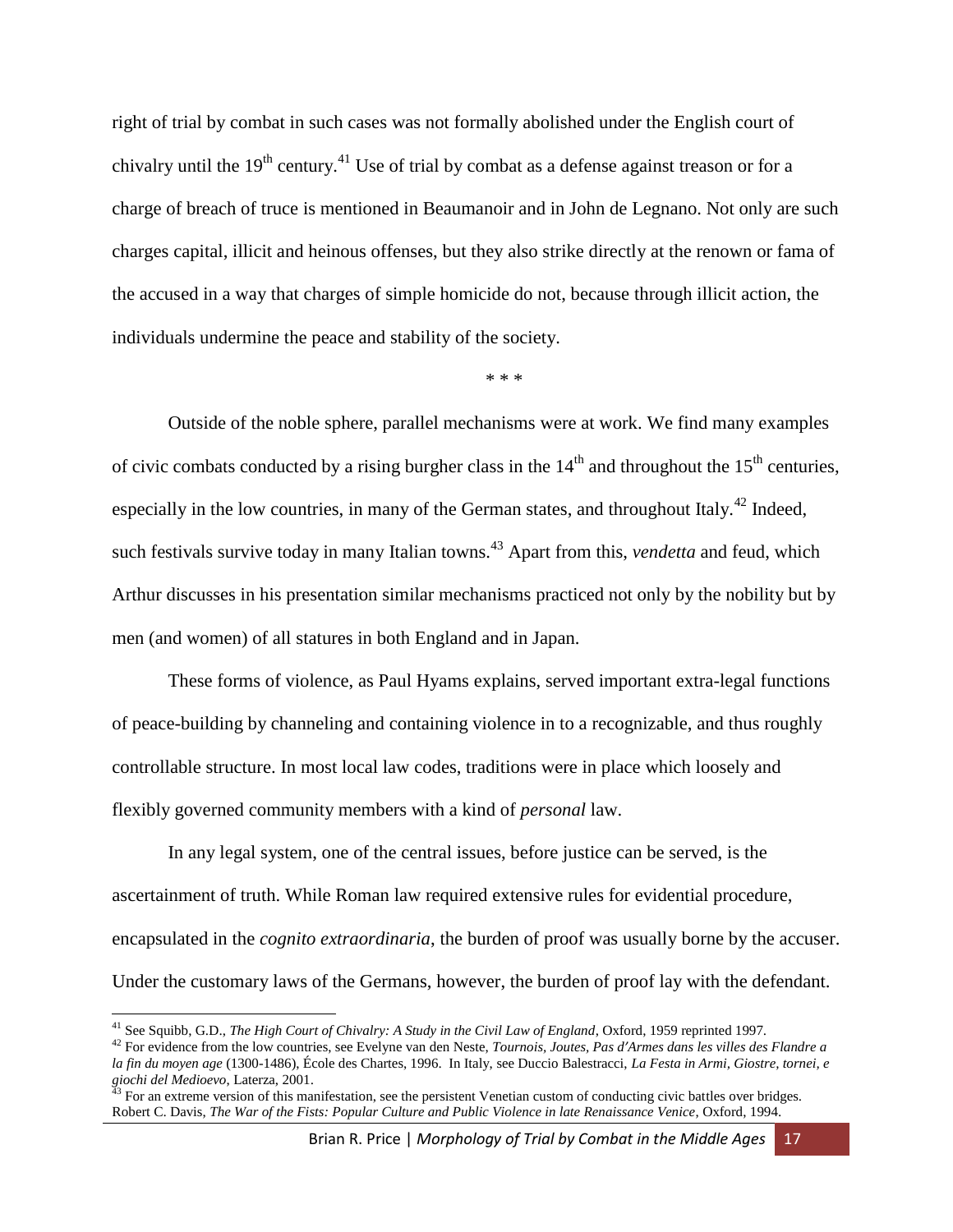It was in the mosaic of German customary law that the roots of trial by combat may be found. This is, I believe, an extension of the idea of *personal law*: the Germanic idea that the law resides in the person, rather than in the state. A man carries his law with him wherever he is, rather than the law arising from a state or territory, the Roman idea. This idea of personal law seems to me to accord well with the idea of *fama* and renown, since both are resident in the individual.

But the ascertainment of truth in testimony is extremely difficult,  $44$  perhaps even intractable, if today's experience is any guide. For the medieval judge, whether his view was shaped within the religious framework or not, the establishment of proof was made according to the weight of the word. Within German societies, as we have seen, a member of the lay or ecclesiastical nobility's word was worth more—sometimes much more—than a commoner's.<sup>45</sup> An oath, like a brick (or a feather), had tangible weight, and this weighed was made in order to establish truth.

Proof could be had in a number of ways, but there were many cases, even in the face of documents, testimony was sometimes even held to be of a higher value. This could have something to do with distrust of factors beyond the local community or its control (i.e., documents can be forged), or it could be a barometer testifying to the critical importance of *fama* and reputation in local community.

In a local community, personal reputation, *fama* (or renown, in the military community), was pivotal not only in terms of trial,<sup>46</sup> but as a method of valuing and establishment of trust for the formulation of bonds so critical for local community. A man whose testimony was proved false, in addition to punitive penalties (and these could be horrifically severe, such as the loss of

l

<sup>44</sup> Fischer, George. "The Jury's Rise as a Lie Detector." *Yale Law Review*, Vol. 107, No. 3 (Dec. 1997), pp. 575-713.

<sup>&</sup>lt;sup>45</sup> See the Salic and Lombard laws, and Bartlett discusses this point also.

<sup>46</sup> Stern, Laura Ilkins, "Public Fame in the 15th Century," *American Journal of Legal History*, Vol. XLIV, 2000, pp. 198-222. See also the introduction to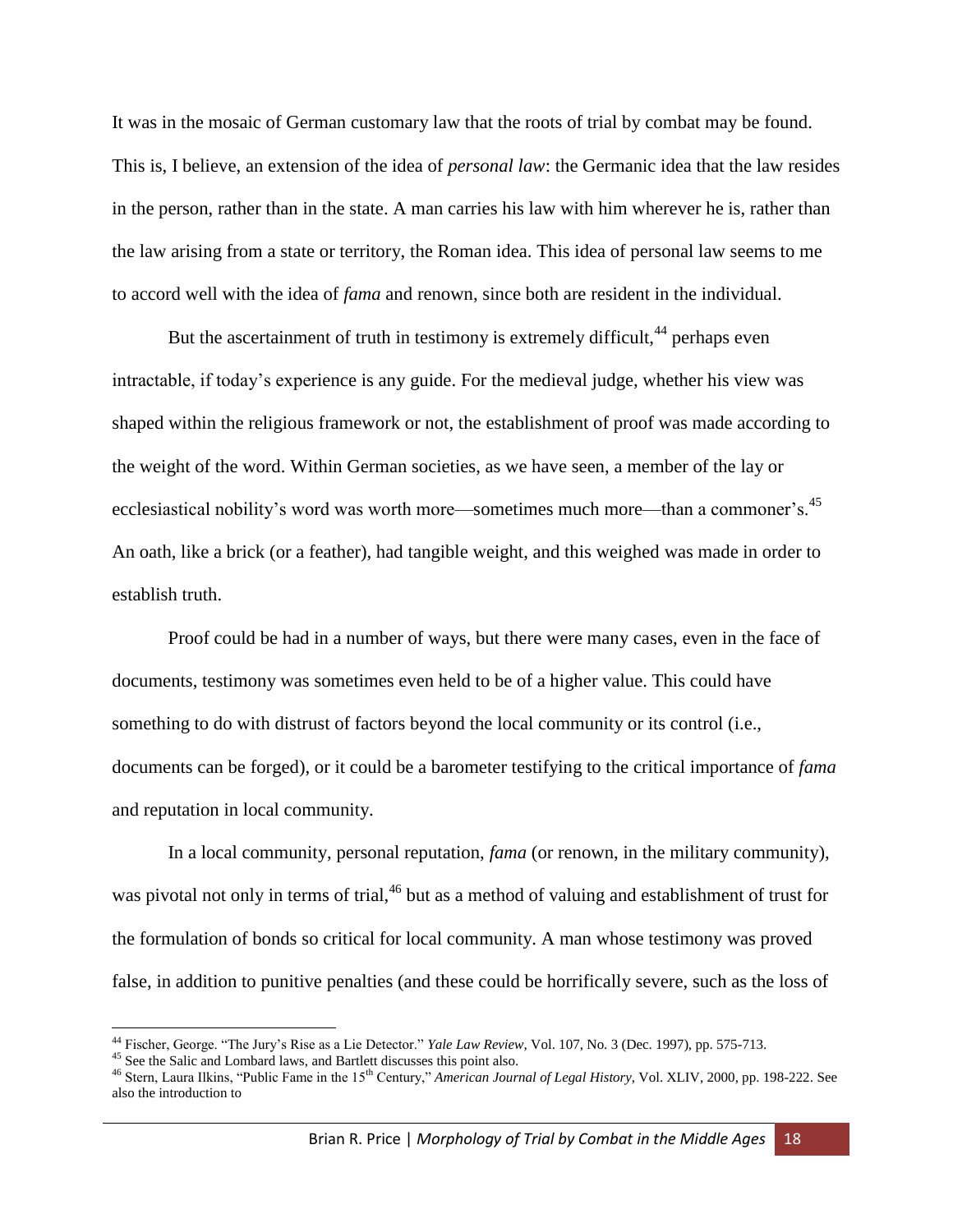a hand, or the having his eyes torn out, which I think is evidence for how seriously a name was taken), a perjurer was held to be infamous, *infama*—the inverse of having *fama*, a good name based on virtue, and could no longer testify (if he could see, walk, or anything else). He or she became an outcast or perhaps an exile, cut off from at least the binding community if not from his central kin group, the ultimate "home base" in local, non-technological community. Perjury was no laughing matter.

# **Conflict and Local Society**

l

But going to court at all was a form of conflict, and for local communities in the Middle Ages, the maintenance and / or return to a state of peace seems to have been the highest objective, and this objective may well have trumped ideal or centralized ideas of "fact." In studies of actual local court proceedings and church records in both France and Germany, a central theme emerges: the overriding priority at "giving everyone something."<sup>47</sup> To avoid an ongoing a destructive feud, a *vendetta*, the vast majority of conflicts seem to have been handled by arbitration, rather than recourse to judgment and law, which by their nature forced a showdown and reduced the changes for maximizing peace in the community, even if the adjudication was considered to be final. One was to be proved right, the other wrong, and in a local community, this result could prove disastrous if the wider violence of a general feud resulted.

But conflicts did occur, and in these conflicts the proof of oaths was not always sufficient to establish guilt in the minds of the local judges. In early German law, the oath was sometimes

 $^{47}$  Yamauchi, Susumu. "An agreement supersedes the law and amicable settlement in a court judgment: Disputes and Litigation in Medieval Europe." *Center for New European Research Discussion Paper Series #4*, 21<sup>st</sup> Century COE Programme, Hitotsubashi University, Oct. 2005.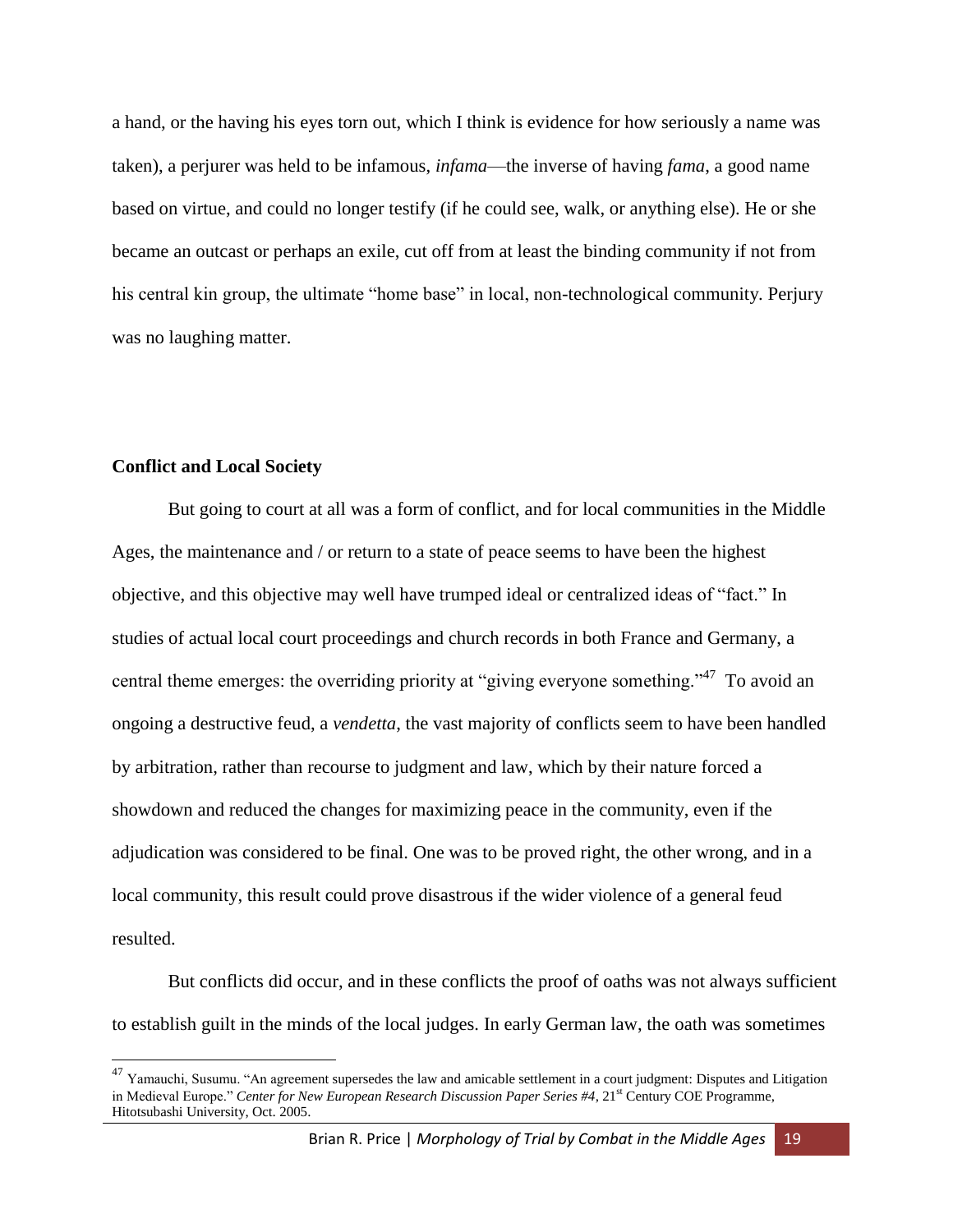sufficient as proof. The weight of the oath could be increased through "oath-helpers" compurgators—who swore, importantly, not to the truth of the testimony (they were not witnesses), but rather to the fama / character of the individual making the oath. This idea was particularly popular within canonical courts, and it persisted well into the Renaissance until finally banished under the steady march of Roman law.

But oaths were also sometimes insufficient. In illicit cases where proof was lacking (the classic "he said, she said," or where hidden, heinous crimes may have been committed, as in poisoning), or in cases where the individual had insufficient name to provide proof in his own name (i.e., slaves, the infamous), ordeals by fire, water and cross were appealed to. These were the *Iudicum Dei*, the judgments of God, which strike the mind of our present generation as amazingly superstitious and even barbaric.<sup>48</sup>

Alongside this process grew another possible **defense**, one with an ancient, probably unknowable origin, and this was the *trial by combat* or judicial duel, *iuicum bello*. Bartlett and Lea trace it back to the Germanic tribes, citing all German law codes except the Gothic, and it is also found, perhaps, in the Scandinavian *holmgang*, although in that case there is evidence that it was extra-legal, rather than part of the Scandanavian law codes. It was conspicuously absent from Anglo-Saxon law books. It is clear, however, that prior to the  $13<sup>th</sup>$  century trial by combat was in use as a defense for a wide variety of offenses, both civil and criminal. In the  $13<sup>th</sup>$  century Italian Liber *Papiensis*, recourse to battle was allowed for many cases, including treason, arson,

 $\overline{a}$ 

<sup>&</sup>lt;sup>48</sup> There is an ongoing historiographical debate concerning what, precisely, the ordeals did in the context of legal and wider social mechanisms, with Bartlett staking out a position that links the functions inextricably with spiritualism and clerical practice and Brown taking a more sociological approach. I find both arguments well advanced, and have come to a preliminary conclusion that elements of both are part of the answer. In some cases spiritual beliefs probably did give rise to the practice, especially in the minds of the men and women of the time, who saw the world through religious lenses. But equally, their actions served sociological functions quite apart from how they may have understood them which, over the long term, may have equal importance.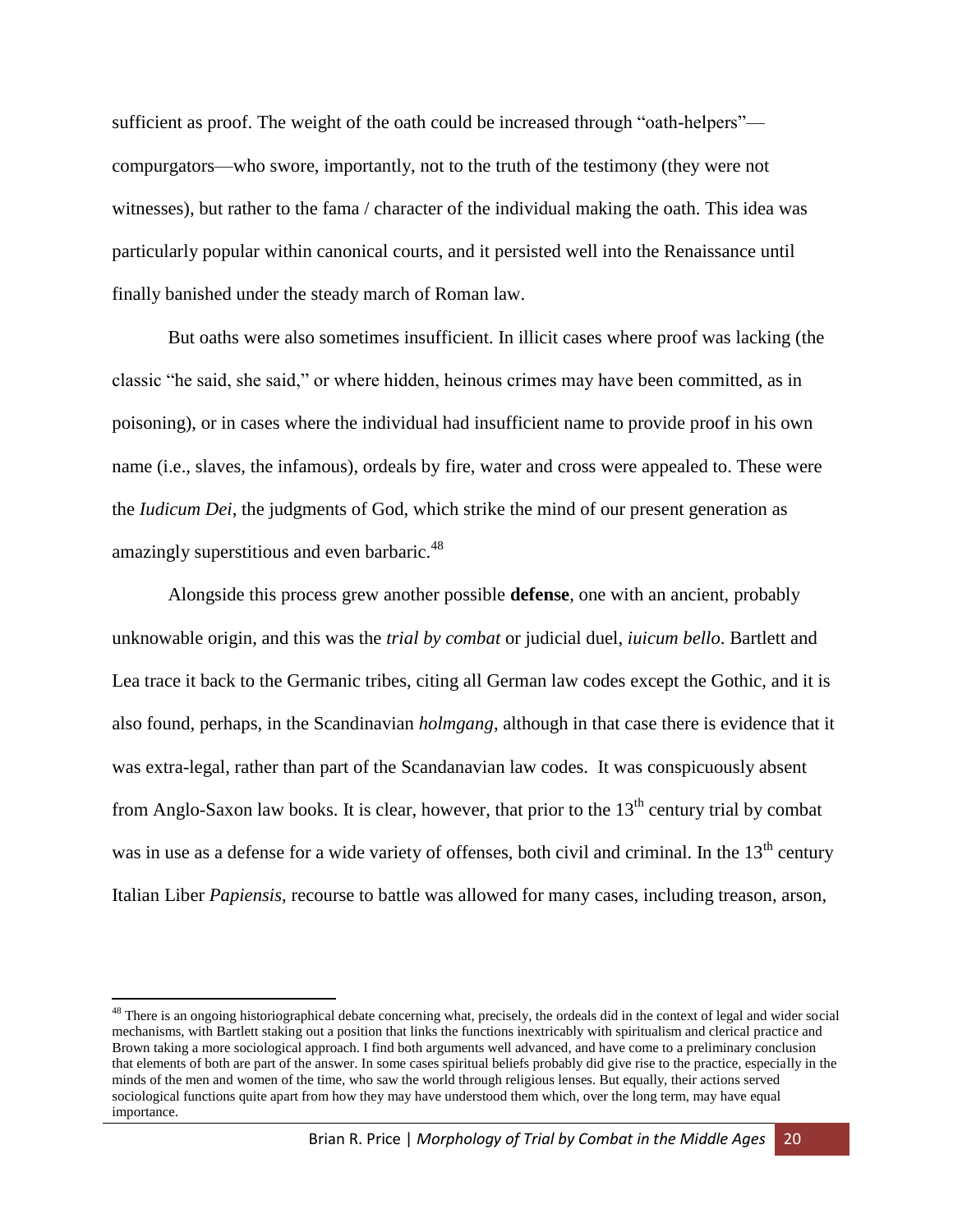poisoning, theft, fornication, forgery, adultery, and treason.<sup>49</sup> Similar causes are found in other books of the period and in the earlier German law texts.

Those few modern scholars focusing on the judicial duel have argued that one cannot know the origin of the judicial duel. Certainly, at least as far back as Classical society, single combats were known and have been used as a method to reduce the violence and to seek redress.

Indeed, feud and *vendetta* are common to all "warrior" societies, I believe because they address ideas of renown and honor, concepts that generally fall well outside the bounds of formal law. This is particularly true in Roman law, which offered medieval Europe with no real mechanism for the addressing of perceived injuries to honor or reputation. The werguild system, by contrast, did address these cases, and as such, the wider violence afforded by long-lasting feud and vendettas were to a degree reduced or avoided.

#### **Trial by Combat as a Defense**

Trial by Combat probably came to central Europe with the German tribes. It was, at base, a **defense** which could be invoked by the accused who offered to prove his testimony "on his body," an expression of personal risk which in itself may have earned credibility, *fama*. Those whose name or stature did not enable them to personal compete could undergo the ordeal, or in some cases, clear their names with an oath. It seems primarily to have been used as a defense in felony cases only, robbery, homicide, and the like, but it also seems to have been very popular as a defense in cases of disputes over land ownership. In charges of treason, as we shall see, it was considered for a long time a primary defense, where it survived long after the imposition of Roman law at least in the Courts of Chivalry. Trial by combat could also be invoked, from time to time, as an **appeal** to a judgment for the above-said crimes.

<sup>49</sup> *Liber Papiensis*, ed. Alfred Boretius, MGH, LL, 4, 1868, pp. 590-1.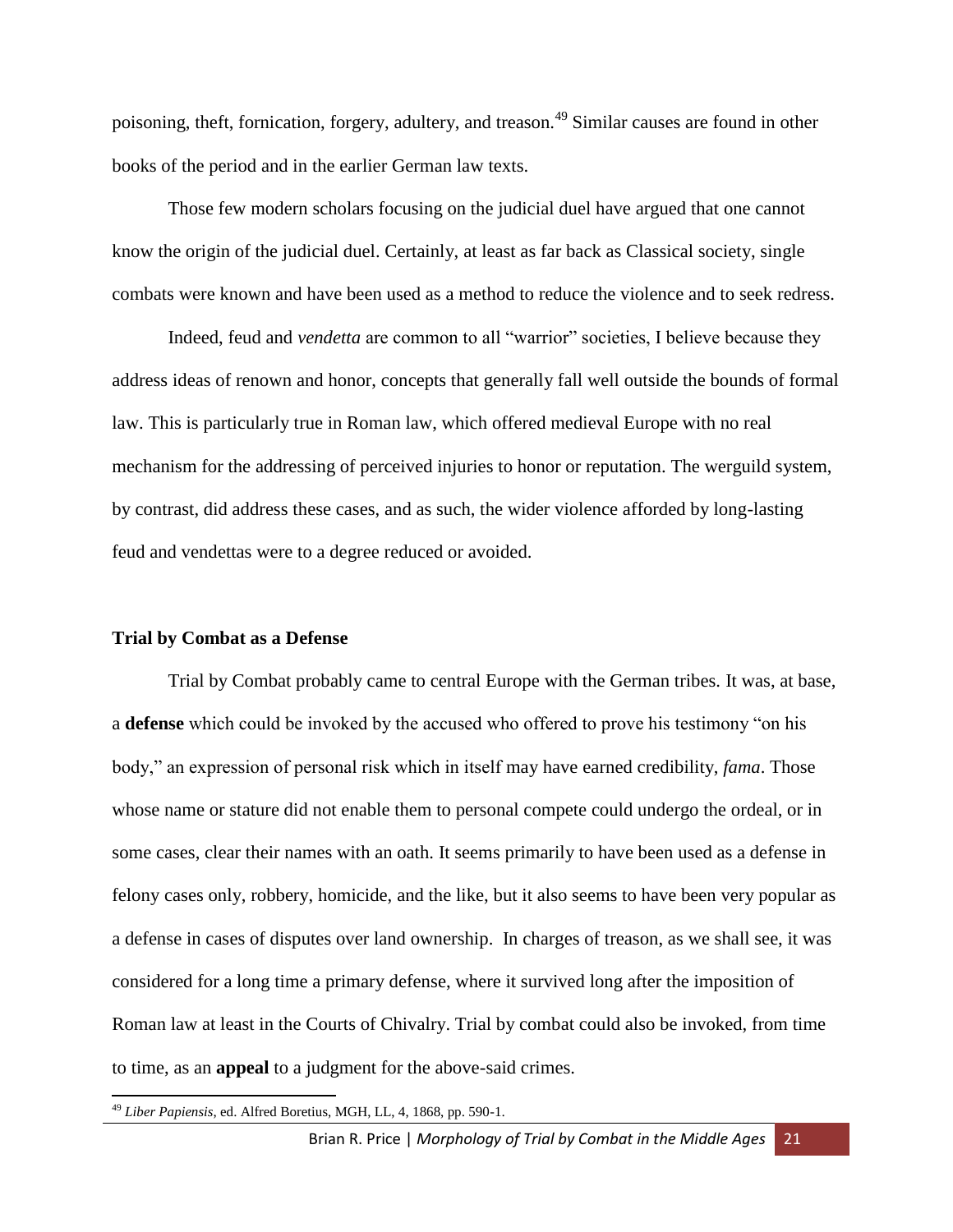On the inverse, threat of such a combat could also be a serious deterrent, a social and legal effect it shared with the ordeal.

We find early expressions within the German law codes of the Lombards and the Burgundians, and there are surviving cases. In the 9<sup>th</sup> Miracles of Saint Benedict, a dispute in 830 between the Abbot of Saint Denis and the Abbot of Fleury, a Benedictine monastery, occurred over the ownership of serfs. The local courts could not reach a decision, and eventually it was moved to Orleans where, "The masters of law and judges from both sides debated fervently…the parties refused compromise, and in a court held by Genes, Deputy Count, it was suggested that the parties should provide one witness each, and after swearing an oath, they should settle the dispute by battling with shields and clubs." If all else fails, "take it outside." As anyone who has shepherded young boys knows, a fight is best broken up after someone has "won" and someone else has "lost." In so doing, the issue is settled once and for all, but in the vast majority of cases, the actual fight never occurred, there being amble room for "out of court" settlements. Indeed, for the vast majority of cases—except for those involving *lesé majesté* (against the king)—every effort was made to reach a settlement before the actual battle occurred. Sometimes such settlements even took place only moments before the first blow was struck, and in the  $15<sup>th</sup>$  century, even after one or two blows had been exchanged.<sup>50</sup>

As a component the customary laws of war, we find trial by battle survives even into the 14th century in much of German-influenced Europe. In the *Coutumes de Beauvais* of Phillipe de Beaumanoir, perhaps the most complete surviving record of feudal custom, we find three chapters given over to its discussion, complete with court cases (61-63).

The form of the judicial combat strongly paralleled the duel of champions, and was carried out beyond the authority o the church, quite unlike the ordeal, which required

<sup>50</sup> There are a few cases like this in the *Chronicles of Engeurrand de Monstrelet*.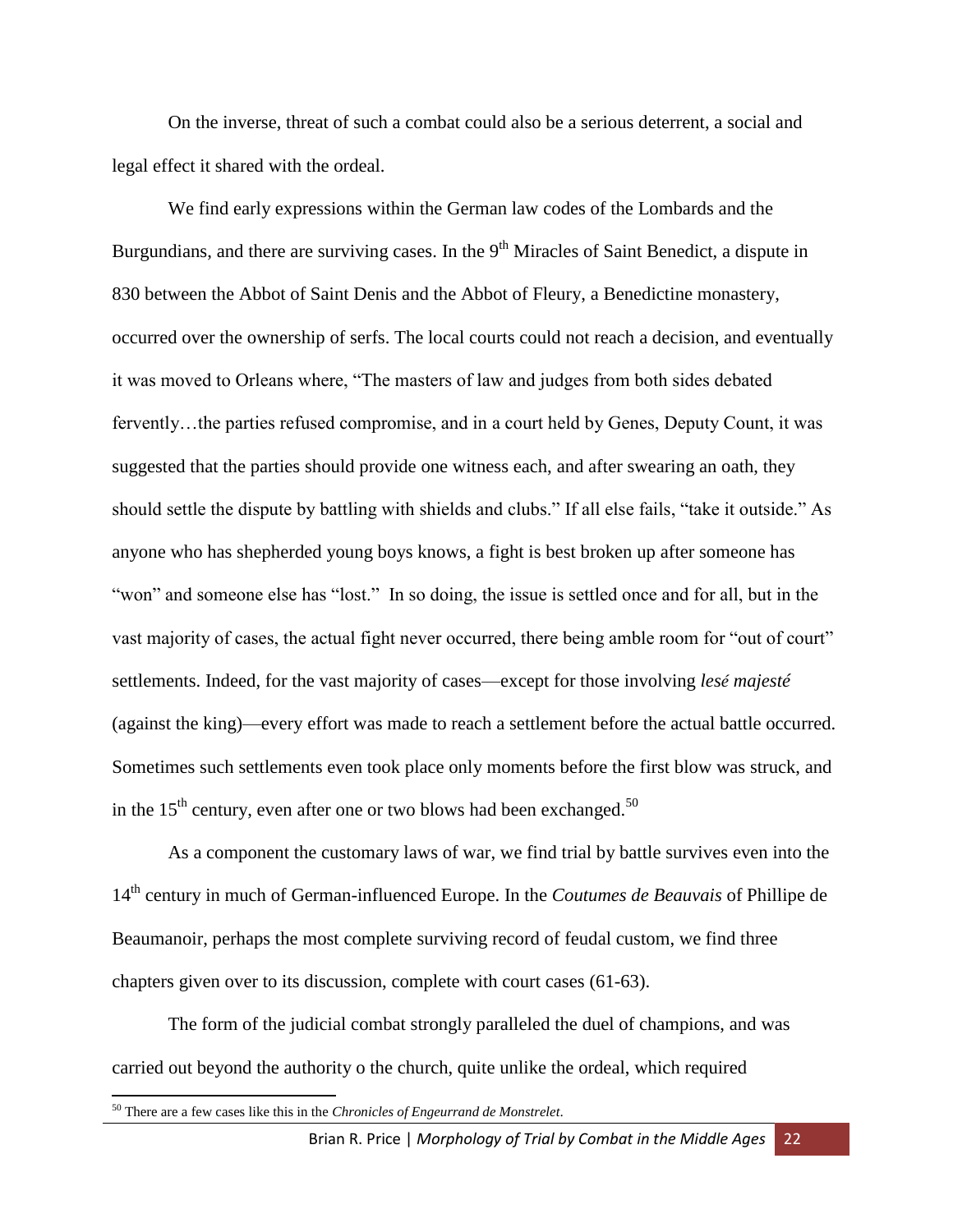interpretation of divine judgment.<sup>51</sup> No such interpretation of a combat outcome was required, which spoke to the finality, and thus the peace-restoring nature, of trial by combat. Here is an account of how such a battle was to be undertaken, and while the form evolved slightly, it remained strikingly constant in its essence for hundreds of years, and it is described in a couple of places. First, in Beaumanoir's *Coutumes*:

"It often happens in secular court that the cases result in a wager of battle or that someone deliberately accuses someone else before the judge of a serious offense: and it is a good thing for us to make a special chapter on the subject which will show which cases can be appealed, and how the appeal should be worded and the danger present in such appeals, and which appeals the lord should not permit, so that those who want to appeal will know how they should behave in wager of battle, and what can happen to them if they lose their appeal [*enshieent du plet*].

"In any case of serious crime there can be an appeal, or a wager of battle, if the accuser makes a formal [*droite*] accusation…The sovereign should investigate , even though the party does not want to submit to an inquest; and if he finds the offense well-known and public knowledge, he can deal with it [*justicar*] according to the offense; for it would be a bad thing if, when my close relative had been killed in the middle of a celebration or in front of a quantity of honest men, I had to go to battle to obtain vengeance; and for this reason in such cases which are open knowledge, one can proceed by means of a statement of denunciation<sup>"</sup>

This appeal could only be claimed by those with proper standing, and the old, women and

clerks were not expected to participate directly—instead, they were to secure a champion. I

believe that many of the early masters of arms, Paulus Kal's direct professional forbearers, were

perhaps professional defense fighters of exactly this sort,<sup>53</sup> a sort of compurgation in trial by

battle for those unable to participate directly. At the very least, we know that early instructors of

swordsmanship in Paris and in the German states, as well as in England, were sometimes also

<sup>&</sup>lt;sup>51</sup> Bartlett has an excellent discussion on this point, pp. 120-6.

<sup>52</sup> Beaumanoir, trans. F.R.P Akehurst, CH 61, p. 627.

<sup>&</sup>lt;sup>53</sup> While it was illegal in England to "hire," a champion—probably a relic of compurgation, in that the champion was participating in the oath process out of a belief in virtue of his principal rather than fighting for pay—this practice does appear to have been relatively widespread, at least as early as the 12<sup>th</sup> century. See on this point chapter 1 of Sydney Anglo's *The Martial Arts of Renaissance* Europe, pp. 4-20.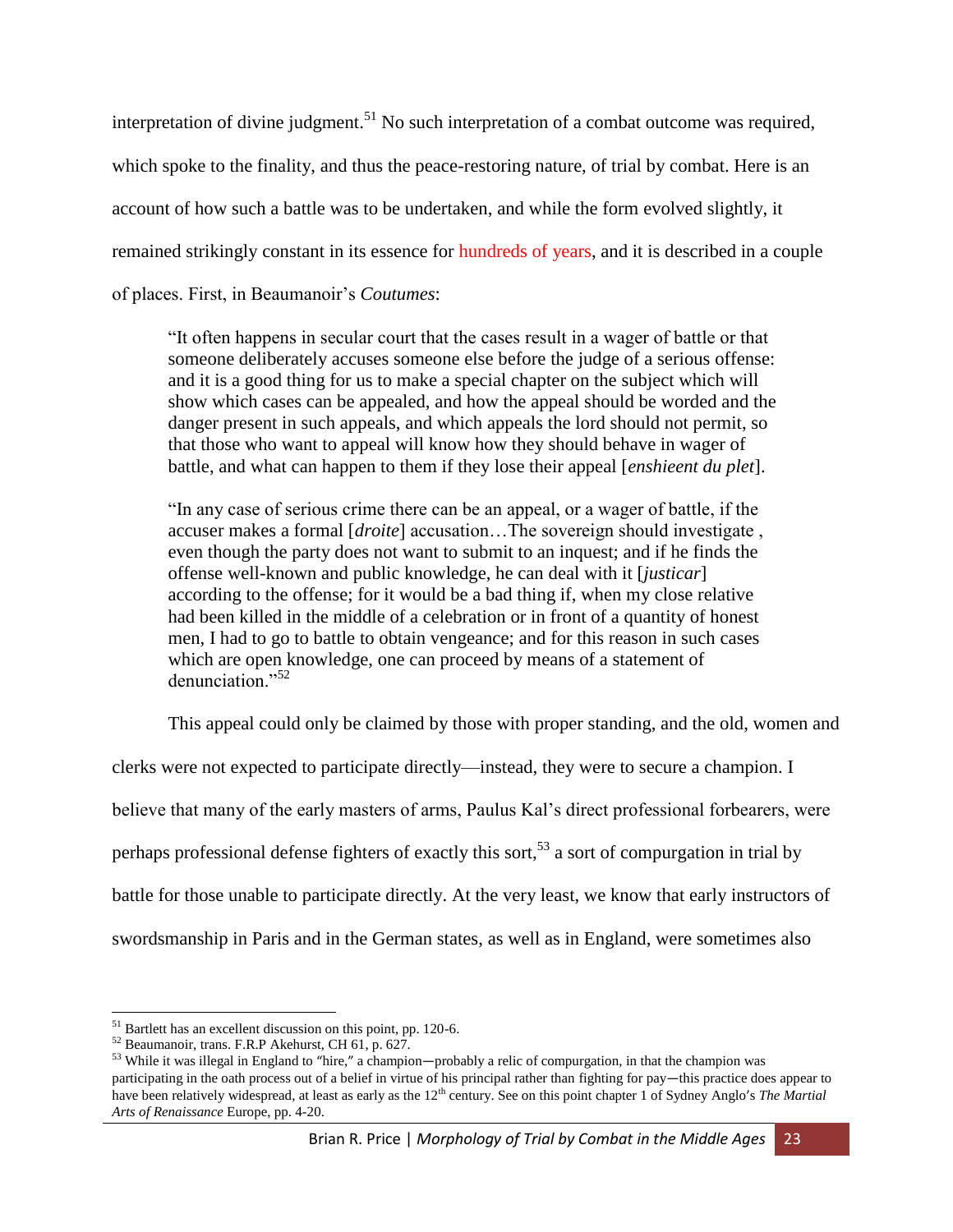fighting instructors who were employed to give accused defendants "crash courses" with several weeks to prepare for their potentially mortal encounter within the lists.<sup>54</sup>

Once participation had been adjudged to be appropriate by the authorities in question— Beaumanoir's sovereign—every effort was made to insure equality on the field. The encounter was taken with great solemnity, and I found a remarkable consistency through the ages in terms of the forms and, in general, of the weapons employed. Thomas of Glouster's  $15<sup>th</sup>$  century code for the judicial duel is a very good example, sent as a letter to Richard II. The form of this combat is remarkably similar to those of Beaumanoir.

A day is next set for the battle, "no less than 40 days" from the determination, and a suitable location found. Such a location is, in the Glouster letter, approximately 40 paces by 60 paces, or about 120 feet x 180 feet (which is huge, but very similar to the lists proposed by Rene, King of Anjou in his c. 1480 *Livre de Tournois*). I suspect the size is made to support the presence of a royal patron; most continental sources show a much smaller list, anywhere from approximately  $15' \times 15'$  to  $60' \times 60'$ .

The weapons chosen seem to vary according to local custom. In the Glouster rules, the court chooses them and assigns them to the combatants. In the Coutumes, commoners may arm themselves as they please and appear on foot, while gentlemen may appear on horseback (unless they face a commoner, in which case they too must appear on foot). It seems that the offensive arms may have been provided by the court, while defensive armour may have been the responsibility of the combatants. In general, the weapons used correspond directly with those used in a chivalric duel, including the long and short swords, spear, poleaxes, and dagger. In England and in some places on the continent, a club or beaked club—in the manner of a short

<sup>54</sup> Ibid, pp. 18-20.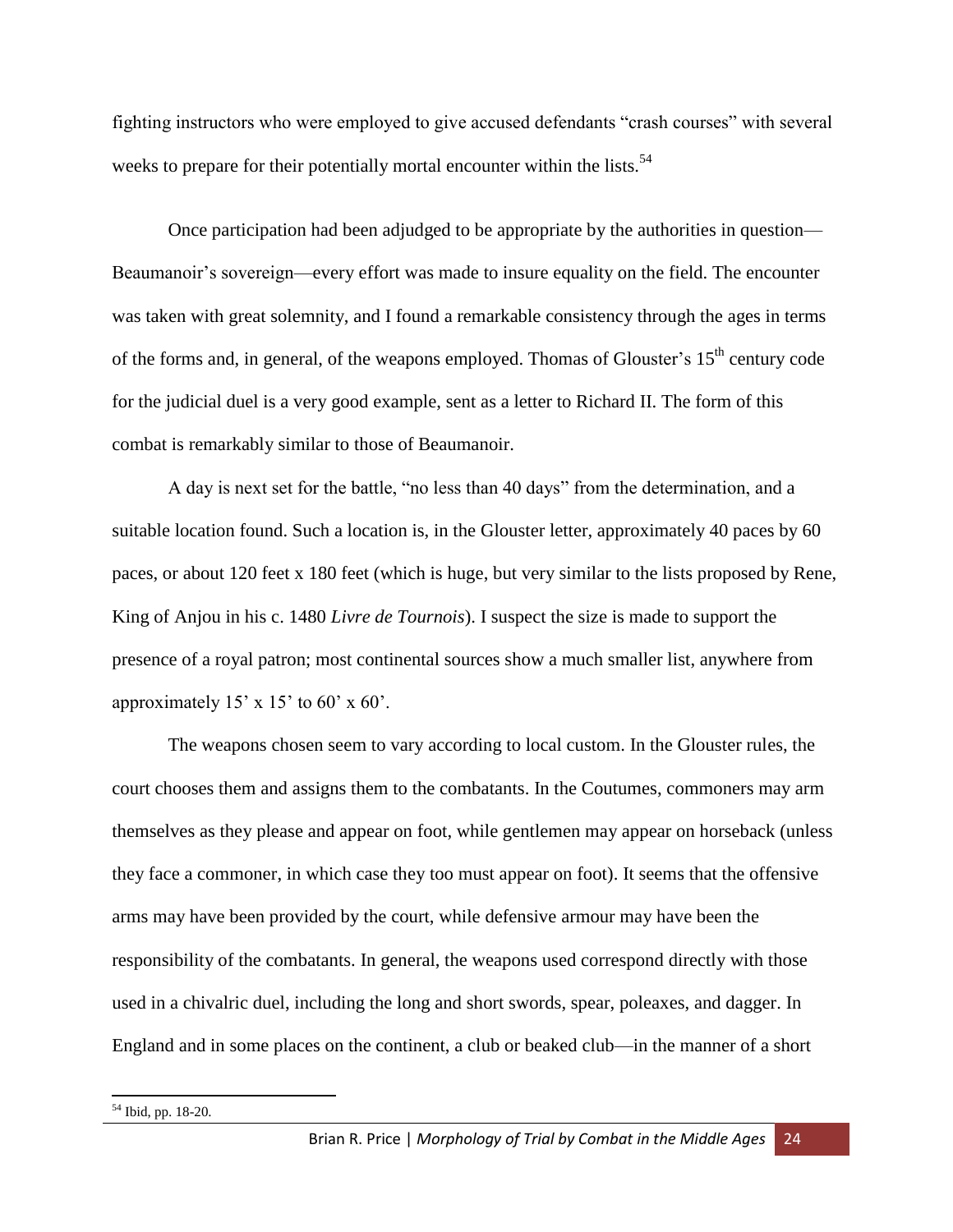warhammer—seems to have been a long-established custom, clubs also being mentioned directly in Frederick II's 1231 law code of Sicily (discussed in more detail below).

Once the combatants were present on the appointed day, they would again make an oath testifying as to the veracity of their claims. The appellant would array himself near the east end of the lists, while the defendant would be on the West. There was a great deal of prescription concerning the exact form of these oaths, and they are recorded in Beaumanoir:

*The appellant must first swear on the Holy Gospels, saying, 'so help me God and all the saints, and these holy words,' and he should place his hand on the*  book, 'I swear that Jehan whom I have appealed against did the thing, or had it *done…in the manner I claimed against him and and I will prove this by right…I challenge you as a perjurer...so help me God and all the saints and these Holy*  words, I swear that I had no fault in the thing which Pierre appealed against me. *And what he said against me was a lie and he is a perjurer, and I will prove him such with the help of God and my right.<sup>55</sup>*

Following the invocation, combatants would then engage and fight until one had bested the other, either by driving him out of the lists, killing him, or otherwise forcing him to surrender. There were no rules of conduct once the "oyez, oyez!" had been cried, although appeals to magic other than divine favor were strictly forbidden, as were cries and words of either encouragement or assistance from the spectators. Indeed, the kindred of the combatants were, in John of Legnano's summary, to be led away from the field to forestall any temptation for them to break the rules and intervene. One can image a mortal combat conducted in an eerie, momentous silence.

# **Increasing Regulation**

During the  $14<sup>th</sup>$  century, massive efforts were being undertaken to codify and "regularize" customary practice, and Beaumanoir's treatise represents an important step along this path. But

 $\overline{\phantom{a}}$ <sup>55</sup> *Coutumes* 1839, p. 673.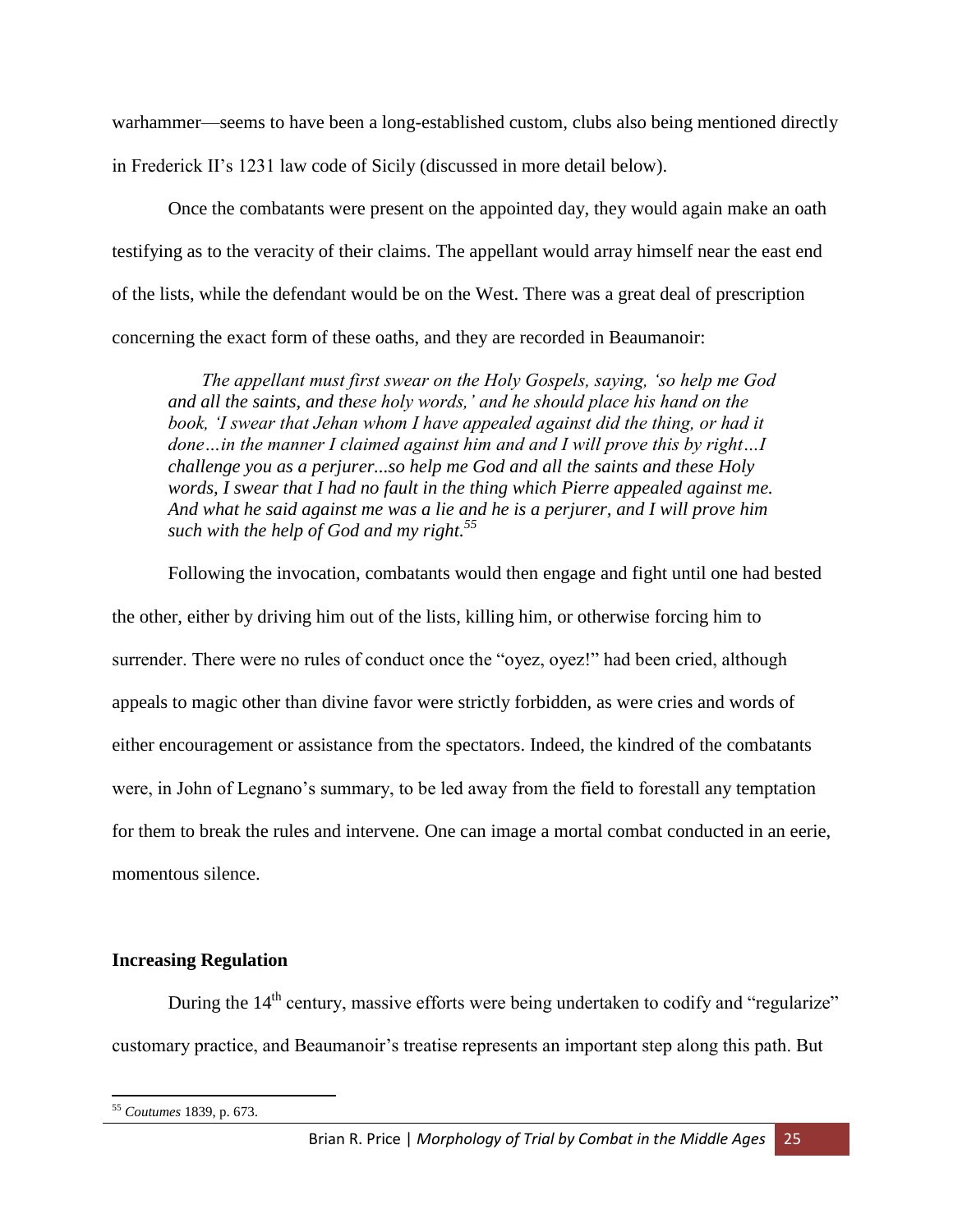with these efforts at codification also came a desire by secular and ecclesiastical authority to

reign in customary practice.

With the 4<sup>th</sup> Lateran Council of Innocent III, in 1219, the ordeal was finally banned and quickly went out of common practice throughout much of Europe. Similarly, firing early salvos in the struggle for centralization, the 1231 *Liber Augustalis* of Emperor Frederick II extended trial by combat in all but very limited circumstances:

With few exceptions, we do not desire that *monomachia*, which is called duel in the vernacular, should ever have a place among the men subject to the authority of our kingdom. For *monomachia* cannot be called so much a true trial as a kind of divination. This is not constant with nature. It deviates from the common law and it does not harmonize with considerations of equity. For hardly or never can two fighters be found who are so equal that either one is not completely stronger than the other, or one does not exceed the other somehow by his greater power and superior strength, or at least by ingenuity.

However, we exclude murderers who are said to have killed someone by poison or some secret means from the generosity of this law.

Nor do we permit them to be tried by trial by combat. Rather, we order than the trial should be tried first by ordinary evidences if there are any remaining, and then, by a subtle investigation made by the office of the court. Finally, if the crime cannot be proved by any evidences or by inquisition, the preceding persons may agree to trial by combat. We desire that all these matters should be explained by the office of the appointed judge, who has jurisdiction, so that he may discuss cautiously and diligently the matters which have been proved in the inquisition. If, as has been said, he should find that the case has not been proved, he should grant the accuser permission to offer combat. Nothing that he did in his office should prejudice the right of the accuser. But if the person who brought the accusation of crime offers earlier to provide evidence by witnesses, the proof by inquisition and trial by combat should have no place at all if the evidence of the witnesses is unconvincing. Even if the defendant is guilty, he is not convicted and is presumed innocent and is absolved. We desire that this should be the common law among all Franks and Lombards in all cases. For We have provided sufficiently for contests of evidence for the knights and nobles of our kingdom and also for others who can offer combat, as has been established more clearly in our new constitution.

We also make an exception for the crime of treason, to which, within the written laws, we reserve trial by combat. It is not remarkable that we subject defendants of treason, murderers by stealth, and poisoners not so much to judgment as to terror by combat. Not that Our serenity considers things just in these matters that it considers unjust in others, but we desire that murderers of this kind should be put in public view of other men under a fearful test as an example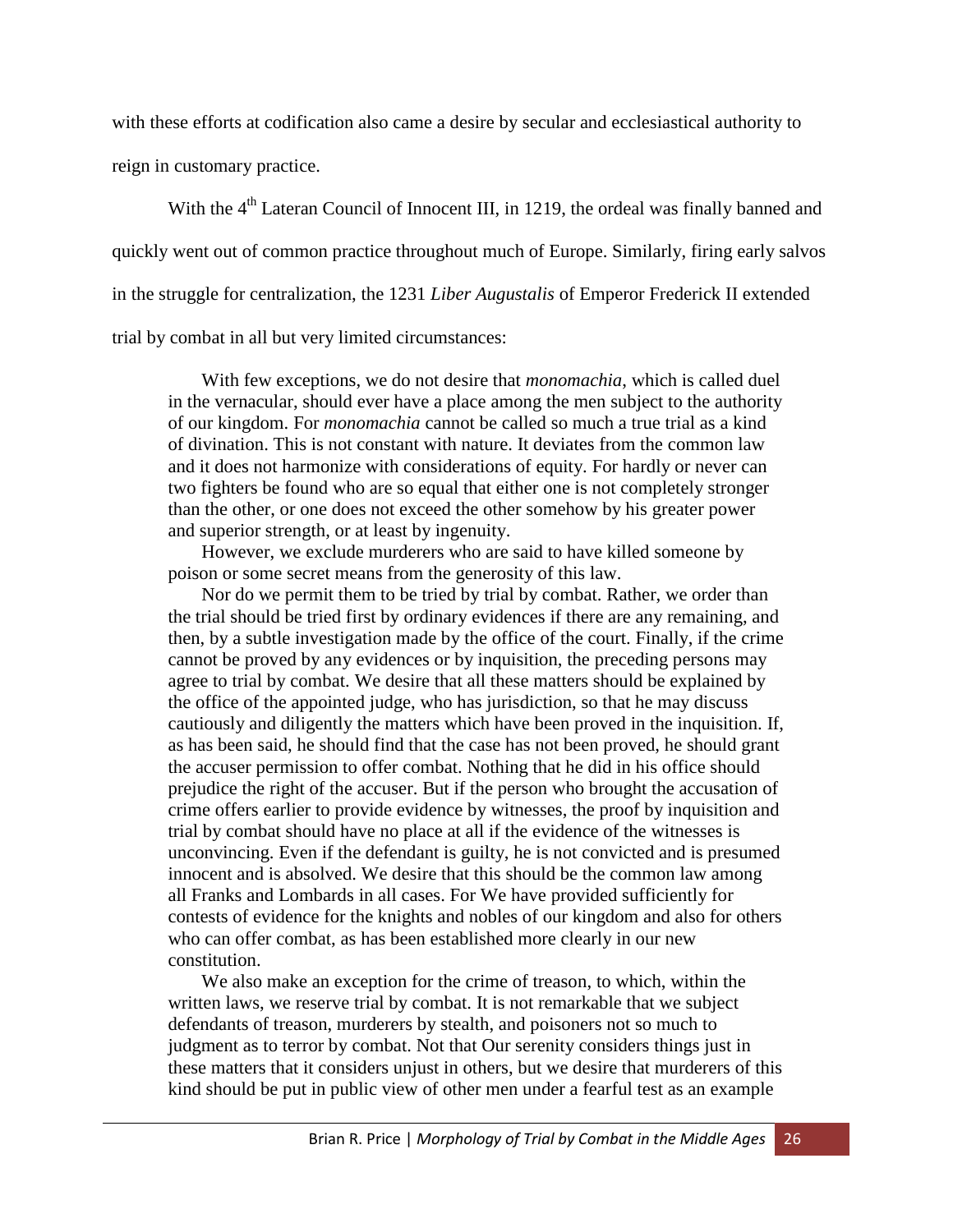to others, because they were not at all afraid to prepare secret and hidden snares for the lives of men, whom divine power alone can create. Therefore, we confirm that they are beyond all bounds of moderation, for they do not fear to understand our security, by which the security of others is maintained.<sup>56</sup>

It is clear from the Emperor's text that his clear desire was to eliminate recourse to battle for "knights and nobles," replacing their prerogative with evidentiary procedure. Despite his wishes, it very much appears that trial by combat and recourse to private war continued despite the constitutional effort. Despite his desire that this law would apply to, "all Franks and Lombards," it is precisely in the Frankish and Lombard regions where the best proof for the continued recourse to trial by combat occurs. Emperor Frederick was not successful, but he does appear far-sighted.

A similar step was taken in 1306 by Phillip the Fair, where he tightly restricted trial by combat to very specific cases:

- 1. The homicide treason or other serious crime which must be notorious and certain.
- 2. The crime must be capital, not mere larceny.
- 3. The combat must be the only means of obtaining conviction and punishment.
- 4. The accused must be notoriously suspected of the deed.<sup>57</sup>
- Paraphrased by Neilson in Trial by Battle, "A specific charge was necessary, appellants

were to guard against saying ought against villainous the accused, which did not concern the immediate quarrel."<sup>58</sup>

Despite these efforts, recourse to combat persisted. It was pressed from civil cases apart

from writs of right and land disputes early in the process, certainly during the  $13<sup>th</sup>$  century, but it

survived and perhaps even thrived as an appeal to charges of treason. By the  $14<sup>th</sup>$  century, despite

<sup>56</sup> Frederick II's *Liber Augustalis*, Trans. James M. Powell, Title XXXIII (33), pp. 92-3.

<sup>57</sup> Quoted in Neilson's *Trial by Battle*, pp. 160-1.

<sup>58</sup> The whole of Phillip's edict is apparently quoted in full within DuCange, *voce* Duellum, but I have not yet succeeded in obtaining a copy.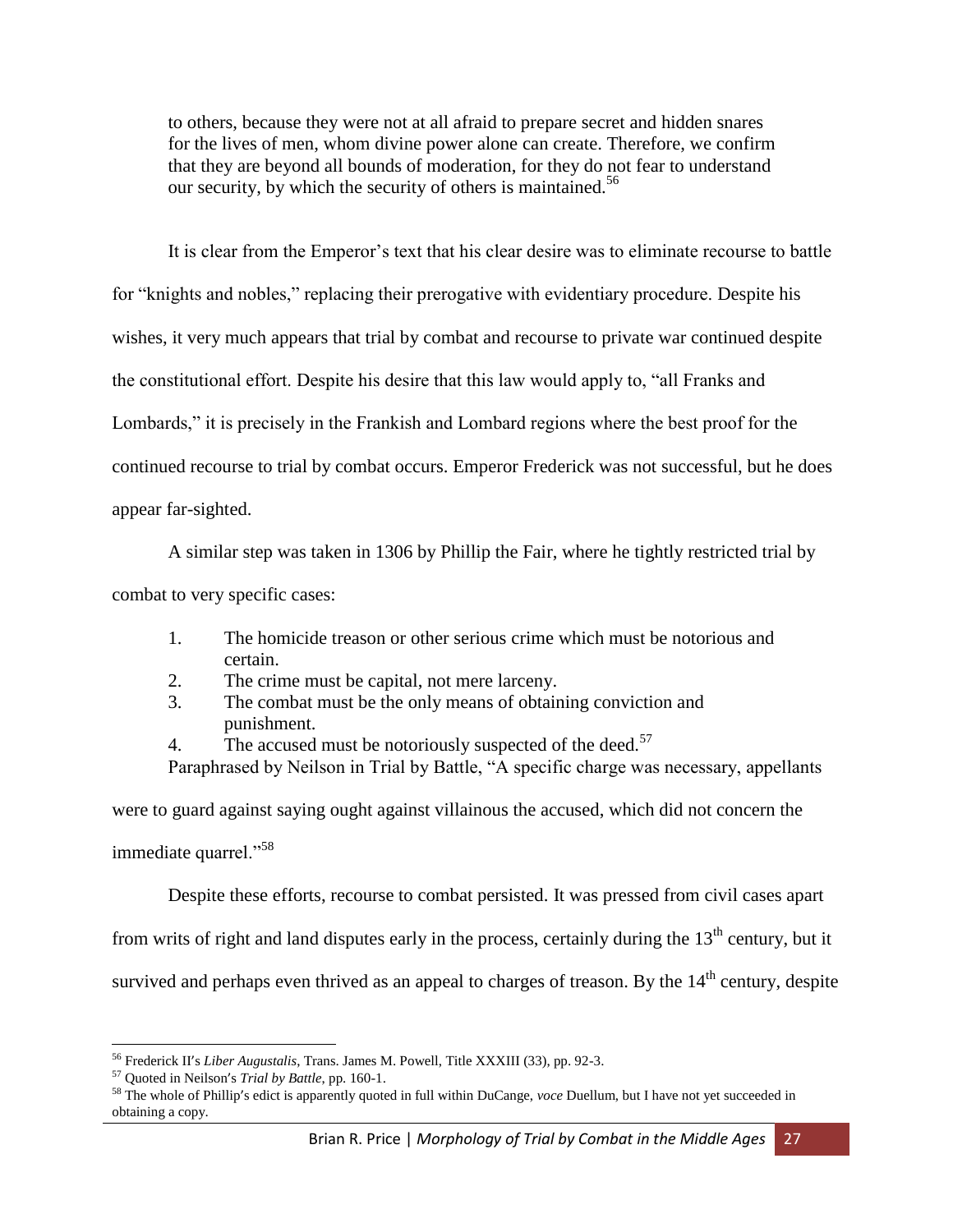more than two hundred years of attempted regulation by princely authority, coupled with strong disapproval by the Church, trial by battle continued.

As I have elsewhere written, during the  $14<sup>th</sup>$  century the customary laws of war were under assault by the attorney class, both from canon and civil law points of view.<sup>59</sup> The expansion of Roman law theory, blended with canon law which provided the theoretical underpinnings and teological framework, attempted to "rationalize" and "standardize" customary procedure, not only in military custom, but in all areas of law with varying degrees of success. We have potent records of these attempts, recorded in the famous *Tree of Battles* by Honoret Bonet in *De Bello, de Represaliis, et de duello* by John de Legnano and Nicholas Upton's late 15 th century treatise, *De Studio Militari*.

Legnano, a  $14<sup>th</sup>$  century Bolognese lawyer, provides some very clear text "boxing in" or "defining" appropriate duels, supported by powerfully referential legal readings. His work was extremely influential as lawyers throughout Europe sought to remove military custom from the sovereignty of the "renown knights" and lodge it within a professional judicial class. Legnano, in his extremely influential *De Bello, de Represaliis, et de Duello*, discusses the duel extensively in the  $6<sup>th</sup>$  and final section:

It remains now to consider the duel, in treating which I shall first ask what a duel is; secondly, how many kinds of duel there are; thirdly, by what law it is allowed; and by what forbidden; fifthly, for what causes a duel is lawful; and sixthly, between whom it is lawful; and seventhly, how it shall be waged….[ch clxviii]

…for there are three kinds of duel. For a duel is either fought for exaggeration of hatred, or to win public glory by strength of the body, or for the compurgation of some accusation brought. [ch clxx]

…It is fought then for exaggeration of hatred, when men are induced by mere hatred, natural in its origin, and that of singular naturalness which natural philosophers call the "specific form," to exterminate one another. And I do not find that this duel is regulated by legal rules; but is springs from natural first principles, as I shall at once show… [ch clxx]

 $\overline{\phantom{a}}$ <sup>59</sup> *Summa on the Medieval Laws of War*, Brian R. Price, unpublished paper, summer 2007.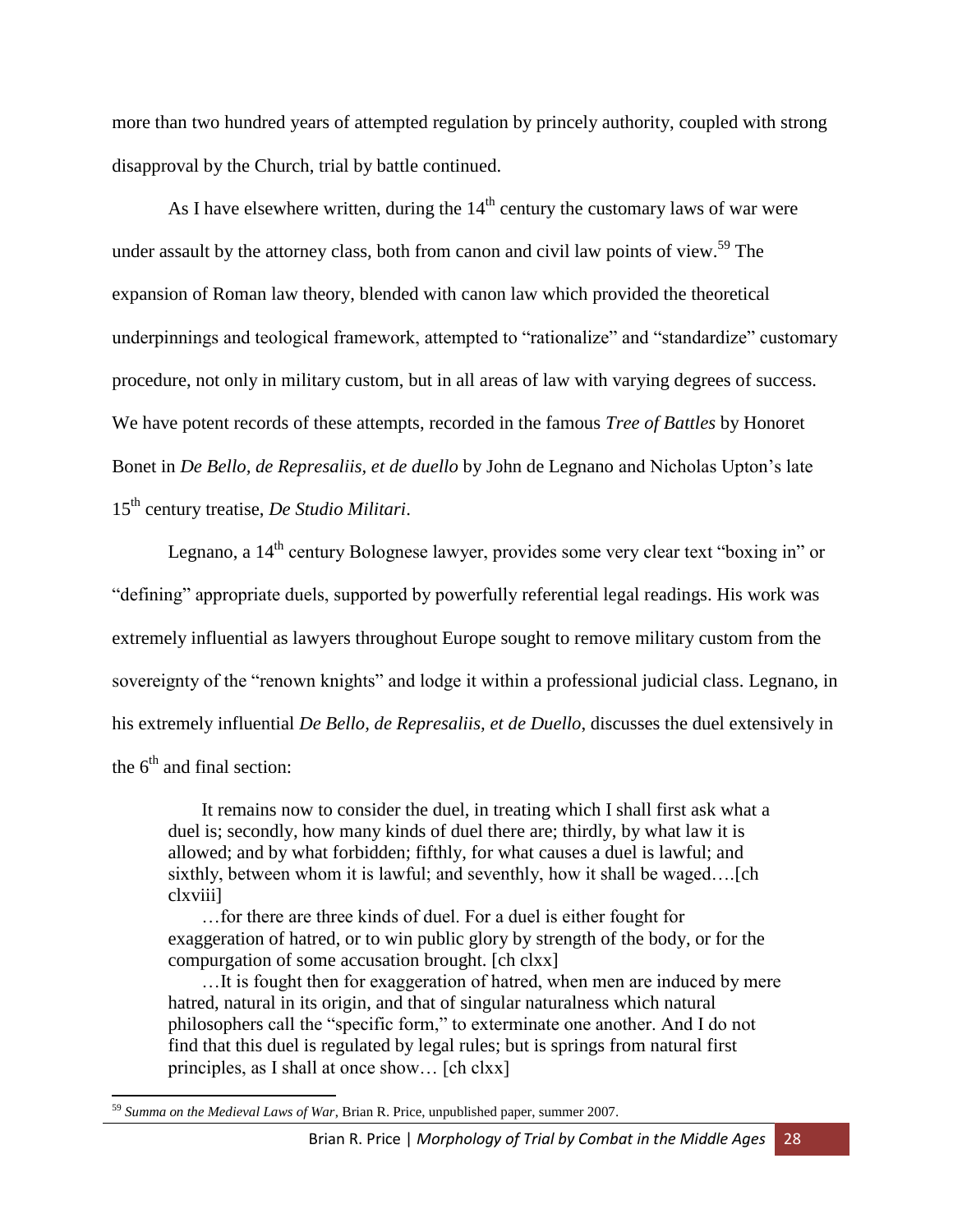…It is fought, secondly, to win public glory, as in public spectacles, when two men prove their bodily strength in various ways. I find that this form of duel is regulated by both civil and canon law…(he cites his many sources, including Aquinus).

…It is also fought, thirdly, for compurgation; that is to say, when an accusation is laid on a person, and the party challenging to the proof, either with or without other proofs, offers to prove it by his bodily strength, and a duel is fought, and the person challenged "purges" himself in this way. And this is also regulated by law…and in the Lombard law…<sup>60</sup>

Notice how Legnano intelligently groups the different types of duello into three

categories: Informal fights of hatred, feats of arms, and those conducted by a court for purposes

of compurgation. Legnano represents the earliest articulation I have found which distinguishes

between the types, but even so, as the manuscript continues, he asserts that none of the three

really qualify with solid legality:

l

…For I said that this [first kind of] duel was forbidden by natural law, in the sense that rational intelligence, and therefore the law of nations; and by natural law in so far as it contains the moral precepts of divine law; and canon law, and civil law. This may be demonstrated more clearly than day, beginning with the divine law. For one of the precepts of the Decalogue is, "thou shall not kill"… [chclxxii]

…It remains to consider what law introduced, and what forbids, a duel fought for the sake of glory of victory at public spectacle. And I ay that this kind of duel was introduced by natural law…an instinct of nature proceeding from sensuality—but that it is forbidden by natural law in the sense of the law of nations and the divine law. It is also forbidden by canon and civil law, with qualifications, however, as I show presently…For the first kind of duel has extermination as its by reason of abiding natural enmity. But the present kind does not necessarily lead to extermination, but to victory…therefore it is less hateful, since men's acts are distinguished according to the ends intended…for even natural friends would fight duels at a spectacle to the end of winning glory...this duel departs from the equity of natural law only because the killing of a man might which is an act tending to the destruction of the universe, upon which equity the prohibition of the new civil law is founded…but the second takes place in a public spectacle for the pleasure and recreation of the people. And this is why games and spectacles are permitted…

[ch clxxiii]

…That this duel [of compurgation] is forbidden by divine law is proved as follows: An act which is a temptation to God is forbidden by divine law. But this

<sup>60</sup> Trans. J.L. Brierly*. De Bello, de Represaliis, et de Duello. Text of the Bologna Manuscript, 1382*. Carnegie Endowment for International Peace, 1917, reprinted W.S. Hein, 1995.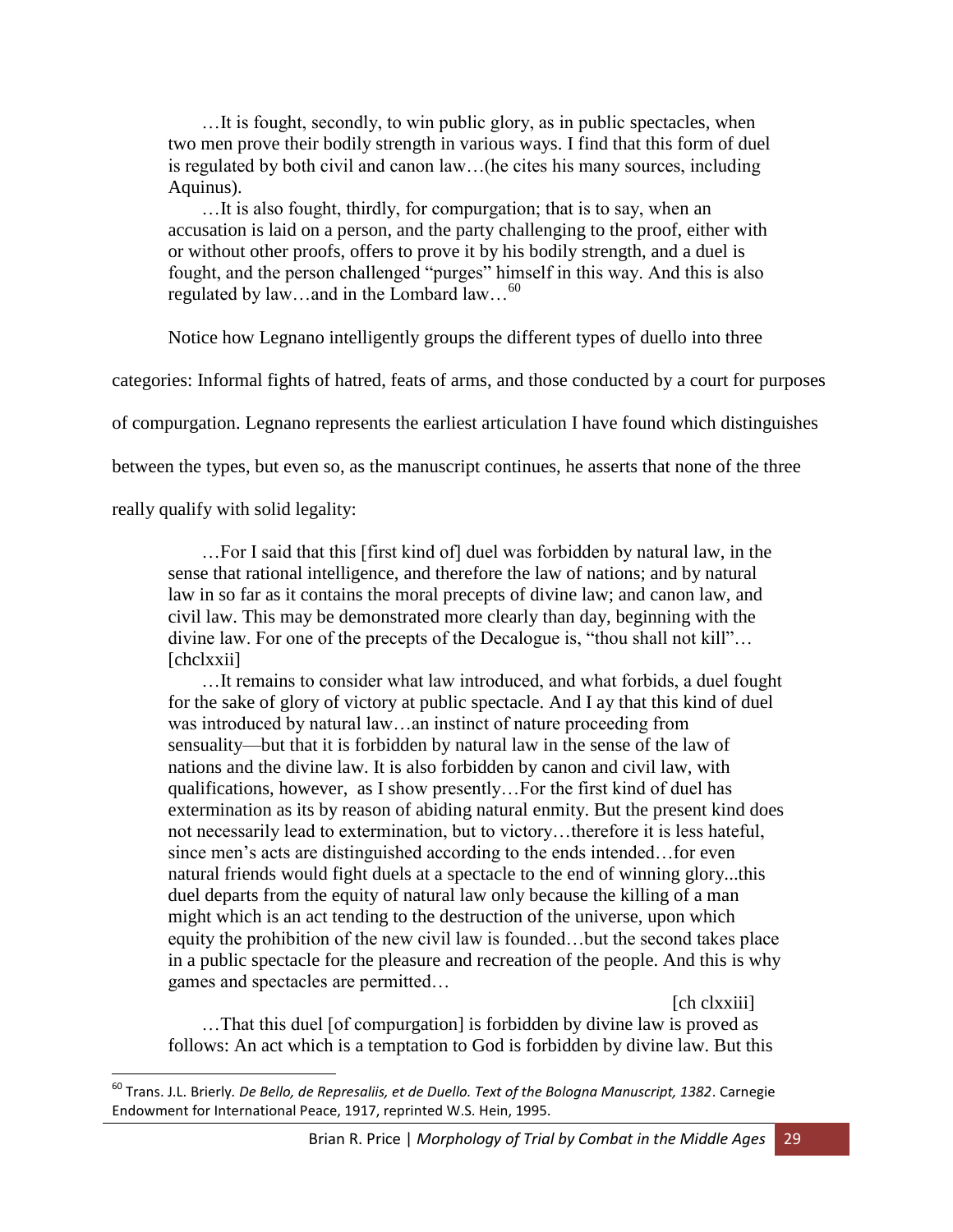duel is so…for God is tempted whenever anything against nature, which is not possible except through divine miracle, is asked Him, as it is directly in this duel of compurgation...  $\lceil$  ch. clxxiii $\rceil^{61}$ 

In Legnano's eloquent reasoning all forms of the duel—save for those which apparently carry no risk of killing—those perhaps *à plaisance*—are illegal according to well-backed canon and civil laws. As coherent and clear as Legnano's reasoning was, this was an attempt at declaratory policy, a tool for use by the rising state in its effort to gather unto itself a clear monopoly on violence. Giovanni da Legnano wrote in 1382, and there influence can be clearly seen in other legal tracts attempting to codify the customary laws of war, for example, in Honoret Bonet's *Tree of Battles* and Sir Nicholas Upton's 15th century *De Studio Militari*.

Honoret Bonet's *Tree of Battles*, written in vulgar French, enjoyed considerable influence throughout the French-speaking region of north-western Europe and beyond. Indeed, Christine de Pisan wrote of Bonet as her patron, and his influence clearly runs through *The Book of the City of Ladies* and her interpretation of Vegetius, entitled *De la Faites les Armes e de Chivalry*. In his English translation of Bonet, G.W. Coopland includes a concordance between John de Legnano and Bonet (Legnano was but a generation before Bonet, and there is a possibility that the two met in Avignon. $62$ 

Now let us return to the other part of my subject in which I spoke of one man appealing another by wager of battle; for this is a very subtle matter, so that clerks and nobles are often in great doubt about it. I wish, so far as I can, to enquire into all the cases in which law allows wager of battle to be given.

But before I name them I wish to show plainly how, according to divine law, the law of nations, the law of decretals, and civil law, to give wager of battle or to receive it for the purpose of combat is a thing reproved, and is condemned by reason. I say, first of all, it is a thing condemned according to divine law, for the Holy Scripture condemns everything by which we tempt God our Lord; but in doing this we tempt Him, for we wish to know if God will help him who is in the right, and certainly to ascertain the will of God by experiment is an unworthy thing, and divine law does not allow it...I say that wager is a thing condemned by

 $\overline{a}$  $61$  Ibid, pp. 338-41.

<sup>62</sup> Coopland, p.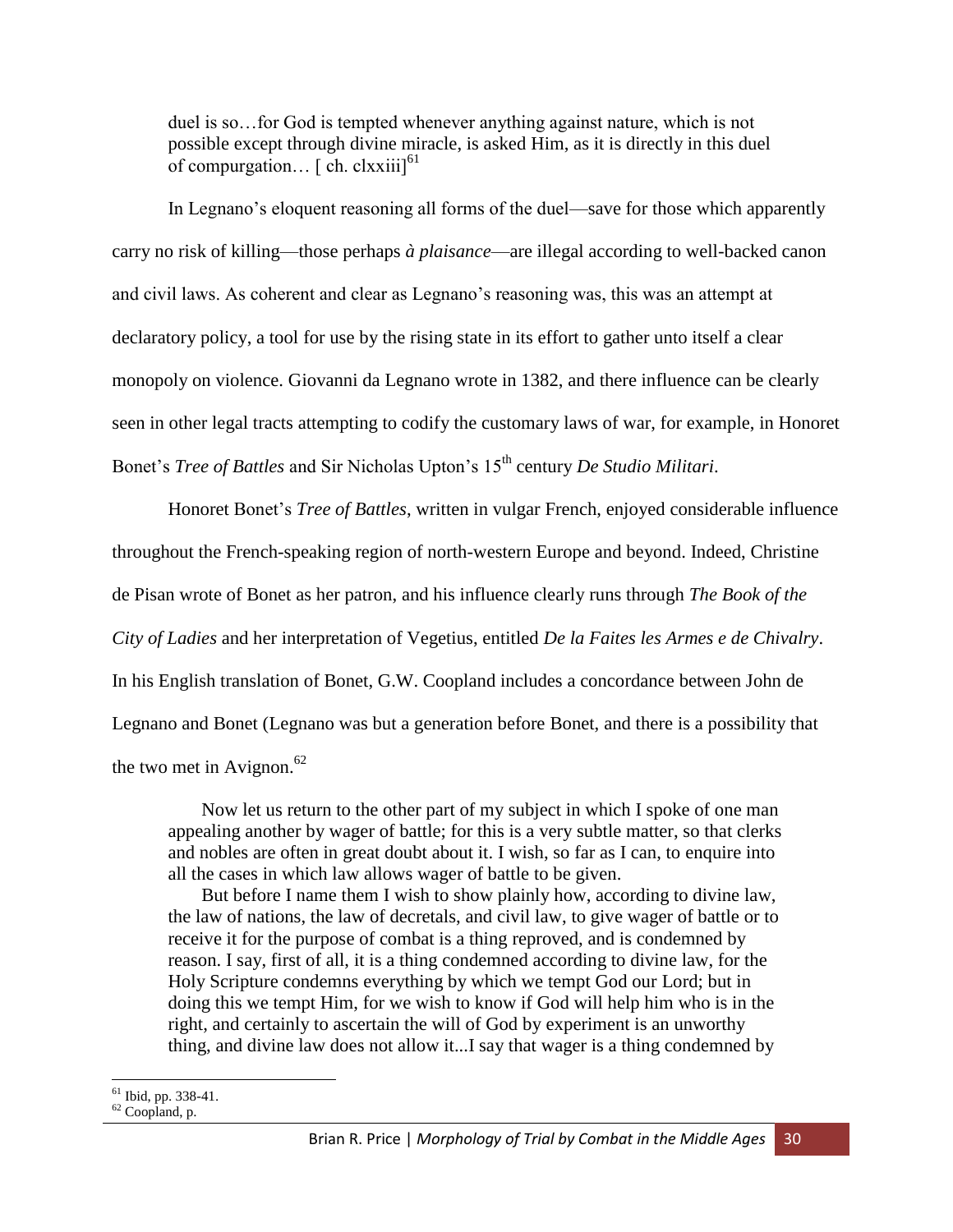law of nations for this law is founded on natural reason which cannot allow that he who is guilty should be absolved and he who is innocent be condemned, as may often happen in wager of battle…and it is still more condemned by civil law, for civil law has instituted trial by law, and judges to decide, and methods of pleading, and forbids that any man should be judge in his own cause, in this case the wager, wishes to witness his own deed and to give proof by his own body…and clearly all this is condemned by civil law….also it is reproved for canon law has commanded obedience to the Holy Father of Rome and his commandments; therefore if the Pope commands expressly that one should never fight in this form it appears plain that canon law reproves the act." $63$ 

While clearly influenced by Legnano, as we see above, at least in terms of following the

same line of argument with respect to Legnano's third type of duel, there are also important

distinctions. The first two types of duel are not included, and although the reasoning is similar

there is not enough data to determine whether Bonet drew these arguments from Legnano or

whether they were in currency within the legal community at the time.

Unlike Legnano, who wrote from the Chair of Law at Bologna, Bonet drew equally from

customary practice, but clearly attempted to reign in the process by way of subtle cooption rather

than outright declaration. We can see this clearly in the next passage:

Now, although we have seen that wager of battle is a thing reproved by law, for the reason that worldly custom and usage have ordained the contrary I pray you to allow us to consider the cases in which law allows and suffers such battle to be made. And I tell you that there are few of them, for so far as my reading goes the doctors speak of only two, and these are now in the ancient laws, but in the laws of the Emperor Frederick (Frederick II's laws are here cited)…

But you must know that we have certain laws which are extraordinary, that we call the Lombard laws, and therein are several cases in which trial by battle, followed by combat within the lists, can be given; and for this reason we must consider all the cases found therein.

The first case of wager…if a man accuses another of having designed to kill the king…(treason)

The second case of wager…if the husband accuses his wife of having plotted his death evilly, either secretly or by poison…

The third case of wager…when a man has killed another secretly during a truce…

The fourth case of wager…in the case of any homicide committed secretly…

 $\overline{\phantom{a}}$ <sup>63</sup> Honoret Bonet, *Tree of Battles*, Trans. G.W. Coopland, Chapter CXI, p. 195-6.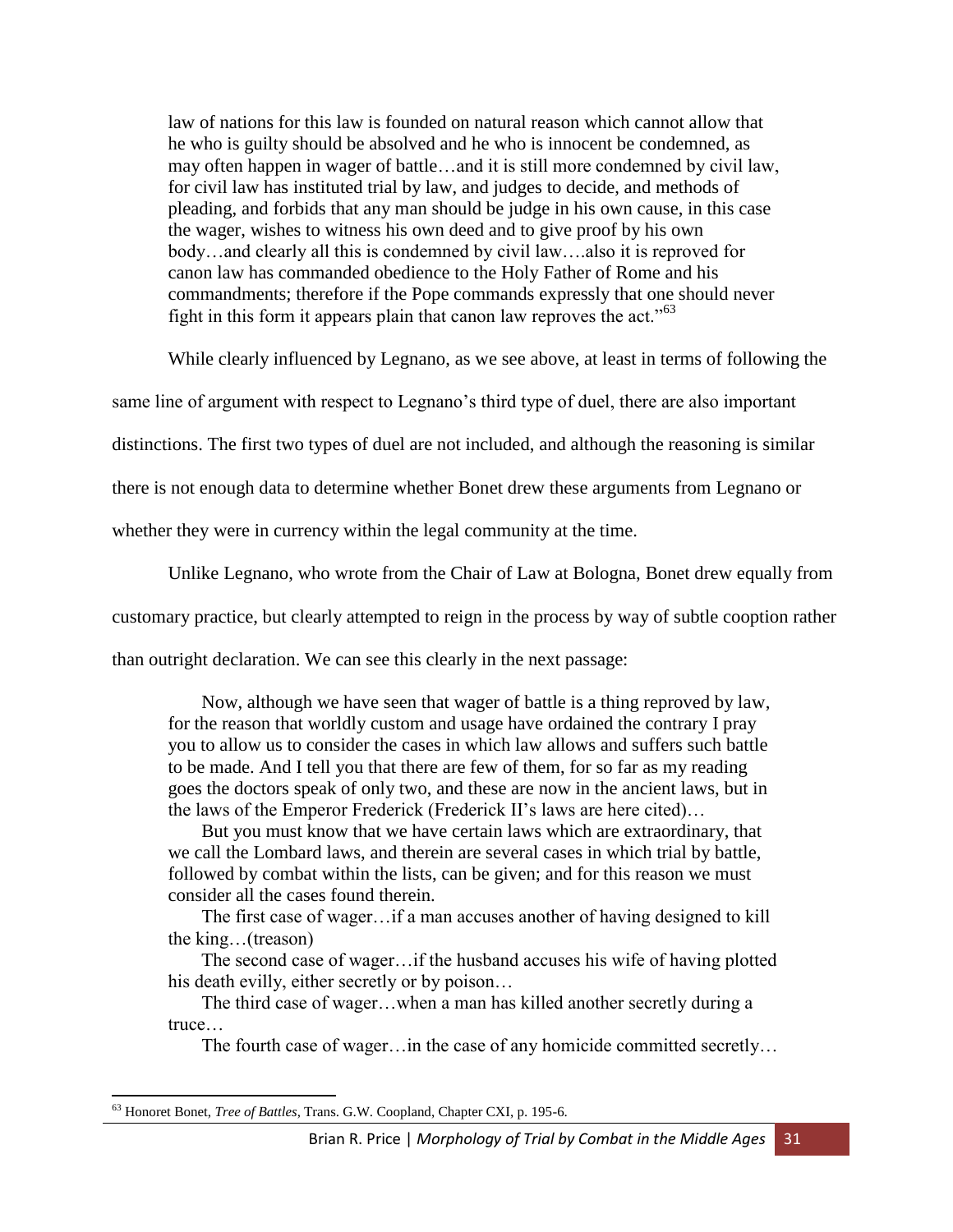The fifth case of wager…if a man has the right of succession after the death of one of his relations, and kills him secretly…

The sixth case of wager…if a man has a serf, and the serf is accused of larceny, and the fact cannot be proved, then if the lord wishes to defend this accusation and prove the innocence of the serf by his body, the Lombard law says that he should be heard.

The seventh case of wager…if a man is accused of having committed sin of adultery with a married woman…

The eighth case of wager…if a man accuses a woman of the sin of adultery committed secretly [as opposed to open adultery?]…then the husband, one of his friends or a champion may wish to defend…And it appears that this law speaks more especially of a woman who has never had a husband.

The ninth case of wager…if a man has possessed or held a movable thing, or an immovable, for a space of thirty years, and another accuses him of having obtained it by false pretences…

The tenth case of wager…if two men have a dispute and one of them produces witnesses to prove his claim, and the other produces the same witnesses, and if, after these have given evidence for the first time their evidence is found to vary, and one of the witnesses wishes to offer wager of battle to the other, Lombard law permits battle…

The eleventh case of wager…if a man demands a thousand francs from another, saying that the father of that other, from whom he inherits his goods, owed them to him; and if the son denies this, and the man has no other proof, but wishes to prove it by his body, the law decides that he should be heard.

The twelfth case of wager…if a man accuses another of secretly having set fire to a house of his, or a barn, or a village…

The thirteenth case of wager…if a husband, to gain his wife's dowry, accuses her of adultery…

The fourteenth case of wager…the case of a man who accuses another of having laid hands on his wife villainously, or with the intention of villainy.

The fifteenth case of wager…if a man wishes to accuse another of having falsely periured himself...

The sixteenth case of wager…if a man claims to have been in possession of a thing and another has dispossessed him of it evilly, then if the latter denies this the law allows battle  $\frac{64}{5}$ 

Bonet cites the usual Lombard sources for trial by combat, articulating clearly that by

common usage and custom, Lombard law allows for the usual spectrum of trial by combat,

despite the efforts put forward by Frederick II.

<sup>64</sup> Ibid., pp. 197-8.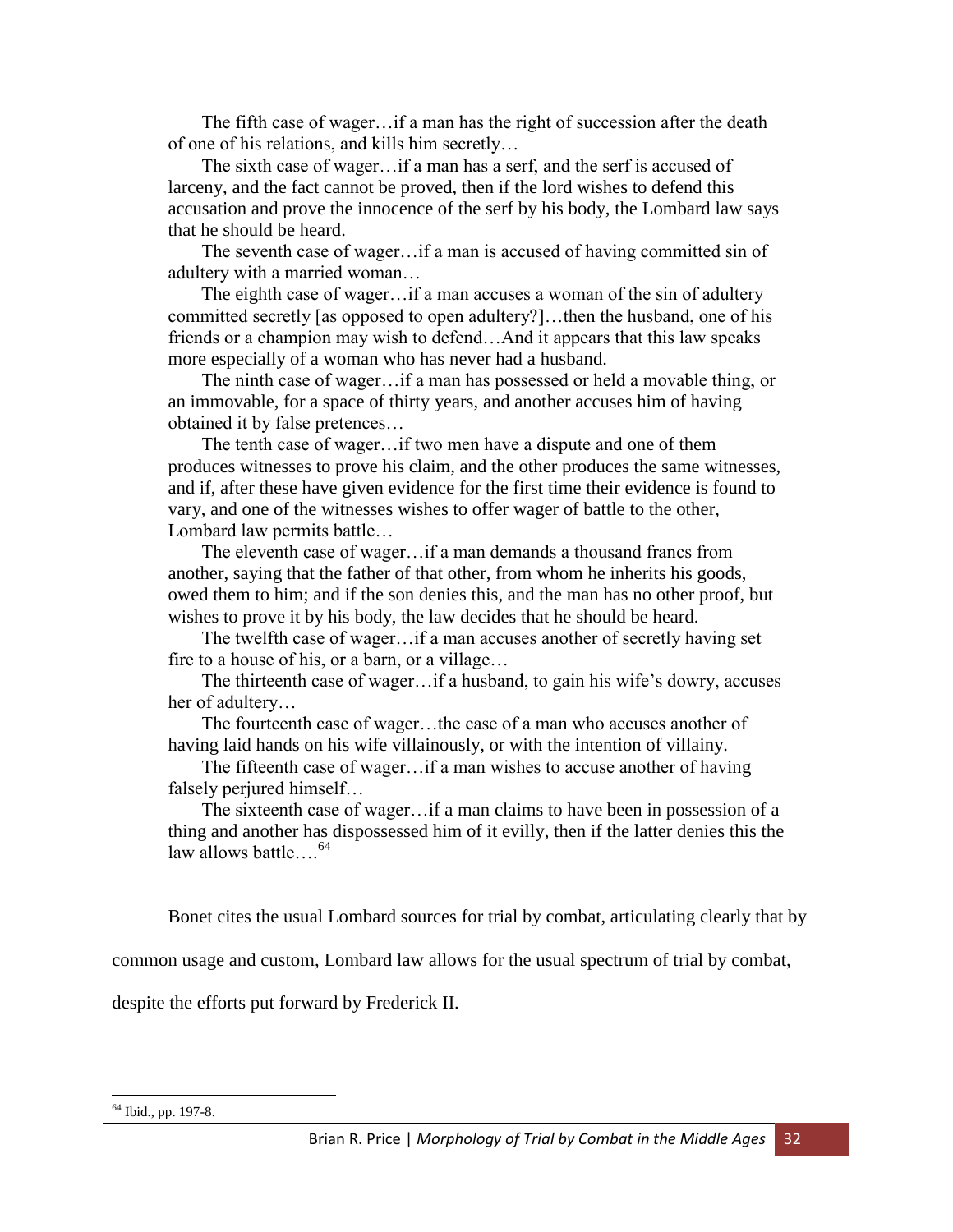Following Bonet in the early 15<sup>th</sup> century was Sir Nicholas Upton, whose *De Studio* 

*Militari* enjoyed strong influence in England. In chapters 3-5 of Book 2 he offers a legal

summary which is based largely but not exclusively on the Legnano's *de bellum, de represaliis,* 

*de duello*:

In this question moved to know what thing it is, the said doctor answers, saying that it is a bodily war between two persons, devised before and between both parties, either for great renown and worship, or for purgation to be made for some crime objected, for by the reason of some hatred or old grudge from before…<sup>65</sup>

Upton follows Bonet also, allowing for local custom, shown in the  $5<sup>th</sup>$  chapter below. But

it will be seen that he goes further, imparting the recourse to duel not generically to "custom,"

after Bonet, but to "noble men."

For inasmuch as noble men often times claim the lands and the countries that others keep and hold, therefore many times this battle has been used among them; as an example the King of England has a great title to the realms of France and other countries therein, as to Normandy, Gascony and Guinne…(the text continues making a hollow case for English sovereignty over France during the last gasps of the Hundred Year's War).<sup>66</sup>

All three of these codifying lawyers attempted to place law firmly inside the framework

of canon and civil law. First in this effort was the authorization of war within the theological and

political framework they envisioned. All three opened with similar arguments, working within a

growing concurrence about the nature of the duel and with methods used to restrict its use and to

gradually capture the right of violence to the emerging state.

It is interesting that within the three texts reviewed here, that we see so clearly the threads

of continuity which allow and perhaps compel the duel to survive this march of Roman law,

seeking refuge first in the customary law of arms and later within the extra-legal code of honor,

<sup>65</sup> This is a clear following of Legnano's definition dividing the kinds of duel into a trinity. *An edition with introduction of John Blount's English Translation of Nicholas Upton's De Studio Militari*, edited by C.G. Walker, unpublished Ph.d dissertation, 1998, p. 62.

<sup>66</sup> Ibid., pp. 64-6.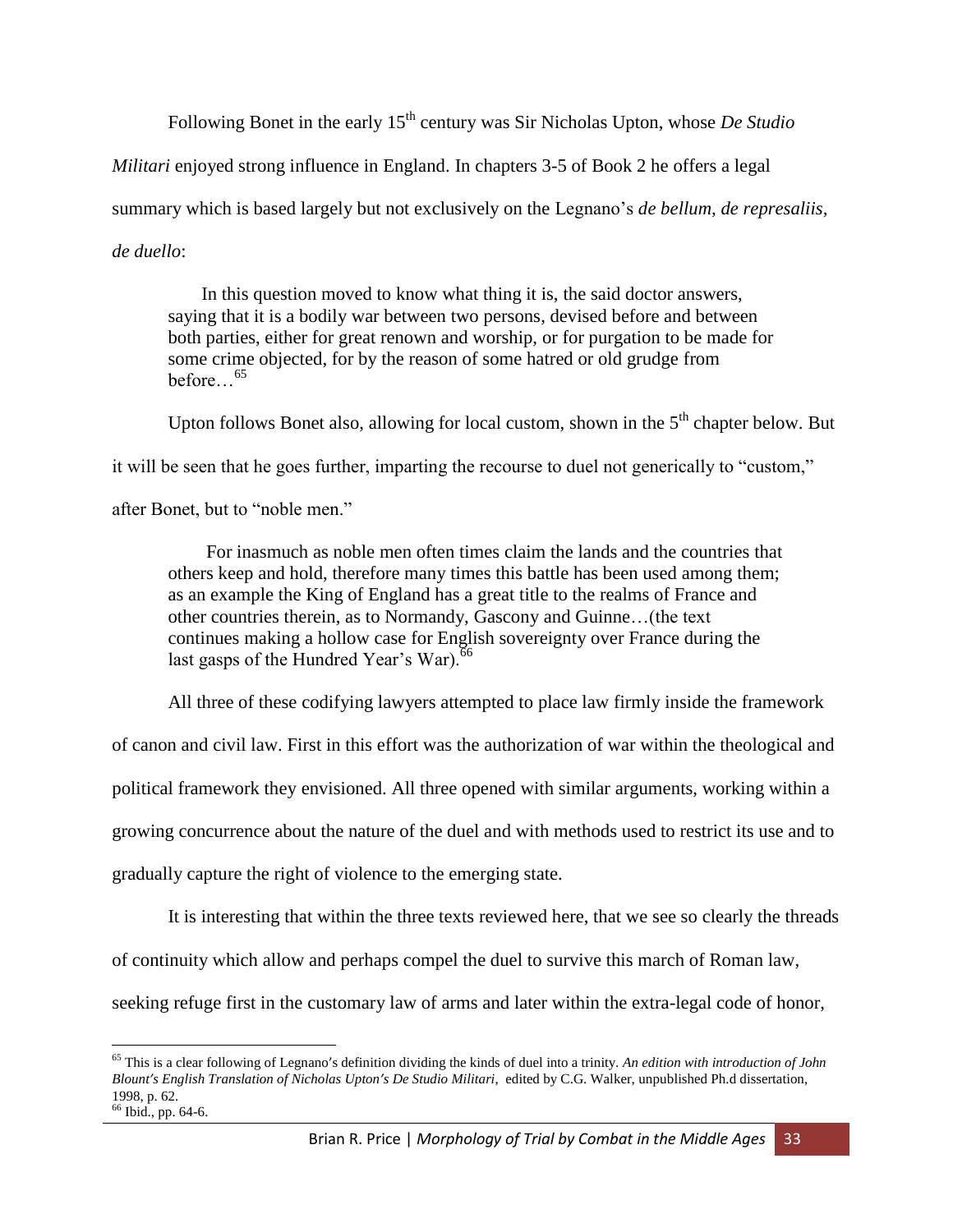yet another form of customary practice which gradually arose to address the lack of legal tools available for perceived damage to renown, or in the terms of the 16th and  $17<sup>th</sup>$  centuries, honor. Giovanni da Legnano clearly identified this kind of duel in 1360, dismissing it as "seeking glory." In Legnano's analysis, the two kinds of duel were closely related, although different. I would argue that they were related because the related mechanisms of fama and renown, interwoven with the idea of the feat of arms, were also related and served valuable functions within pre-modern societies.

By the early  $16<sup>th</sup>$  century, the transformation of law in Europe was complete, or nearly so, despite resistance.<sup>67</sup> Following the attempted establishment of Roman Law as the official law throughout the Holy Roman Empire by Charles V by 1520, the recourse to a judicial duel was all but removed from legal proceedings, replaced by the Grand Assize and the rational—if stateserving—standardized justice administered by professional justices and lawyers.

# **Judicial Duels & Duels of Chivalry (Emprises)**

 $\overline{\phantom{a}}$ 

In this sense, the judicial duel must be viewed, I think, as taking its place on the spectrum of those feats of arms we discussed earlier. It rested, certainly, at a point very close to war, indeed it was sometimes known as "wager" or "trial" by battle. Commensurately, it would have won for or lost for the participants immense amounts of *fama* or *infama*, based on the outcome. It was perhaps the ultimate arbiter of name and worth in a day where violence was much more common than today. Like war, the degree of risk seems to have been both a deterrent and the most powerful appeal available. In a real sense, it was a feat of arms, albeit one available as a recourse even to those outside the military class. For those who could not participate on their

<sup>67</sup> Strauss, Gerald. *Law, Resistance and the State: Opposition to Roman Law in Reformation Germany*.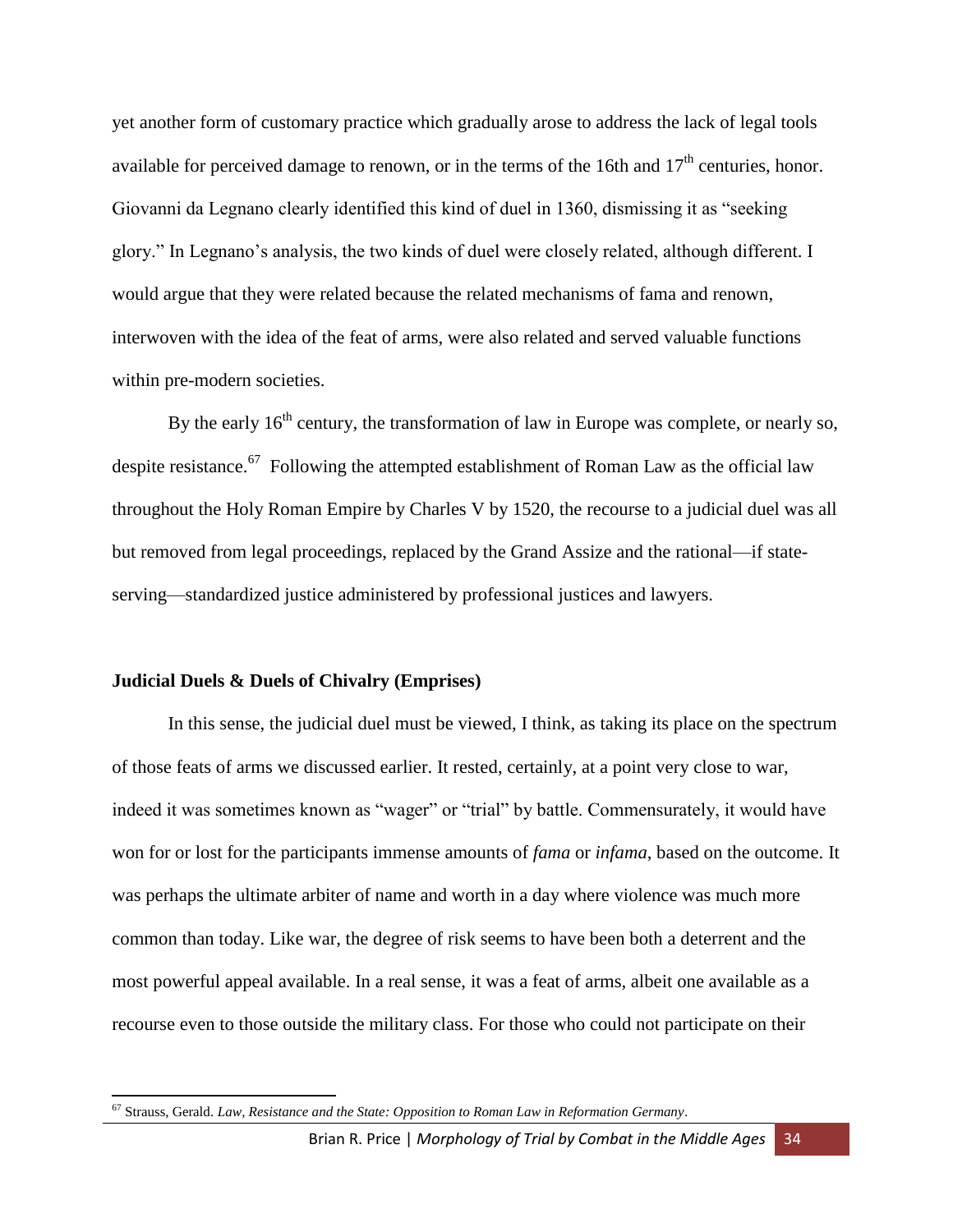own—such as the old, or women—a family member could substitute or a champion could be hired.

Alongside of these judicial duels were the great martial contests between knights, *emprises*, as I like to call them, in order to distinguish them from other, more pedestrian feats conducted *à plaisance*. These deeds of arms were often national in character, and involved considerable risks to the combatants, as they employed sharp weapons and could result in severe injury, or even death. These were combats *à outrance*, *a oltranza*, in the Italian, which were so common during the  $14<sup>th</sup>$  and  $15<sup>th</sup>$  centuries. They were expressions both of the growing nationalism which came out of the Hundred Year's War, of the continual desire by individual knights to test themselves one against the other (as the joust had done for three centuries previously) and as entertainment. I believe they also served as restorative spectacles reinforcing the chivalric ideas in the face of determined bourgeois and state opposition, but that is perhaps another topic.

These duels were held all over the marches, between English and Scottish knights, for example, or between Burgundian and German knights, or of course, between the French and the English. In form, they are strikingly close to the judicial duel—the armaments are the same, the armour is the same, and the invocations are even similar. Indeed, I argue that the chivalric duel of the period is nothing more than a voluntary judicial duel. Needless to say, there was considerable controversy on this form of "extreme" sport, just as the wild and rough tournaments of the  $12<sup>th</sup>$  and  $13<sup>th</sup>$  century had come under sharp critique by the church and some princes. But they were customary practice amongst the chivalric classes and were regulated under the customary laws of war. They were an iteration of Legnano's second type—"seeking glory," although one has the sense perhaps of clerical and civil disapproval in Legnano's text, disdain for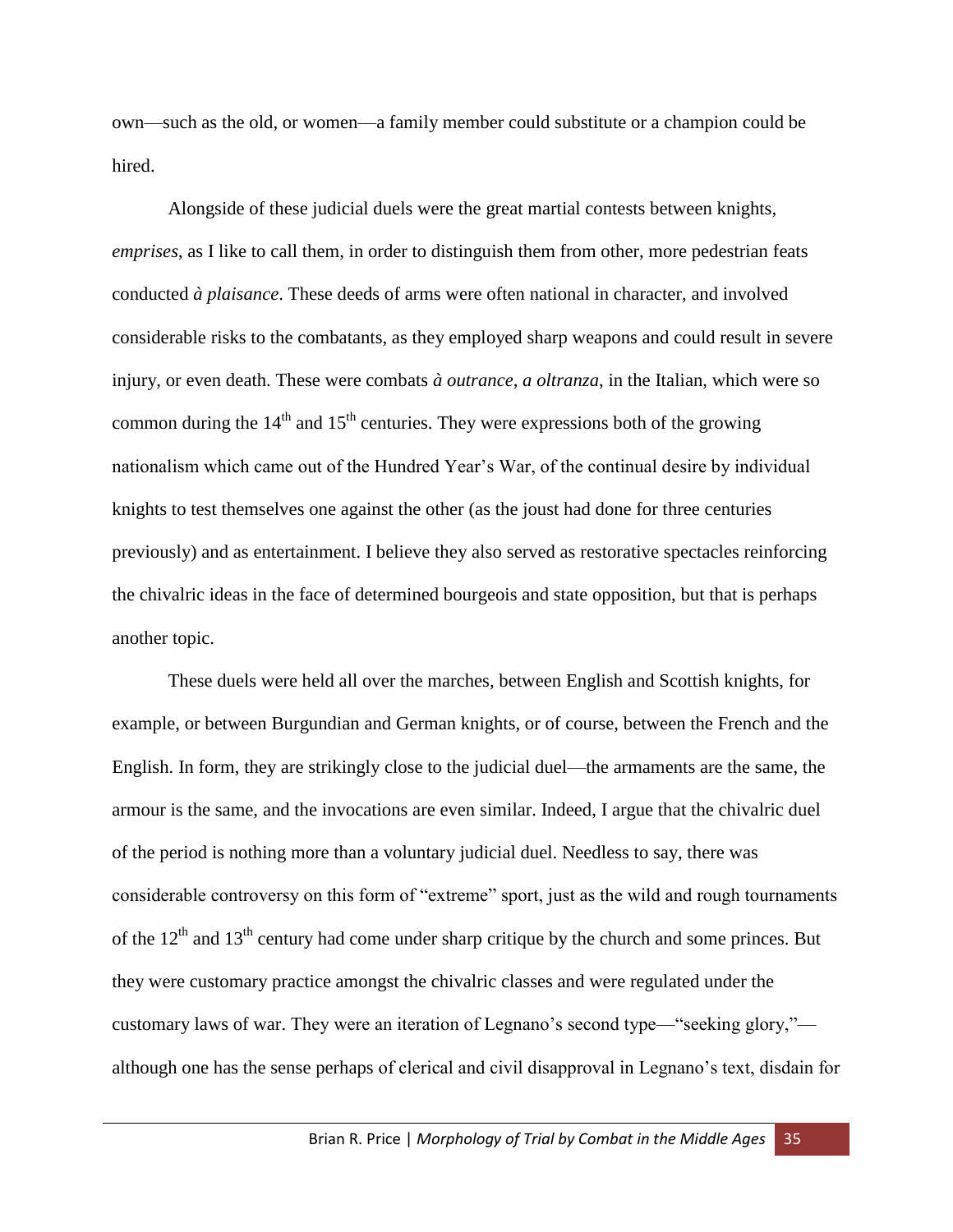the importance of renown and personal name in medieval society. Bonet and Upton seem to have understood this better, for they recognize customary practice—holding out in the "final redoubt" of Lombard law—until finally banished in the early  $16<sup>th</sup>$  century.

# **Moving outside the law: From judicial duel to the duel of honor**

Roman law, however, as I mentioned earlier, did not take into account injury to renown or to honor, or to prestige. With no such mechanism, I argue, the local communities—not yet transformed through tax policy and urbanization into arms of a state—still had to contend with issues of import to the military and gentry classes.

At the same time, a rising bourgeoisie adopted the trappings of nobility, including sumptuary laws designed to enable them to wear the clothes of the nobility, their acquisition of arms by patent—heraldic devices—and their acquisition of land. Along with these acquisitions came some of the social structures of the gentry, including a hint of the military responsibilities which clung to the class as an important pieces of heritage and of social and political prestige.

Even as the knight was evolving into the professional officer, the chivalric ideals morphed into the ideas of the officer and a gentleman, a military mold more amenable to service by the "new nobility" of the nouveau-riche and, eventually, amenable to entry by those demonstrating the keystone military virtues, prowess (which became excellence), courage, and loyalty.

Within this military and quasi-military community, situated within the larger community of a growing state, pressures of loss of reputation—known by the 16<sup>th</sup> century as *honor*—lost their outlets. Chivalric duels were no longer practiced, largely because the knightly class was in decline and the chivalric duel was a warrior's prerogative, much as private war had been a feudal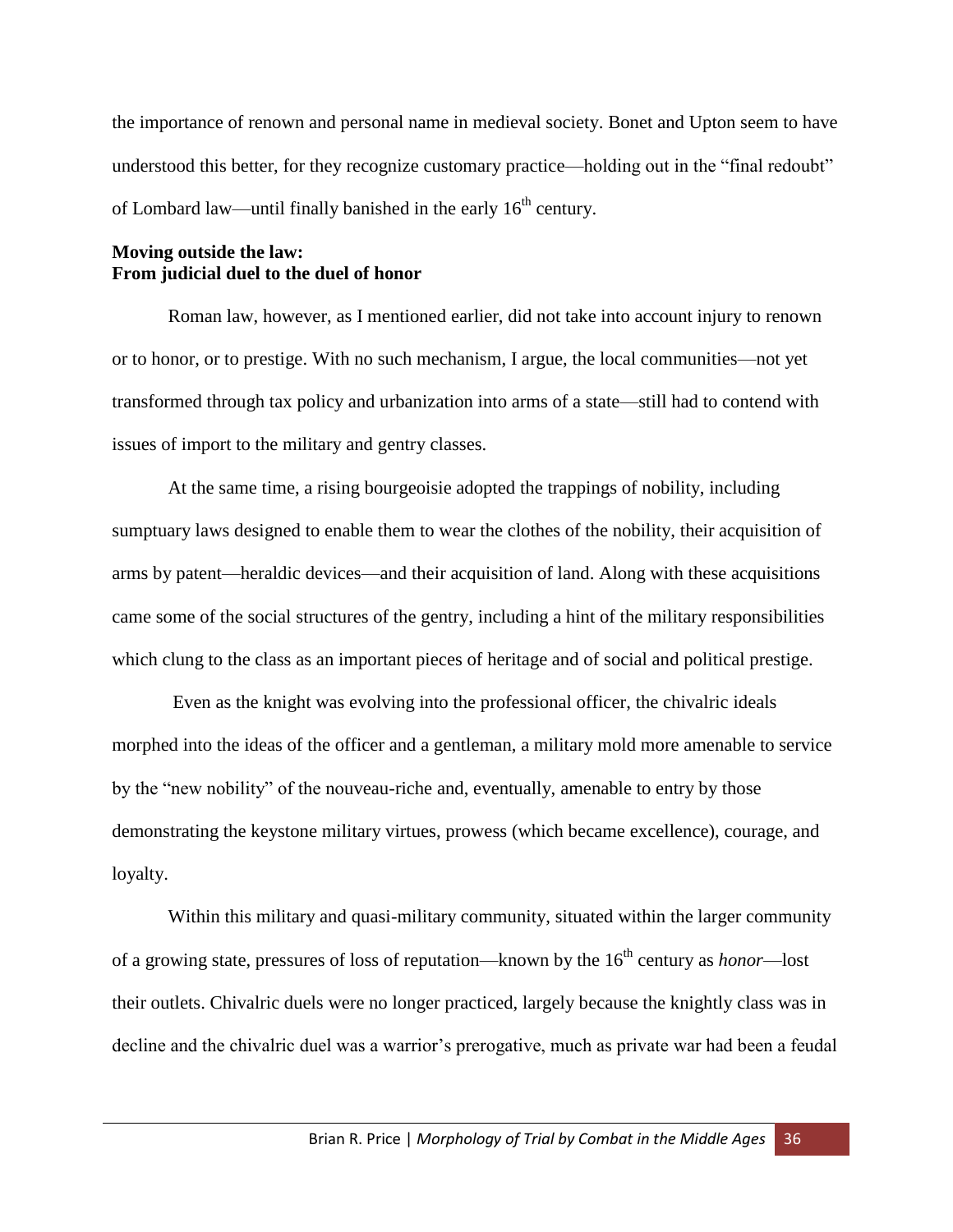noble's prerogative. There was no official, legal outlet for redress in matters concerning the loss of honor and reputation, still very much in the minds of the gentry both new and old.

I argue that the duel therefore persisted, but under direct assault by Roman law, it retreated into a legal redoubt—the customary law of military practice. This law had never quite been conquered by civil or criminal law codes of Rome, despite numerous attempts. Courts of Chivalry, established during the  $14<sup>th</sup>$  century, enabled the duel to survive as the most important appeal in cases where treason was charged, and the military courts (the High Court of Chivalry in England, and the Constables Court in France) continued to regulate disputes concerning matters of disputes, which increasingly became associated not with charges of treason, but of honor. But (and here is where my research now stands), by the late  $17<sup>th</sup>$  century even matters of honor were largely banished from the royal courts of the Constable and Marshal, and the mechanism of the duel had no legal place to go—therefore, it retreated still further, until it was fully outside the law.

We have then at our terminus the duel of honor, a customary procedure which formed gradually in response to the stimuli of a need for redress in matters of personal name and honor in a society where those ideas still had meaning. Dueling survived throughout the  $19<sup>th</sup>$  century, regulated by an intricate code of conduct epitomized in the Irish Code Duello of 1777, until it long last that too was banished under the march of secular law. The duel, I believe, became modern sport, first through the combat arts of fencing and pugilism (boxing), and later through game and team sports. It may survive today on the road, where we compete to get ahead of that car just ahead, salving our wounded spirit on the faceless.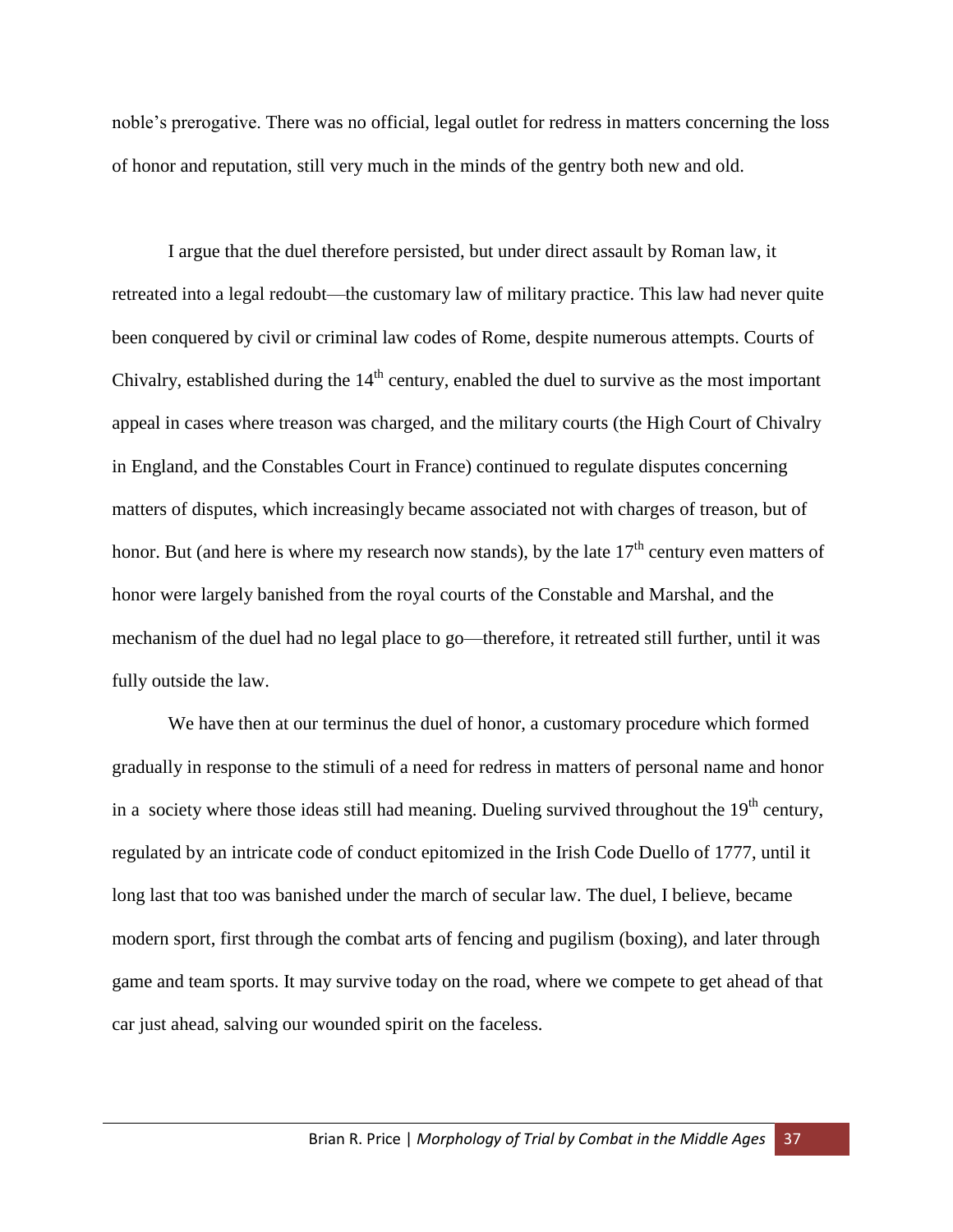Let's return now to the puzzling scenes in Paulus Kal. The domestic dispute represents a local custom, albeit a very bizarre one, for handling domestic disputes in cases where proof was hard to obtain. In most places in Europe, women were forbidden to participate in trials by combat, but a champion is perhaps not perfectly appropriate in cases where her husband would be fighting against him (what if her champion were a lover, for example?). I do not yet have the details of Bavarian customs in dealing with particular disputes—indeed the records may well not exist—but there are more similar accounts in other fighting treatises, especially those of Hans Talhoffer, whose work shows even more detail and which is contemporary or perhaps a few years earlier.

In treatises following the long Liechtenauer tradition, in the  $16<sup>th</sup>$  century, scenes such as this abruptly vanish. I posit that the reason for this is that they represent customary practice, practice which is banished with the establishment of Roman law in the region. We don't find them any longer because they are illegal.

But why is it included in a book of chivalric technique? I believe this demonstrates my thesis that trial by combat was considered by our medieval predecessors—at least those in the German states—as being closely related to other feats of arms. And while undertaken by different classes of society, they were still members of the society whose sense of community was rooted in mechanisms of *fama* and *infama*, key mechanisms which underlie all small societies.

Therefore, it makes a certain amount of sense, which is at first blush perhaps hard to see, why places like these would be included in a work of chivalric technique. What we have here is

\* \* \*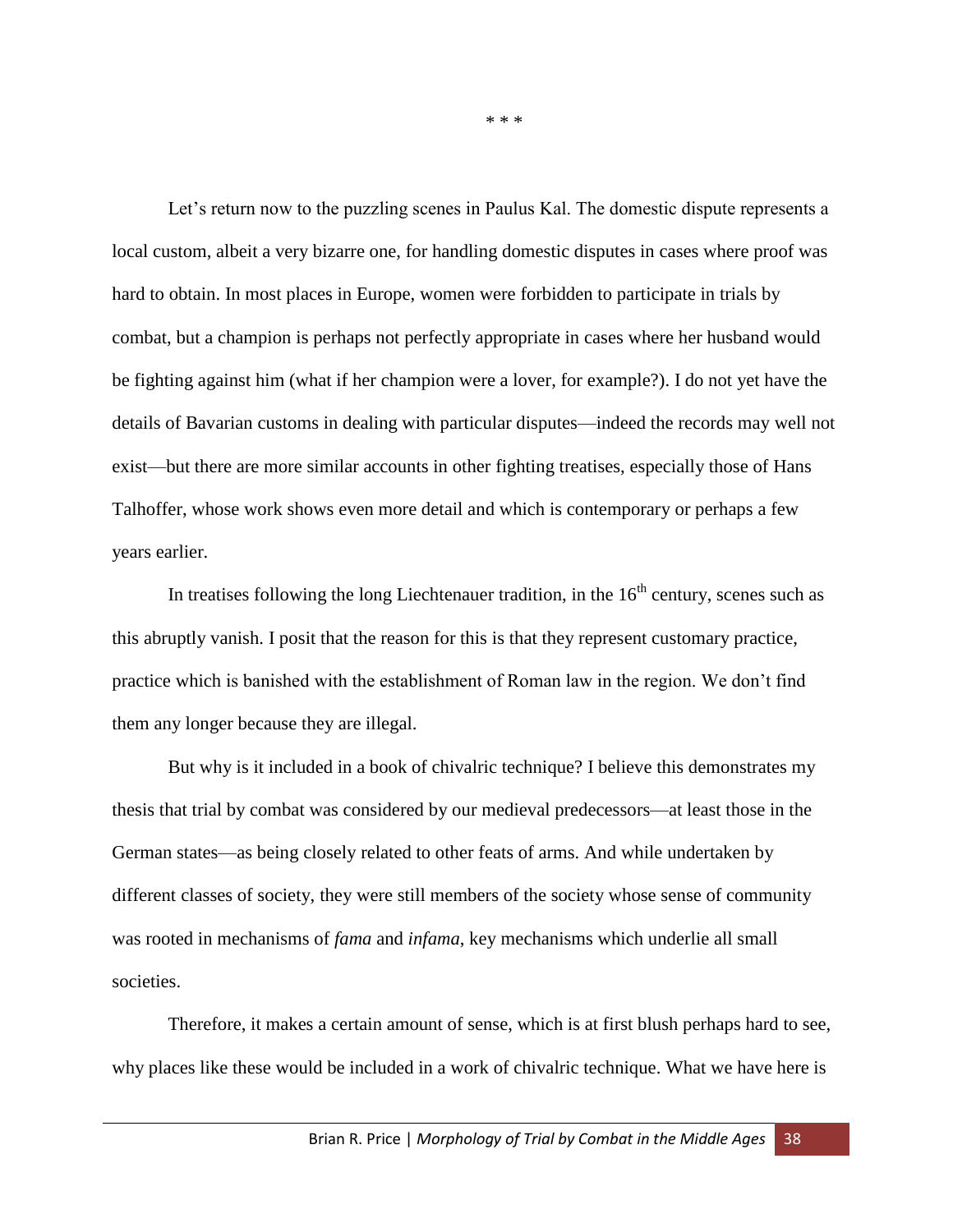an interesting piece of evidence from which we can explore the great conflict of medieval Europe which we have investigated in the course of this class—the struggle between the localities and the forces of centralization both secular and ecclesiastical.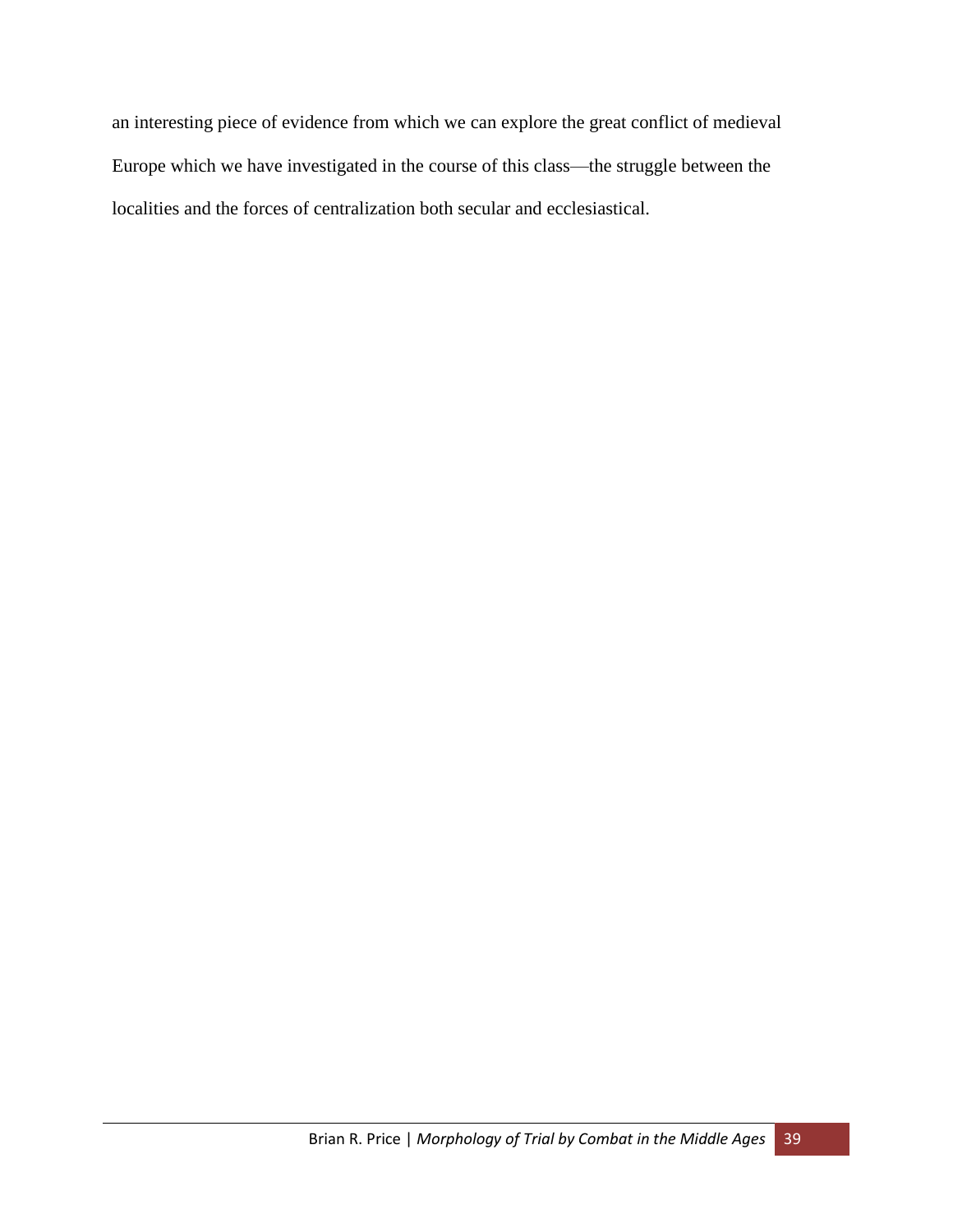#### BIBLIOGRAPHY

- Anonymous. *Codex Wallerstein*. Augsberg University, I.6.4º.2, published in translation as *Codex Wallerstein: A Medieval Fighting Book from the Fifteenth Century on the Longsword, Falchion, Dagger and Wrestling*, translated by Grzegorz Zabinski and Bartlomiej Walczak. Paladin Press, 2002.
- Beaumanoir, Philppe de. *The Coutumes de Beauvais*. Trans. by F.R.P. Akehurst. University of Pennsyvlania Press, 1992.
- *Black Book of the Admiralty* (Monumenta Juridica Series), Ed. by Sir Travers Twiss. Longman & Co., 1871.
- Charny, Geoffroi de. *Le Livre de Chevalerie*. Trans. by Elspeth Kennedy & Richard Kaeuper as *The Book of Knighthood & Chivalry of Geoffroide de Charni*, University of Pennsylvania Press, 1996.
- Drew, Katherine Fischer. *The Burgundian Code.* University of Pennsylvania Press, 1972.

*The Laws of the Salian Franks*. University of Pennsylvania Press, 1991.

*The Lombard Laws*. University of Pennsylvania Press, 1973.

- Kal, Paulus. Untitled *fechtbücher*, Cgm 1507 (Bayerische Staatbibliotek), published in facsimile as *In Service of the Duke: The 15th century fighting treatise of Paulus Kal*. Chivalry Bookshelf, 2007.
- *Laws of the Earliest English Kings.* Trans. by F.L. Attenborough. Cambridge University Press, 1922. Reprinted by Llanerch, 2000.
- *Laws of the Kings of England from Edmund to Henry I* (2 vols.) Ed. & Trans. by A.J. Robertson. Cambridge University Press, 1925.
- Legnano, Giovanni da. *De Bello de Represaliis et de Duello*. Ed. & Trans. by Thomas Erskine Holland. William Hein S. Hein & Co, 1995.
- *Liber Augustalis or the Constitution of Mei*. Ed. & Trans. by James Powell. Syracuse University press, 1971.
- Pertile, Antonio, and Ludovico Eusebio. *Storia del diritto italiano dalla caduta dellimpero romano alla codificazione di Antonio Pertile: indice alfabetico-analitico*. Bologna: Arnaldo Forni Editore, 1903.

Roffredus da Benevenuto, *Summa de Pugna*, xxx find a copy!

Upton, Nicholas. *De Studio Militari*. Ed. & Translated by C. G. Walker, unpublished Ph.d dissertation at the University of Oxford supervised by Dr. Maurice Keen, 1998.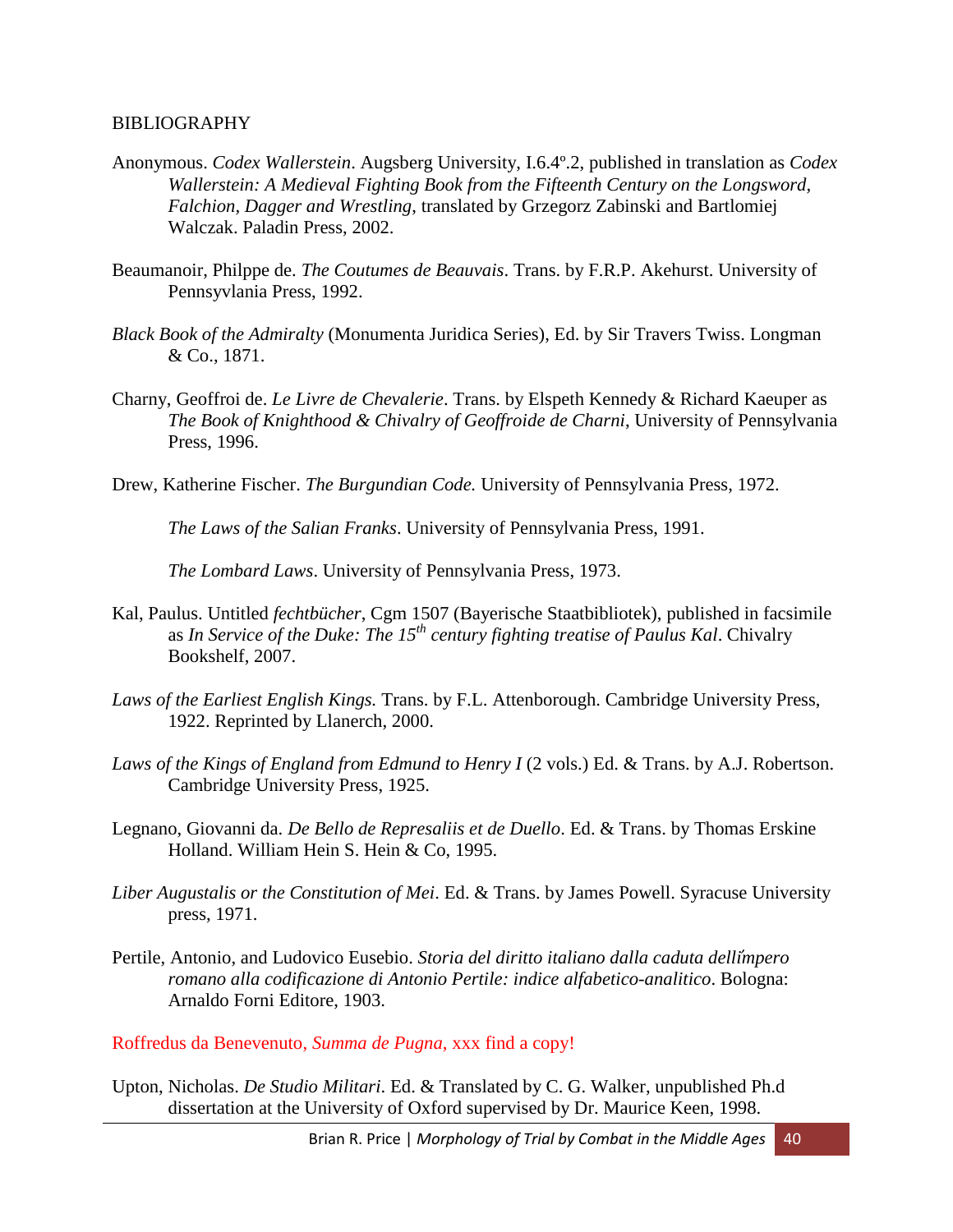*Visigothic Code, The*. Trans. by S. P. Scott. Fred B. Rothman & Co., 1982.

# **Secondary Sources**

Anglo, Sydney. *The Martial Arts of Renaissance Europe.* Yale University Press, 2000.

- Armstrong, A. MacC. "Trial by Combat among the Greeks." *Greece & Rome*, Vol. 19, No. 56 (June, 1950), pp. 73-79.
- Bartlett, Robert. *Trial by Fire and Water: The Medieval Judicial Ordeal*. Clarendon Press, 1986.
- Beckerman, John S. "Adding Insult to Iniuria: Affronts to Honor and the Origins of Tresspass." in *On the Laws and Customs of England*, ed. Moms S. Arnold et. al., 1981.
- Bloomfield, Martin W. "Beowulf, Byrhtnoth, and the Judgment of God: Trial by Combat in Anglo-Saxon England." *Speculum*, Vol. 44, No. 4. (Oct., 1969), pp. 545-559.
- Bryson, Frederick R. The *Sixteenth Century Italian Duel: A Study in Renaissance Social History*. University of Chicago, 1938.
- Davis, Robert C. *The War of the Fists: Popular Culture and Public Violence in Late Renaissance Venice*. Oxford, 1992.
- Dean, Trevor. *Crime and Justice in Late Medieval Italy*. Cambridge, 2007.
- Dewey, Horace W. "The 1497 Sudebnik-Muscovite Russia's First National Law Code." *American Slavic and East European Review*, Vol. 15, No. 3. (Oct., 1956), pp. 325-338.
- Edge, David and John Miles Paddock. *Arms and Armour of the Medieval Knight*. Crescent Books, 1985.
- Eidelberg, Shlomo. "Trial by Ordeal in Medieval Jewish History: Laws, Customs & Attitudes." *Proceedings of the American Academy for Jewish Research*, Vol. 46, Jubilee Volume (1928-29 /1978-79) [Part 1]. (1979 - 1980), pp. 105-120.
- Fenster, Thelma & Daniel Lord Smail, Ed.. *Fama: The Politics of Talk and Reputation in Medieval Europe*. Cornelle University Press, 2003.
- Fischer, George. "The Jury's Rise as a Lie Detector." *Yale Law Review*, Vol. 107, No. 3 (Dec. 1997), pp. 575-713.
- Galbraith, V. H. "The Death of a Champion (1287)." *Studies in Medieval History Presented to F. M. Powicke*, ed. R.W. Hunt et. al., Oxford, 1948.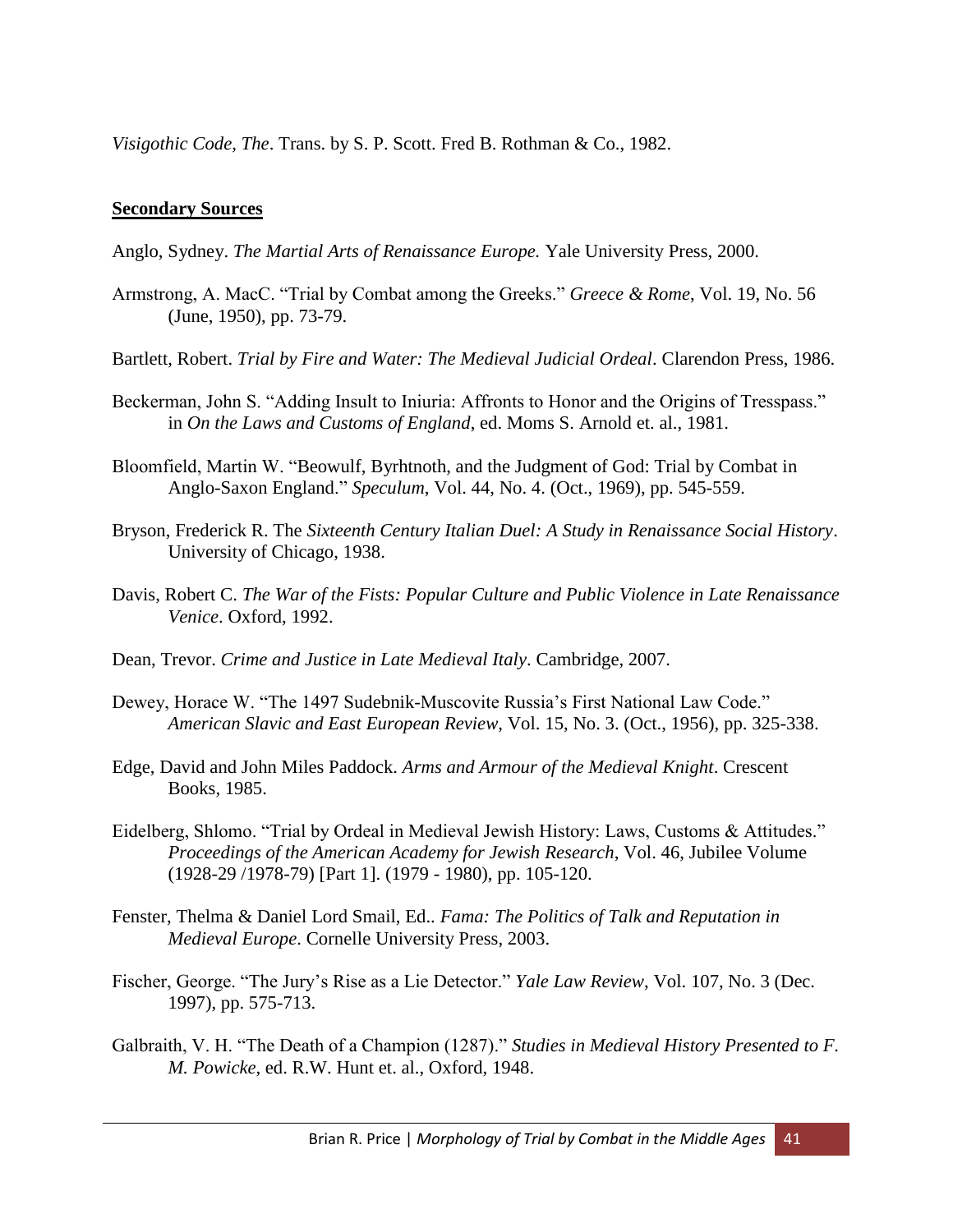Gelli, Jacopo & Georgio Enrico. *Bibliografia del Duello*. Ulrich Hoepli, 1903.

- Gilbert, Allen H. "The Duel in the Italian Cinquacento and the Relation to Tragicomedy." *Italica*, Vol. 26, No. 1. (Mar., 1949), pp. 7-14.
- Horder, Jeremy. "The Duel and the English Law of Homicide." *Oxford Journal of Legal Studies*, Vol. 12, No. 3. (Autumn, 1992), pp. 419-430.
- Hyams, Paul R. "Trial by Ordeal: The Key to Proof in Early Common Law," in *On the Laws and Customs of England*, ed. Moms S. Arnold et. al., 1981.
- Janin, Hunt. *Medieval Justice: Cases & Laws in France, England & Germany*, 500-1500. McFarland, 2004.
- Jillings, Lewis. "Ordeal by Combat and the Rejection of Chivalry in Diu Crône."

Kaeuper, Richard. *Chivalry and Violence in Medieval Europe*. Oxford University Press, 1999.

Keen, Maurice. *Chivalry*. Yale University Press, 1984.

- *The Laws of War in the Later Middle Ages*. Routeledge, 1965.
- Langholm, Silvert. "Violent Conflict Resolution and the Loser's Reaction: A Case Study from 1547." *Journal of Peace Research*, Vol. 2 No. 4 (1965), pp. 324-347.
- Lea, Henry C. *Superstition and Force*. Henry C. Lea, 1986.
- Neilson, George. *Trial by Combat*. William Hodge & Co., 1890.
- Neville, Cynthia J. *Violence, Custom & Law: The Anglo-Scottish Border Lands in the Later Middle Ages*. Edinburgh University Press, 1986.

McCall, Andrew. *The Medieval Underworld*. A.M. Heath, 1979.

Muhlberger, Steven. *Deeds of Arms*. Chivalry Bookshelf, 2005.

- *Jousts & Tournaments: Charnay and the Rules for Chivalric Sport in Fourteenth Century France*. Chivalry Bookshelf, 2002.
- Oakley, S.P. "Single Combat in the Roman Republic." *The Classical Quarterly*, Vol. 35, No. 2 (1985), pp. 392-410.
- Pearsall, R.L., "Some Observations on Judicial Duels, as Practiced in Germany." *Archaeologia*, 29 (1840), pp. 348-361.

Price, Brian R. *Sword in Two Hands*. Chivalry Bookshelf, 2007.